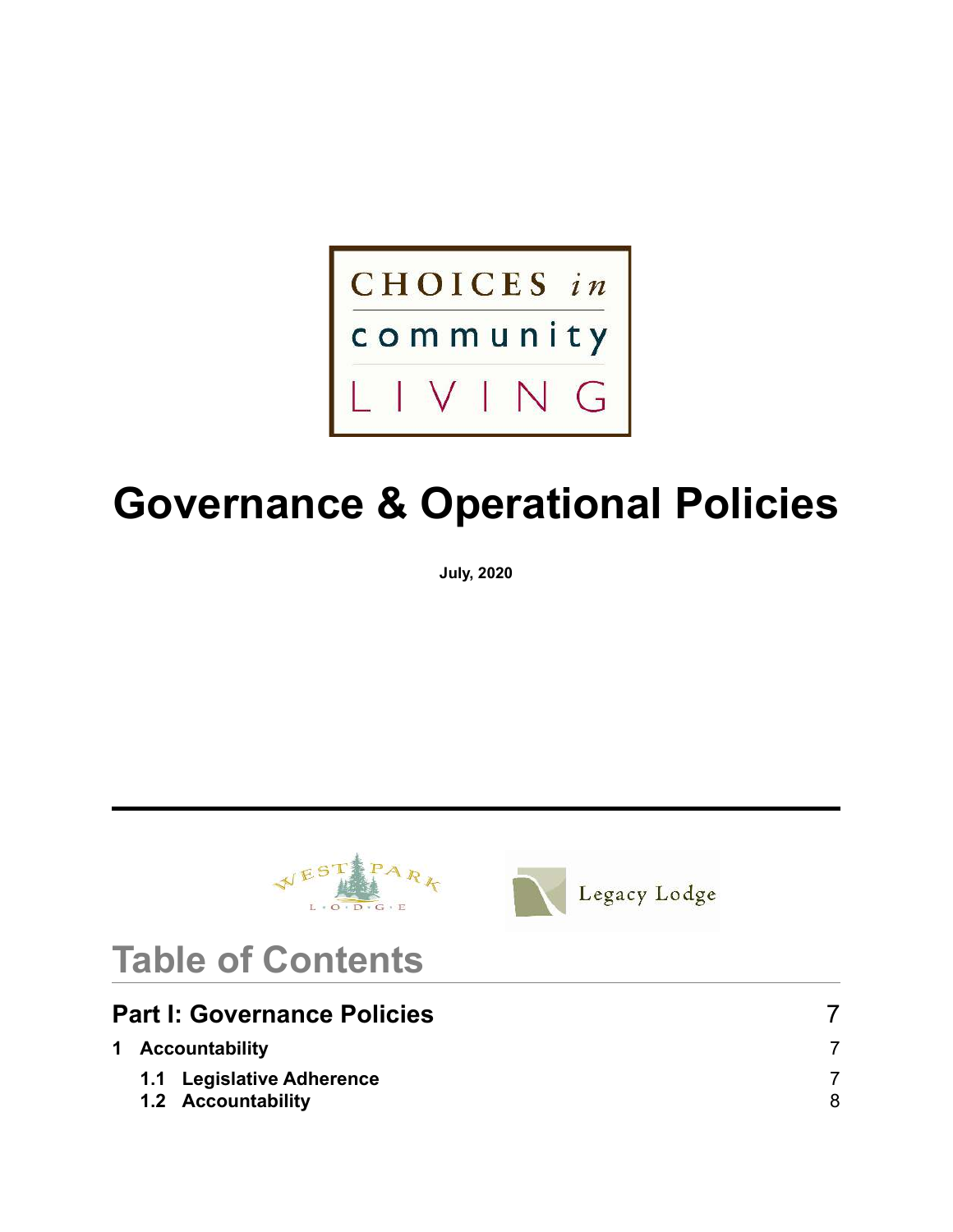| $\mathbf{2}$ | <b>Strategic and Operational Planning</b>                                                                                                                                                                                                                                                                                                                                                                                                                                                                            | 8                                                                                |
|--------------|----------------------------------------------------------------------------------------------------------------------------------------------------------------------------------------------------------------------------------------------------------------------------------------------------------------------------------------------------------------------------------------------------------------------------------------------------------------------------------------------------------------------|----------------------------------------------------------------------------------|
|              | 2.1<br><b>Plan Development</b><br>2.2 Plan Communication                                                                                                                                                                                                                                                                                                                                                                                                                                                             | 8<br>9                                                                           |
| 3            | <b>Policy Development</b>                                                                                                                                                                                                                                                                                                                                                                                                                                                                                            | 9                                                                                |
|              | 3.1 Governance and Operational Policies<br><b>Policy Communication</b><br>3.2                                                                                                                                                                                                                                                                                                                                                                                                                                        | $9\,$<br>9                                                                       |
| 4            | <b>Board Governance</b>                                                                                                                                                                                                                                                                                                                                                                                                                                                                                              | 10                                                                               |
|              | <b>Board Administration</b><br>4.1<br>4.2 Board Meetings                                                                                                                                                                                                                                                                                                                                                                                                                                                             | 10<br>10                                                                         |
| 5            | <b>Administration</b>                                                                                                                                                                                                                                                                                                                                                                                                                                                                                                | 11                                                                               |
|              | 5.1 Corporate Status<br>5.2 Inspection Reports, Licenses and Permits<br>5.3<br><b>Insurance</b><br><b>Pecuniary Interest</b><br>5.4<br><b>Resident Information Management</b><br>5.5<br><b>Records Management</b><br>5.6<br>5.7 Electronic Communication<br>5.8 Contract Tendering and Awards<br><b>Reporting</b><br>5.9<br><b>5.10 Criminal Activity</b>                                                                                                                                                            | 11<br>11<br>11<br>12<br>12<br>13<br>14<br>15<br>16<br>16                         |
| 6            | <b>Financial Management</b>                                                                                                                                                                                                                                                                                                                                                                                                                                                                                          | 17                                                                               |
|              | <b>Bank Accounts</b><br>6.1<br>6.2 Signing Authority<br><b>Capital Plan and Operating Budgets</b><br>6.3<br><b>6.4 Capital Assets</b><br><b>Reserve and Surplus Funds</b><br>6.5<br><b>Charitable Donations and Bequests</b><br>6.6<br><b>Financial and Legal Advisors</b><br>6.7<br><b>Financial Controls</b><br>6.8<br><b>6.9 Financial Reporting</b><br><b>6.10 Accounts Receivable</b><br><b>6.11 Accounts Payable</b><br>6.12 Payroll<br><b>6.13 Disposal of Assets</b><br><b>6.14 Fraud and Irregularities</b> | 17<br>17<br>17<br>18<br>18<br>18<br>18<br>19<br>19<br>20<br>20<br>20<br>21<br>21 |
| 7            | <b>Real Property Management</b>                                                                                                                                                                                                                                                                                                                                                                                                                                                                                      | 22                                                                               |
|              | Preventative and Corrective Maintenance Program (Refer to Maintenance<br>7.1<br><b>Services Manual)</b><br><b>Property Condition Inspections</b><br>7.2<br><b>Home-like Environment/Decor</b><br>7.3                                                                                                                                                                                                                                                                                                                 | 22<br>23<br>23<br>$\overline{2}$                                                 |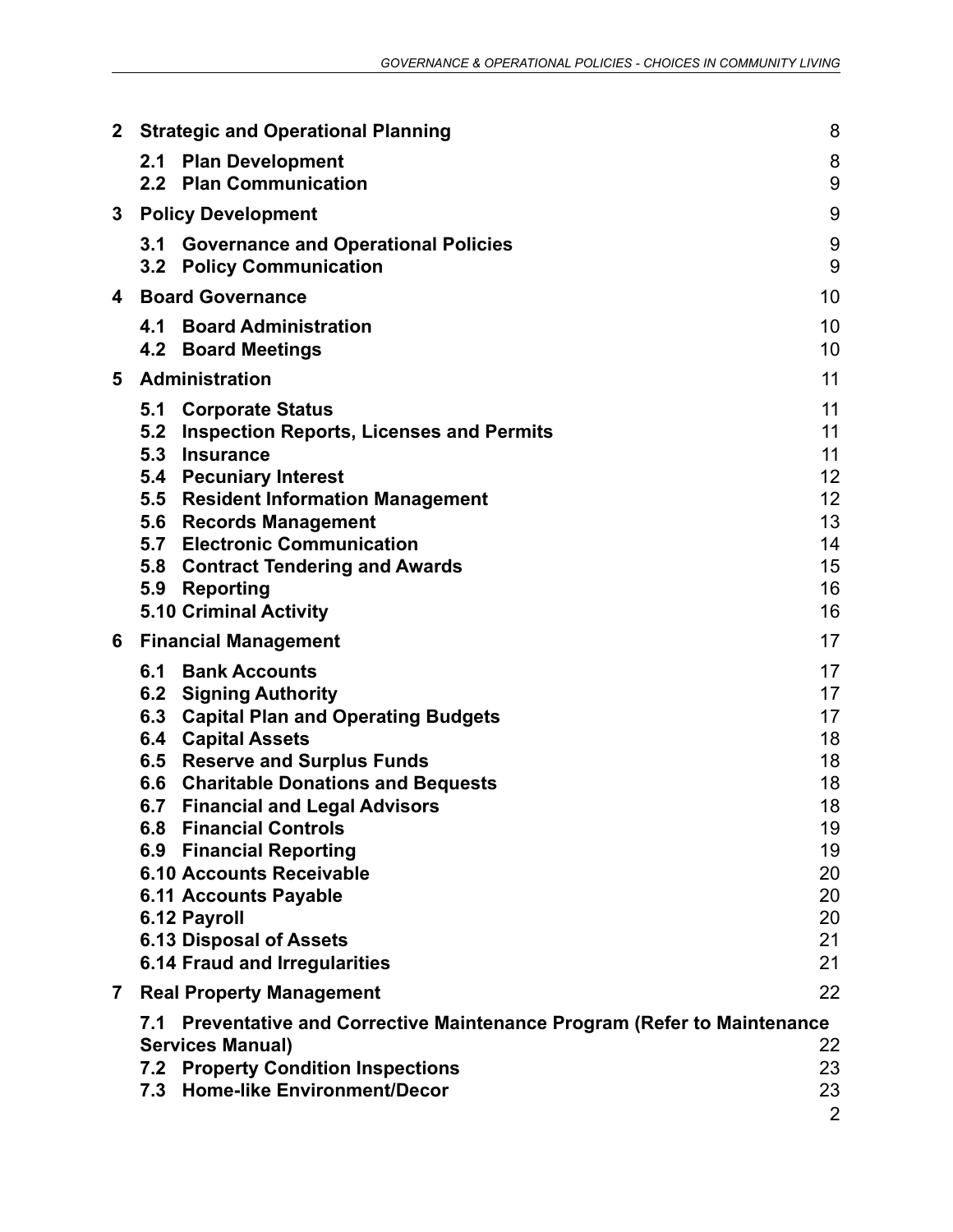|   |     | <b>7.4 Resident Furnishings</b>                                              | 24       |
|---|-----|------------------------------------------------------------------------------|----------|
| 8 |     | <b>Health and Safety</b>                                                     | 24       |
|   |     | 8.1 Legislative Compliance                                                   | 24       |
|   |     | 8.2 Emergency Preparedness and Response                                      | 24       |
|   |     | 8.3 Emergency and Security Systems                                           | 25       |
|   |     | 8.4 Resident Safety/Injury Prevention                                        | 26       |
|   |     | 8.5 Fire Safety                                                              | 26       |
|   |     | 8.6 CICL Vehicles                                                            | 27       |
|   |     | 8.7 Safety Training                                                          | 27       |
|   |     | 8.8 Hazard Management                                                        | 28       |
|   |     | 8.9 Incident Investigation                                                   | 29       |
|   |     | 8.10 Inspections                                                             | 30       |
|   |     | 8.11 Infectious Diseases (Refer to Infection Prevention & Control Manual)    | 31       |
|   |     | 8.12 Immunization of Residents                                               | 32       |
|   |     | 8.13 Immunization of Employees/Volunteers                                    | 32       |
|   |     | 8.14 Pet Visits                                                              | 32       |
|   |     | 8.15 Abuse Prevention                                                        | 33       |
|   |     | 8.16 Impairment in the Work Place                                            | 35<br>35 |
|   |     | 8.17 Concern/Complaint Resolution Procedure<br>8.18 Gifts/Donations          | 36       |
|   |     | 8.19 Visitors                                                                | 36       |
|   |     | 8.20 Building Security                                                       | 37       |
|   |     | 8.21 Death of a Resident (Refer to End-of-Life/Palliative Care Manual)       | 37       |
| 9 |     | <b>Programs and Services</b>                                                 | 38       |
|   |     | 9.1 Hospitality Services                                                     | 38       |
|   |     | 9.2 Personal Choice Services                                                 | 38       |
|   |     | 9.3 Resident Social, Leisure and Spiritual Opportunities/ Programming        | 39       |
|   | 9.4 | <b>Care and Support Services (Refer to Care and Support Services Manual)</b> |          |
|   | 40  |                                                                              |          |
|   | 9.5 | <b>Involvement in Residents' Personal Affairs</b>                            | 41       |
|   |     | 10 Residency Requirements (Refer to Resident Services Manual)                | 42       |
|   |     | <b>10.1 Suite Rates</b>                                                      | 42       |
|   |     | <b>10.2 Residential Services Agreements</b>                                  | 42       |
|   |     | 10.3 Resident Assessments/Care Plan                                          | 43       |
|   |     | <b>10.4 Resident Applications</b>                                            | 45       |
|   |     | <b>10.5 Suite Assignment</b>                                                 | 45       |
|   |     | <b>10.6 Resident Orientation</b>                                             | 45       |
|   |     | 10.7 Resident Exit Process (Refer to Guidelines for Vacating a Suite)        | 46       |
|   |     | <b>10.8 Vacancy Management</b>                                               | 46       |
|   |     | 10.9 Resident Personal Possessions/Insurance                                 | 46       |
|   |     | 10.10 Trust Accounts<br>10.11 Resident Profiles                              | 46<br>47 |
|   |     |                                                                              |          |
|   |     |                                                                              | 3        |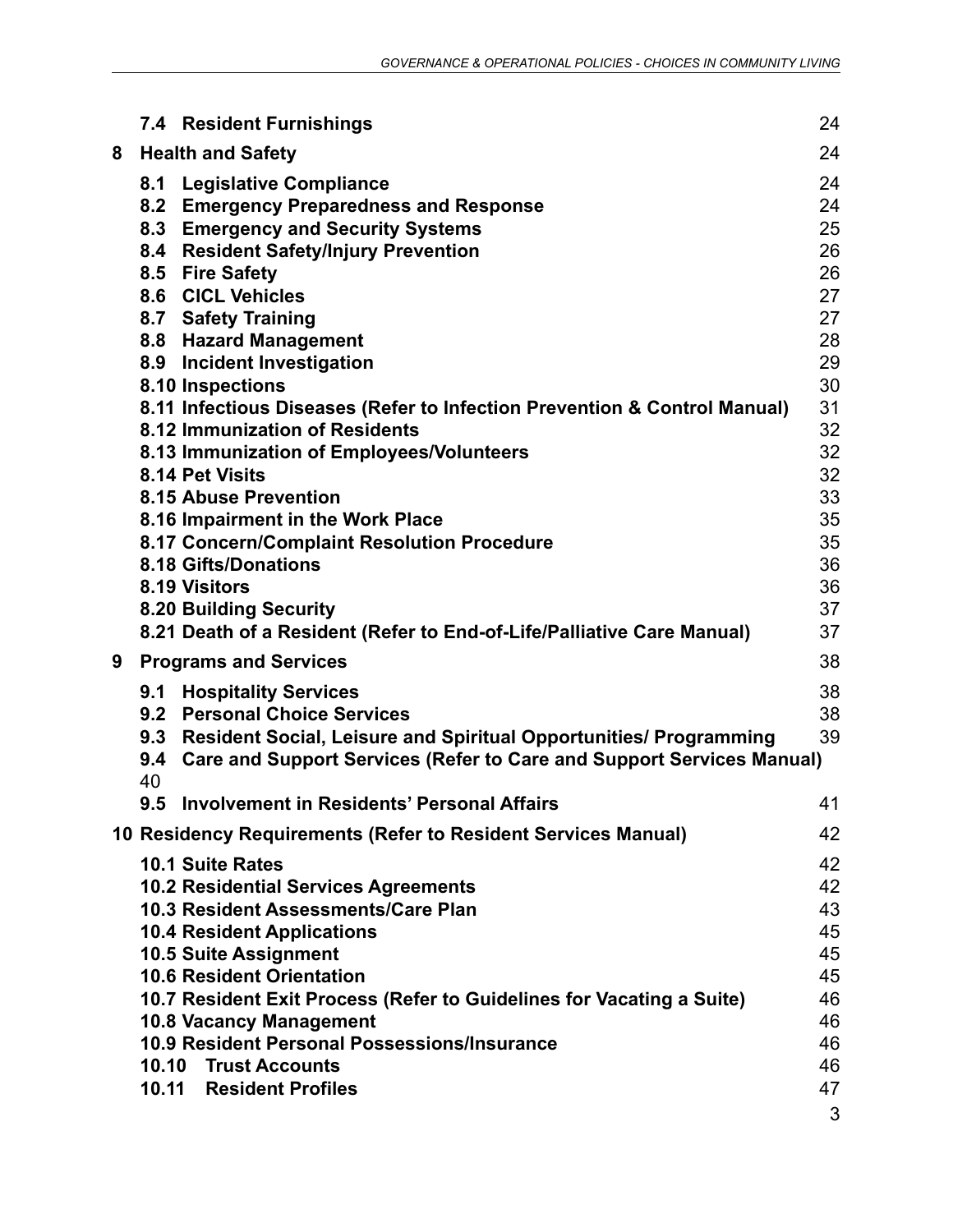|     | 10.12 Grievance Management (Refer to 8.17 Concern/Complaint Resolution) |
|-----|-------------------------------------------------------------------------|
| -48 |                                                                         |

| 11 Human Resource Management (Refer to Employee Handbook, Collective<br>Agreement where applicable, and Human Resources Manual]                                                                                                                          | 48                                     |
|----------------------------------------------------------------------------------------------------------------------------------------------------------------------------------------------------------------------------------------------------------|----------------------------------------|
| <b>11.1 Personnel Policies</b><br><b>11.2 Personnel Scheduling</b><br>11.3 Criminal Record Checks/Police Information Checks<br><b>11.4 Orientation</b><br>11.5 Staff Training<br><b>11.6 General Staff Meetings</b><br><b>11.7 Operational Reporting</b> | 48<br>49<br>50<br>50<br>50<br>51<br>51 |
| Part II: Department Policies for Supportive Living                                                                                                                                                                                                       | 52                                     |
| 12 Care and Support Services (Refer to Care and Support Services Manual)                                                                                                                                                                                 | 52                                     |
| 12.1 Training/Scope of Practice<br>12.2 Personal Care Schedules/Care Basics<br>12.3 Cross Contamination (Refer to 8.11 Infectious Disease)<br><b>12.4 Documentation Requirements</b>                                                                     | 52<br>53<br>53<br>53                   |
| <b>13 Social and Leisure Services</b>                                                                                                                                                                                                                    | 54                                     |
| 13.1 Training<br><b>13.2 Programming</b><br><b>13.3 Communication</b><br><b>13.4 Volunteer Management</b>                                                                                                                                                | 54<br>54<br>55<br>55                   |
| <b>14 Food Services</b>                                                                                                                                                                                                                                  | 55                                     |
| 14.1 Training<br><b>14.2 Food Handling Hygiene</b><br><b>14.3 Cleaning and Sanitation</b><br>14.4 Food Storage and Handling<br><b>14.5 Meal Planning and Preparation</b><br><b>14.6 Documentation Requirements</b>                                       | 55<br>56<br>56<br>56<br>57<br>58       |
| <b>15 Housekeeping Services</b>                                                                                                                                                                                                                          | 59                                     |
| 15.1 Training<br><b>15.2 Housekeeping Schedules</b><br><b>15.3 Site Cleanliness</b><br>15.4 Cross Contamination (Refer to 8.11 and Infectious Disease, Infection<br><b>Prevention &amp; Control Manual)</b>                                              | 59<br>59<br>60<br>61                   |
| <b>15.5 Documentation</b>                                                                                                                                                                                                                                | 61<br>61                               |
| <b>15.6 Laundry Services</b><br>16 Maintenance Services (Refer to Maintenance Services Manual)                                                                                                                                                           | 62                                     |
|                                                                                                                                                                                                                                                          | 62                                     |
| 16.1 Training                                                                                                                                                                                                                                            | 4                                      |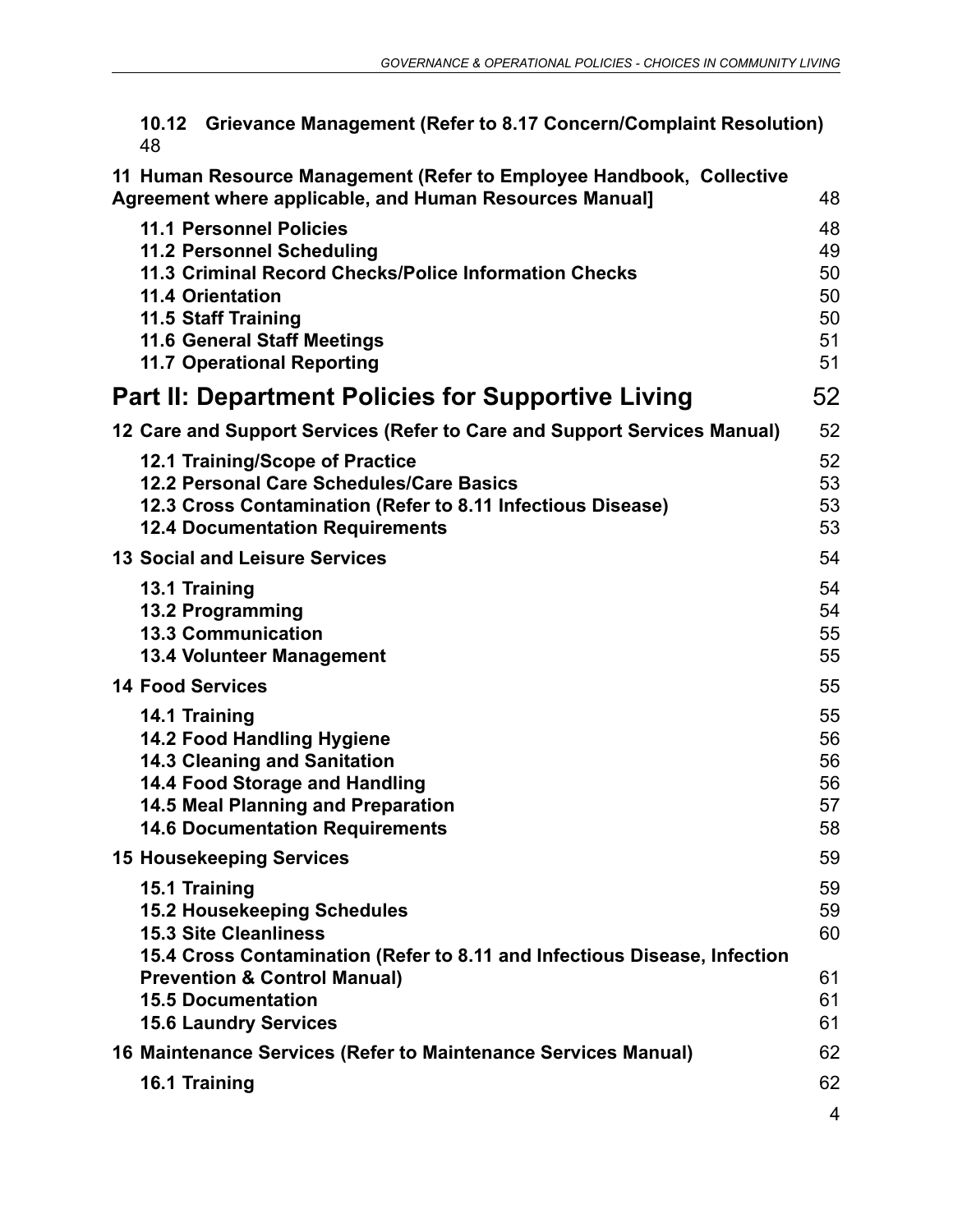| <b>16.2 Planned Maintenance Program</b> | 62 |
|-----------------------------------------|----|
| <b>16.3 Inspections</b>                 | 63 |
| <b>16.4 Real Property Maintenance</b>   | 63 |
| 16.5 Heating and Ventilation Systems    | 64 |
| 16.6 Health and Safety                  | 65 |

# **Introduction**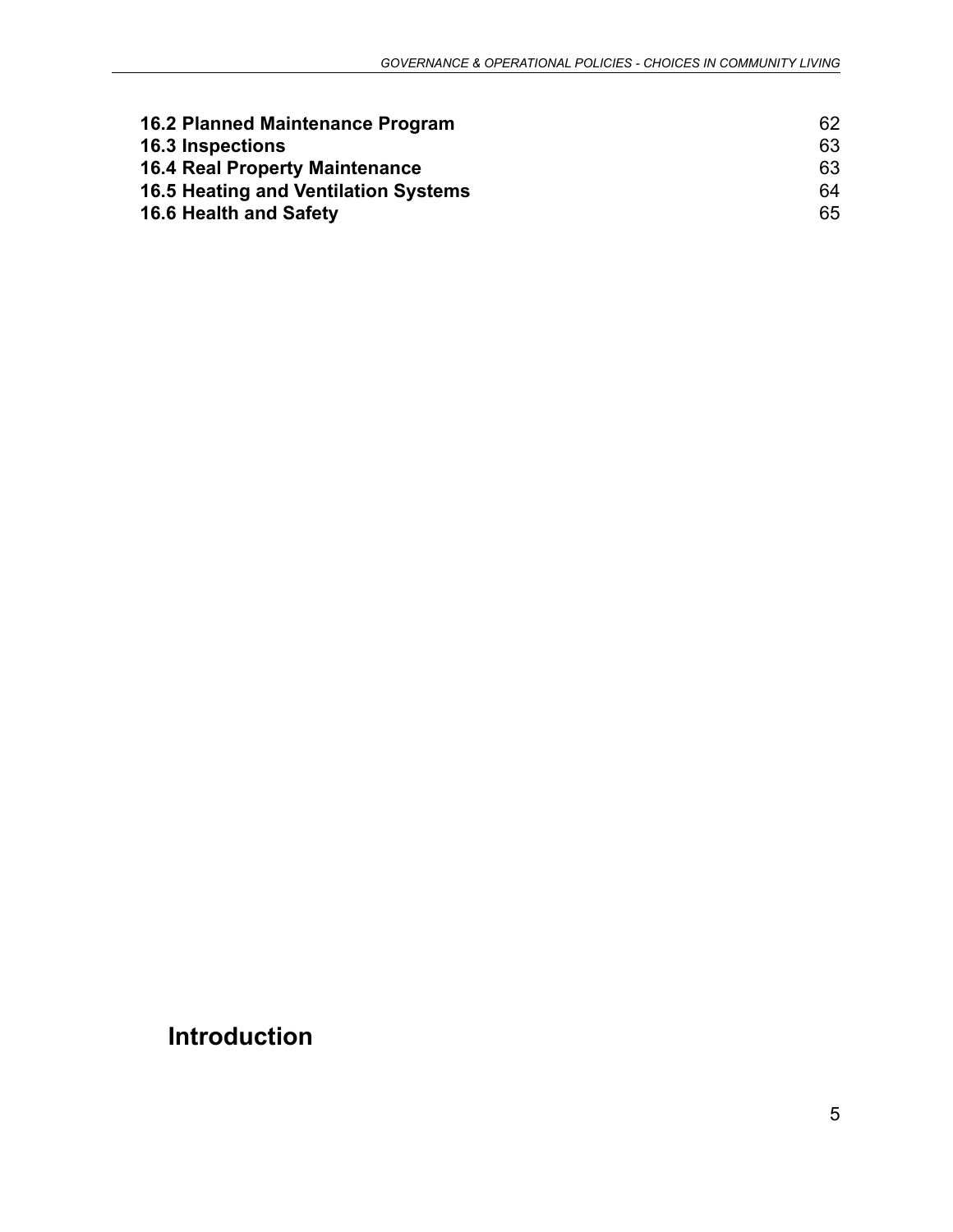Choices in Community Living Inc. (CICL) has developed policies to reflect the specific needs of our organization, and to regulate the work that must be done to carry out the mandate of CICL. These policies also ensure that our organization follows industry best practices and complies with legislative requirements and government standards.

The policy framework contains both governance and operational policies. Governance policy development is performed by the Board with input from the Director of Operations, whereas operational and personnel policies are determined by the Vice-President and Director of Operations, and endorsed by the Board. Personnel policies are located in the Employee Handbook.

In response to changes in legislative requirements and the needs of our organization, it is necessary to review, add or delete policies on an ongoing basis. Questions pertaining to policies and operations should be directed to the Site Director or the Director of Operations.

We believe that our policies direct our organization to the benefit of all its stakeholders, and we commit to upholding the mission, vision, values and guiding principles of Choices in Community Living Inc.

Phil Gaudet, President and Board Chairman

Nicole Gaudet, Vice-President

Jeff Bell, Director of Operations

# **Choices in Community Living**

<span id="page-5-0"></span>**Mission:** To provide excellent care in comfortable, joyful environments **Vision:** Inspirational Assisted Living **Values:** Respect, Responsibility, Enthusiasm **Guiding Principles:** Support each other Anticipate, stay mindful Make decisions, take the lead Don't be grumpy, sow joy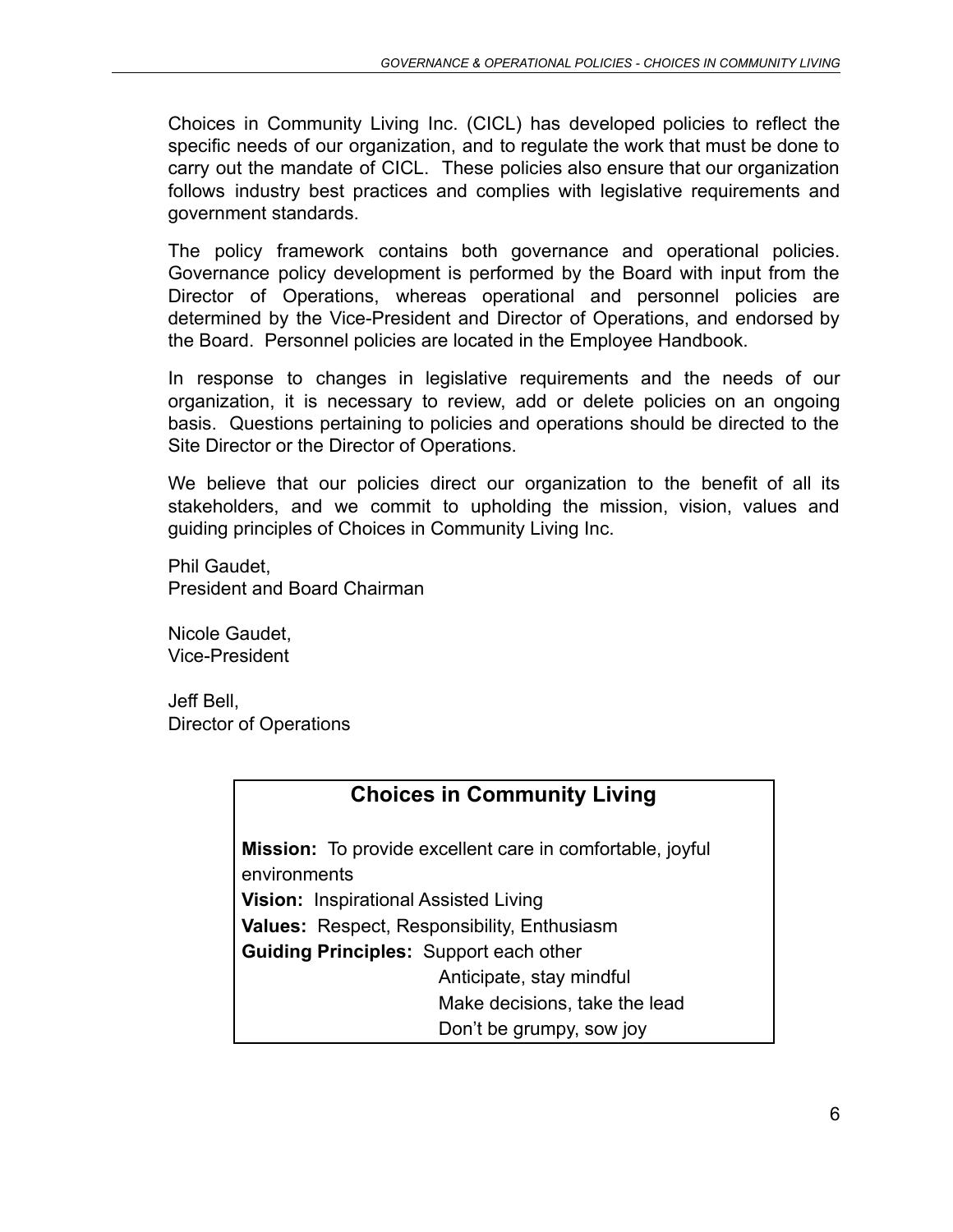# <span id="page-6-1"></span><span id="page-6-0"></span>**Part I: Governance Policies** 1 **Accountability**

# **1.1 Legislative Adherence**

1.1.1 The Board, Vice-President, and Director of Operations must know, understand and apply all legislation, regulations and standards applicable to the operation of the organization.

| Legislation & Acts Accessible to Employees of Choices In Community Living |
|---------------------------------------------------------------------------|
|                                                                           |
| Alberta Human Rights Act                                                  |
| Canadian Code for Volunteer Involvement                                   |
| <b>Employment Standards Code</b>                                          |
| <b>Employment Standards Code - Employment Standards Regulation</b>        |
| Freedom of Information & Protection of Privacy Act (FOIP)                 |
| Government Organization Act                                               |
| <b>Health Information Act</b>                                             |
| <b>Health Professions Act</b>                                             |
| <b>Labour Relations Code</b>                                              |
| Occupational Health and Safety Act, Regulation & Code                     |
| Personal Information Protection Act (PIPA)                                |
| Protection for Persons in Care Act & Regulation                           |
| <b>Public Health Act</b>                                                  |
| Public Health Act - Communicable Diseases Regulation                      |
| Public Health Act - Coordinated Home Care Program Regulation              |
| Public Health Act - Food & Food Establishments Regulation                 |
| Public Health Act - Forms Regulation                                      |
| Public Health Act - Nuisance & General Sanitation Regulation              |
| Public Health Act - Personal Services Regulation                          |
| <b>Public Trustee Act</b>                                                 |
| Public Trustee Act - Public Trustee General Regulation                    |
| <b>Safety Codes Act</b>                                                   |
| Supportive Living Accommodation Licensing Act                             |
| <b>Workers' Compensation Act</b>                                          |
| Workers' Compensation Act - Workers' Compensation Regulation              |
|                                                                           |

1.1.2 Copies of all applicable legislation can be accessed for reference at each site.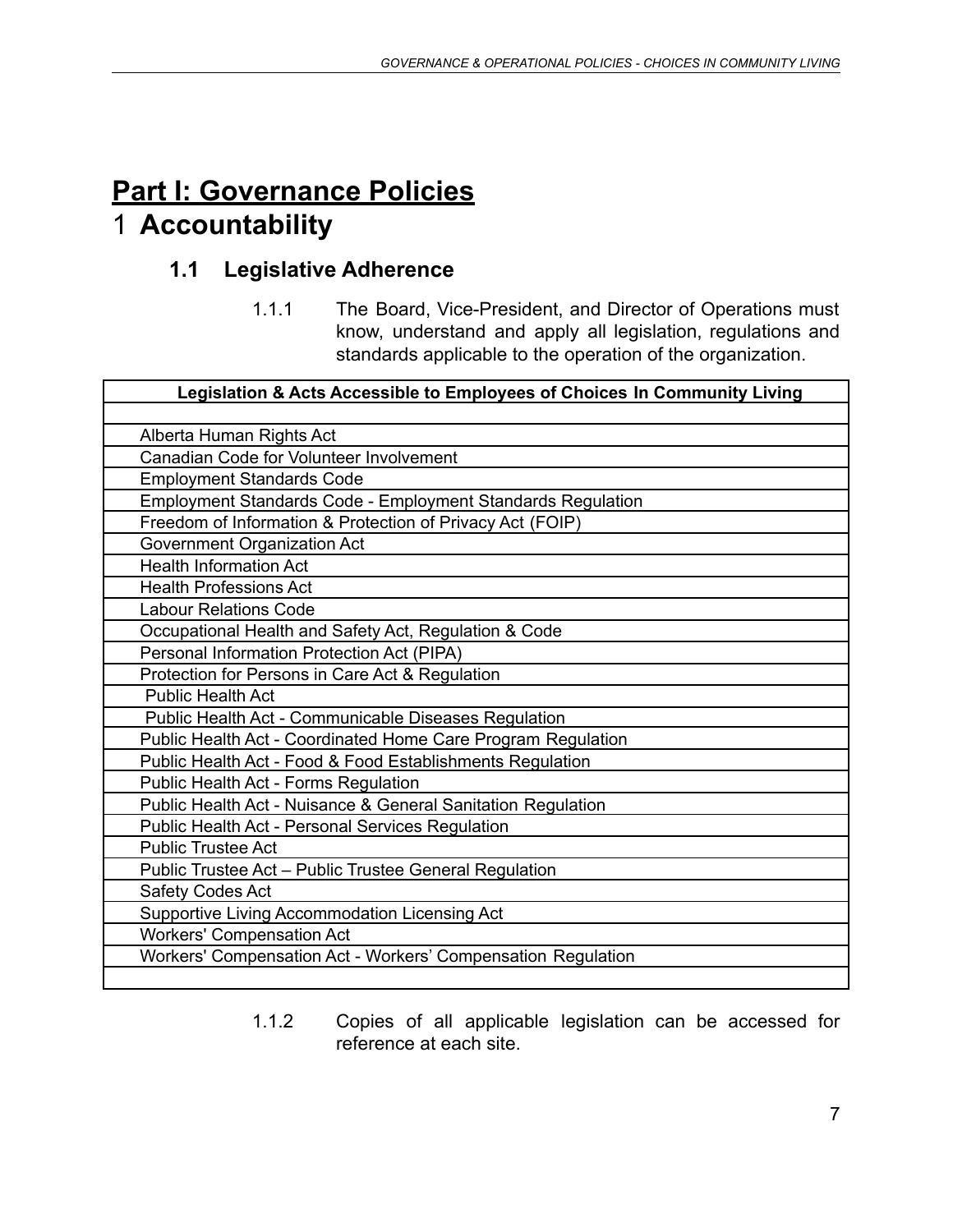- 1.1.3 All Lodges will comply with the Continuing Care Health Service Standards (CCHSS) and provide continuing care health services in accordance with the Standards, set by Alberta Health Services (AHS) for publicly funded Continuing Care Sites. The intent of the Standards is the provision of quality services that take into consideration the individual needs, preferences and abilities of each Resident.
- 1.1.4 All Lodges will comply with the Supportive Living Accommodation and Licensing Regulation and Standards, set by Alberta Health. Any license issued under the Supportive Living Accommodation Licensing Act must be current and posted in a highly visible location, or be readily available at the Lodge to which the license pertains.
- 1.1.5 Any contraventions or non-compliance issues identified during the licensing process under the Supportive Living Accommodation Licensing Act must be rectified within the ordered timeline to ensure the safety, security and well-being of Residents and the reputation of the organization.
- 1.1.6 The Director of Operations will represent the organization in government conducted operational reviews and ensure compliance with operational practices in breach of legislation or government standards.
- 1.1.7 The Director of Operations is responsible for submitting a written response to the government designate, outlining corrective action(s) on how the organization will address noncompliance issues.

# <span id="page-7-0"></span>1.2 **Accountability**

- 1.2.1 Members of the Board, employees, contract service providers and volunteers must adhere to Governance and Operational Policies outlined in this document.
- <span id="page-7-1"></span>1.2.2 The Vice-President is responsible for ensuring that the Governance and Operational Policies are reviewed on an annual basis and updated as required.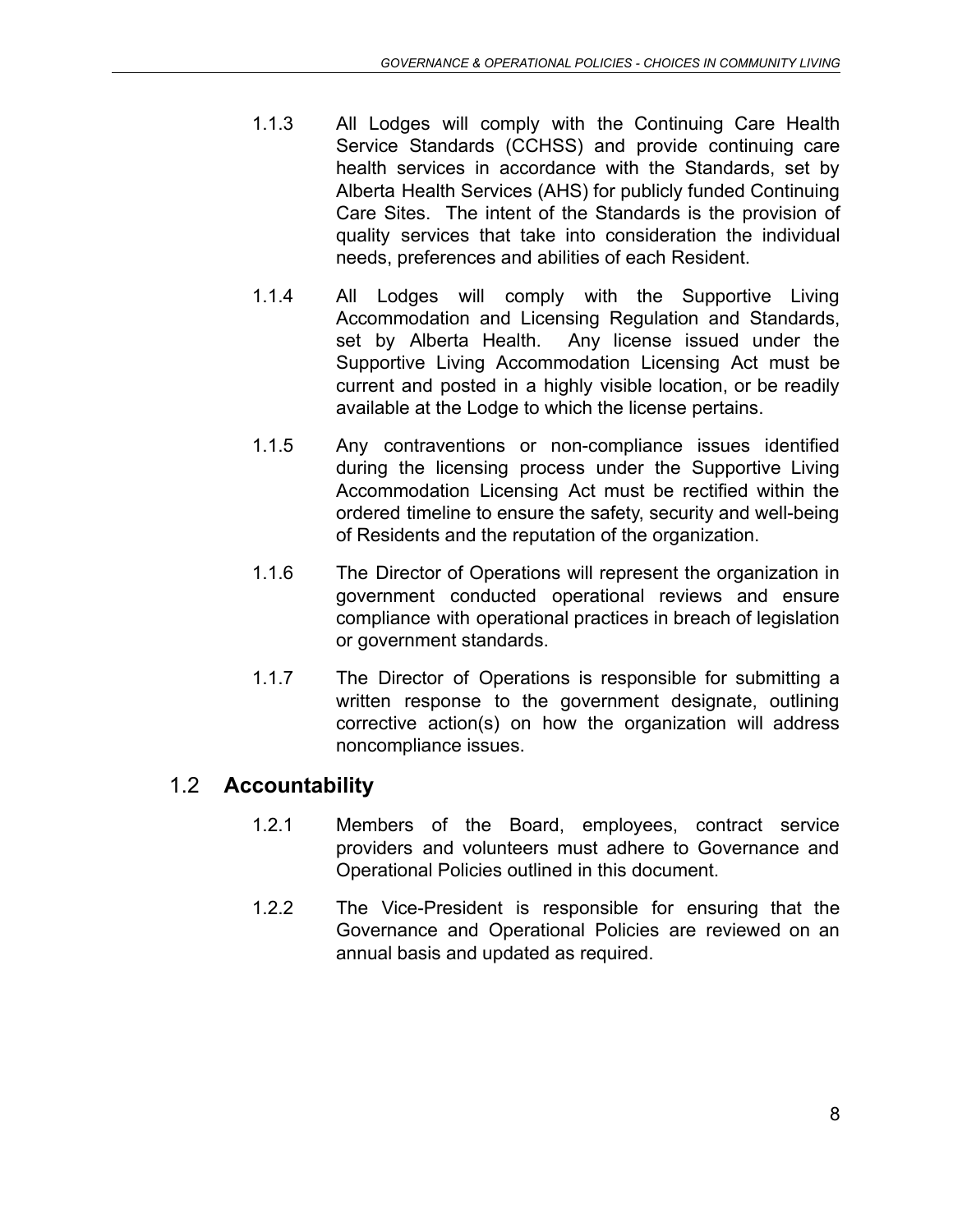# <span id="page-8-0"></span>2 **Strategic and Operational Planning**

# 2.1 **Plan Development**

- 2.1.1 A Strategic Plan is to be developed by the Board and designates, for a period of three to five years, describing the desired future direction for the organization. Strategic Plans must include a mission, vision, core values, goals and strategic actions. The Strategic Plan is to be reviewed on an annual basis and updated as required annually.
- 2.1.2 The Vice-President must prepare an annual Operational Plan for Choices in Community Living. The Board and designates must review and approve the Annual Operational Plan prior to its implementation.
- 2.1.3 The Director of Operations is responsible for ensuring the development of Annual Site Specific Operational Plans.
- 2.1.4 The Vice-President must sign-off on the Annual Site Specific Operational Plans.
- 2.1.5 Annual Site Specific Operational Plans are to be reviewed and adjusted on a quarterly basis by the Director of Operations.
- 2.1.6 Annual evaluations pertaining to the outcomes of Strategic and Operational Plans are to be conducted by the Board, Vice-President, and Director of Operations.

# <span id="page-8-1"></span>2.2 **Plan Communication**

- 2.2.1 Communication and Implementation Plans must be in place prior to the commencement of any new Strategic or Operational Plans.
- 2.2.2 Implementation of Strategic or Operational Plans are to be monitored by the Director of Operations and Management within each Lodge.

# <span id="page-8-3"></span><span id="page-8-2"></span>3 **Policy Development**

# 3.1 **Governance and Operational Policies**

3.1.1 The development of policies pertaining to the governance of the organization is the responsibility of the Board.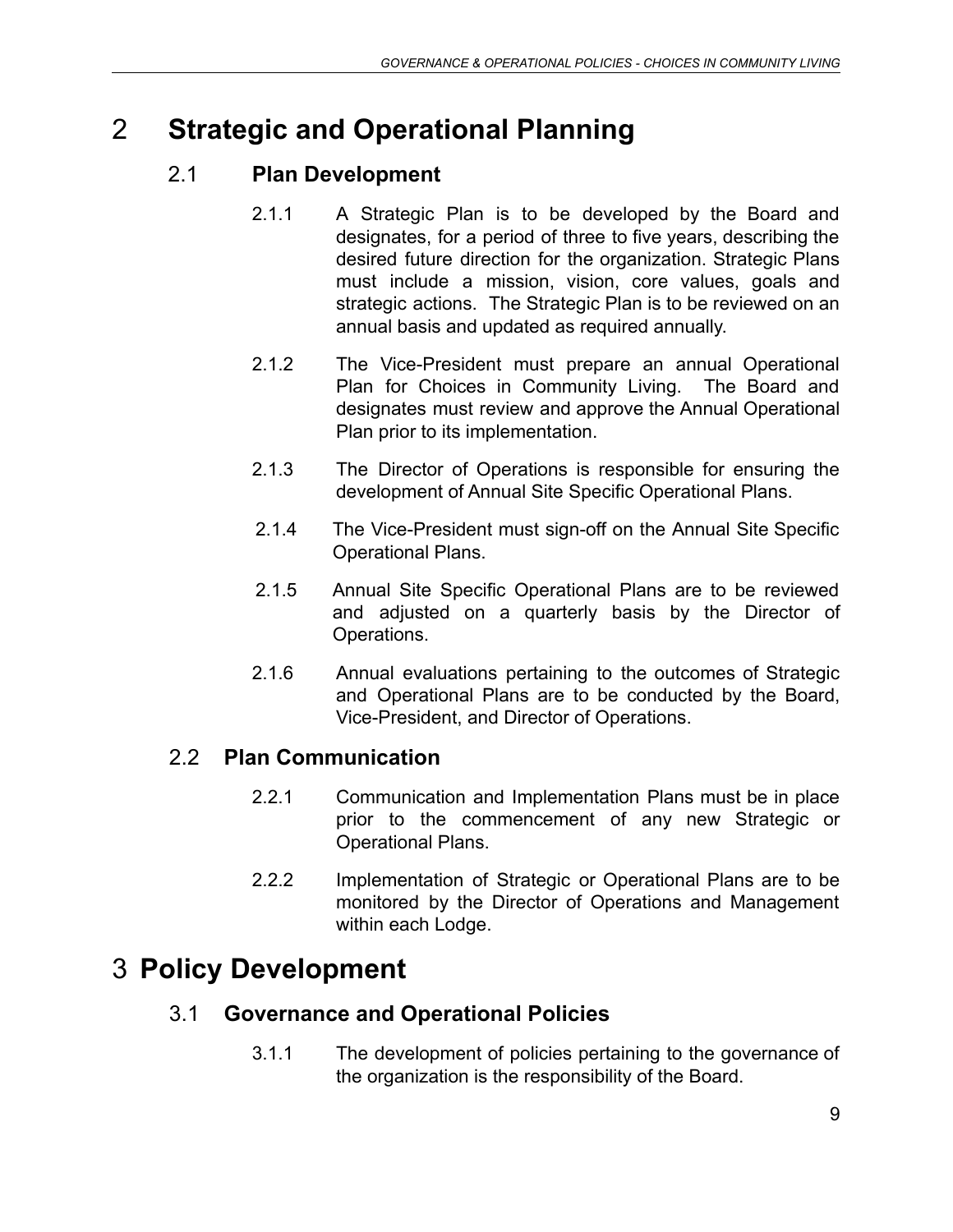- 3.1.2 Policies pertaining to the day-to-day operation of the organization (i.e. Operational and Personnel policies) are to be drafted by the Director of Operations and presented to the Vice-President for review and approval.
- 3.1.3 The Board may seek the expertise of the Vice-President and Director of Operations and any other party it deems pertinent, during the development of governance policies.
- 3.1.4 All governance polices must be developed by the Board.
- 3.1.5 The Vice-President must create and maintain a Policy Manual which includes both Governance and Operational policies for the overall organization.

#### <span id="page-9-0"></span>3.2 **Policy Communication**

- 3.2.1 A communication and implementation plan must be in place prior to the announcement of any new policy, as appropriate.
- 3.2.2 Policy implementation as it pertains to operational matters, is to be monitored by the Director of Operations in collaboration with the Site Director within each Lodge to ensure adherence.

# 4 **Board Governance**

#### 4.1 **Board Administration**

- 4.1.1 The Board and Vice-President shall oversee the recruitment process of the Director of Operations. The Board, at its discretion, may engage the services of an executive search firm. The final selection and hiring decisions are to be made by the Board. An employment contract must be signed and in place prior to the commencement of employment of the Director of Operations.
- 4.1.2 The Board and Vice-President, must develop and maintain a position description outlining positional accountability, qualifications and skill requirements for the Director of Operations along with salary and benefits.
- 4.1.3 The Board and Vice-President, in collaboration with the Director of Operations, shall develop executive limitations pertaining to the autonomy of decision-making entrusted to the Director of Operations on behalf of the Board. Executive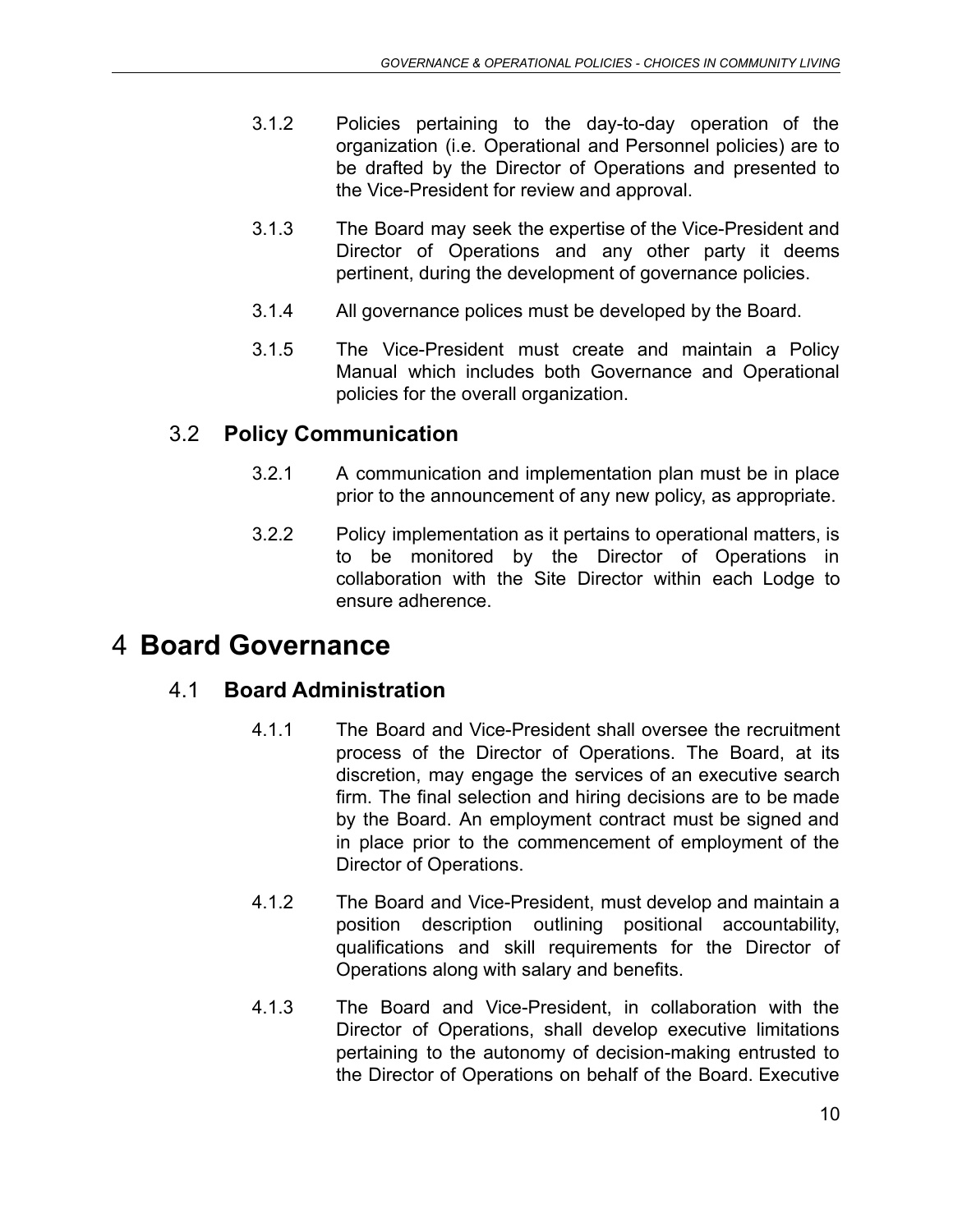limitations are to outline the parameters and process to be followed for decisions requiring the consent of the Board, including but not limited to the authorization of non-budgeted expenses. Executive limitations are to be reviewed and updated annually and signed off by the Board Chair, Vice-President, and Director of Operations.

4.1.4 The Board and Vice-President, in collaboration with the Director of Operations, shall set an annual Board Calendar. The calendar shall include, but not be limited to: Board meetings dates, Board sub-committees, Strategic and Business Planning sessions, and organizational reviews.

# 4.2 **Board Meetings**

- 4.2.1 Decisions pertaining to the organization must be made at a properly held Board meeting.
- 4.2.2 Minutes recording Board decisions and a summary of major agenda items are to be filed and serve as official records of meeting proceedings. In addition, final decisions made by the Board shall also be recorded in a separate Board Decisions Logbook for ease of reference. Decisions cited in official minutes will serve as the official record.

# <span id="page-10-1"></span><span id="page-10-0"></span>5 **Administration**

# 5.1 **Corporate Status**

- 5.1.1 The organization must maintain its incorporation status in good standing. Any change in the corporate status of the organization must be reported as part of the legislated license renewal process. *[Supportive Living Accommodation Licensing Regulation]*
- 5.1.2 The Board Chair is to ensure the safe keeping of the organization corporate seal.

# <span id="page-10-2"></span>5.2 **Inspection Reports, Licenses and Permits**

5.2.1 Valid licenses and/or permits, including but not limited to, business licenses, food establishment permits, liquor licenses, and a Supportive Living Accommodation License must be in place and posted as per the requirements for each Lodge. *[Supportive Living Accommodation Licensing Act]*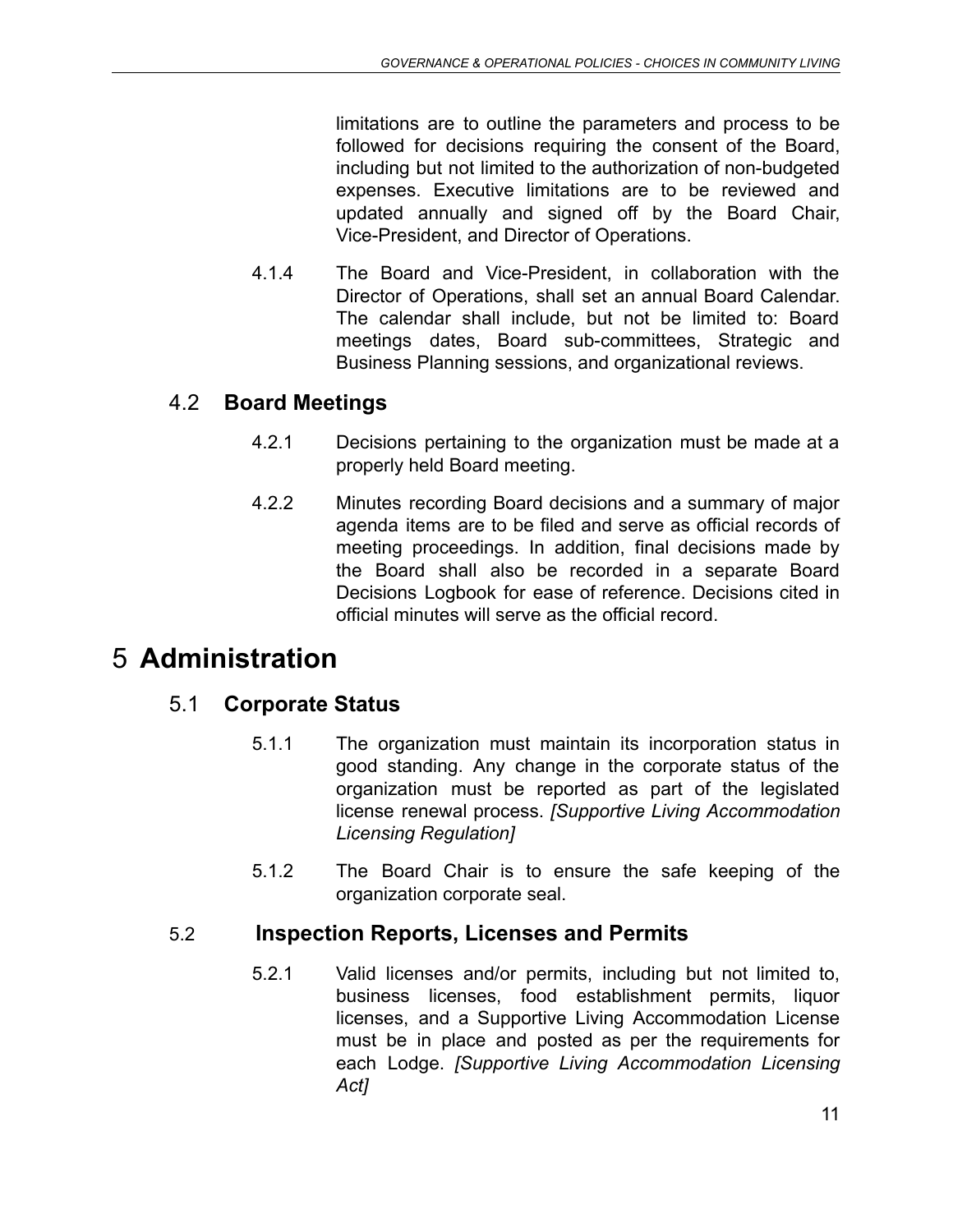5.2.2 Health inspection reports, fire inspection reports, elevator inspection reports and building permits must remain current and be readily available upon request.

#### <span id="page-11-0"></span>5.3 **Insurance**

- 5.3.1 Valid insurance policies must be obtained and proof of coverage made available upon request for the following, including but not limited to: property, contents, comprehensive general liability, risk/peril, automobile, boiler, machinery and equipment, contractors, crime, tenant legal liability, indemnification of board members and administration and fidelity bonding. *[Supportive Living Accommodation Licensing Act]*
- 5.3.2 Proof of at least \$1,000,000 liability insurance coverage must be on file for each employee and/or volunteer using a personal vehicle to conduct organizational business or provide Resident services. Volunteers must provide a letter from their insurer acknowledging vehicle use for volunteer service. Insurance must, at a minimum, cover bodily harm, personal injury and property damage and loss.
- 5.3.3 Valid insurance must be in place for each separate Lodge as per legislative requirements. Proof of insurance must be provided to government designates annually or upon request.
- 5.3.4 Insurance claims must be made in accordance with the applicable insurance policy.

# <span id="page-11-1"></span>5.4 **Pecuniary Interest**

5.4.1 Board members and employees of the organization are responsible for identifying and refraining from participation in any decision whereby a real or perceived conflict of interest exists.

# <span id="page-11-2"></span>5.5 **Resident Information Management**

5.5.1 Procedures and staff education for the safe handling of Resident information must be in place at all times to ensure the protection of Resident privacy. *[Freedom of Information and Protection of Privacy Act (FOIP); Health Information Act (HIA); Supportive Living Accommodation Standards (32)]*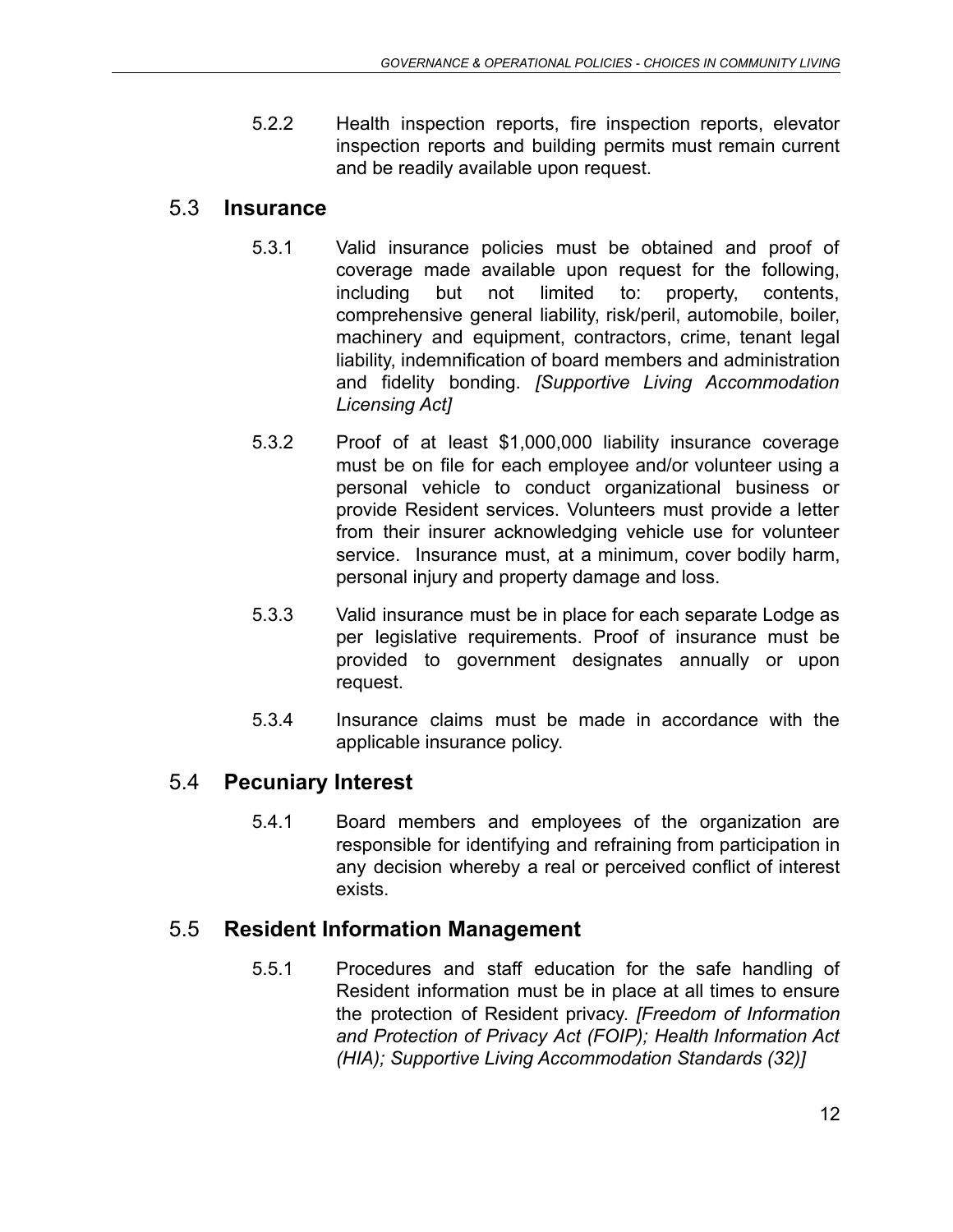- 5.5.2 The provincial Health Information Act (HIA) establishes rules that must be followed for the collection, use, disclosure and protection of "health information", and the Act balances the protection of privacy while still enabling health information to be shared where appropriate. It provides individuals with the right to request access to their own health information under the control of health custodians, and to have custodians consider the individual's wishes regarding how much of their health information is disclosed or made accessible.
	- The HIA requires custodians (named health organizations or named professions – e.g. AHS) and affiliates (employees, volunteers, contractors, and other authorized people under contract to the custodian - e.g. CICL) to only collect, use and disclose health information in the most limited manner, with the highest degree of anonymity possible, and on a need-to-know basis.
- 5.5.3 The Freedom of Information and Protection of Privacy (FOIP) Act controls how "personal information" is collected, used and disclosed. It provides individuals with the right to request access to information in the control of public bodies – e.g. Government of Alberta offices, Health Care Bodies – while providing public bodies with a framework for conducting the collection, use and disclosure of personal information.
	- The FOIP Act protects the personal information collected for the authorized use of Choices in Community Living. It prevents another person from seeing a Resident's personal information without her/his consent.
- 5.5.4 Information requested pertaining to Residents must not be disclosed without the written permission of the Resident - Disclosure of Personal Information Consent, which outlines the FOIP and HIA Guidelines. *[Disclosure of Personal Information Consent, Confidentiality Agreement]*
- 5.5.5 All Resident information must be stored in a secure electronic filing system with back-up procedures followed to ensure no loss of data in the event of a fire or theft.

# <span id="page-12-0"></span>5.6 **Records Management**

5.6.1 A standardized Records Management system must be developed and maintained to facilitate the life-cycle of files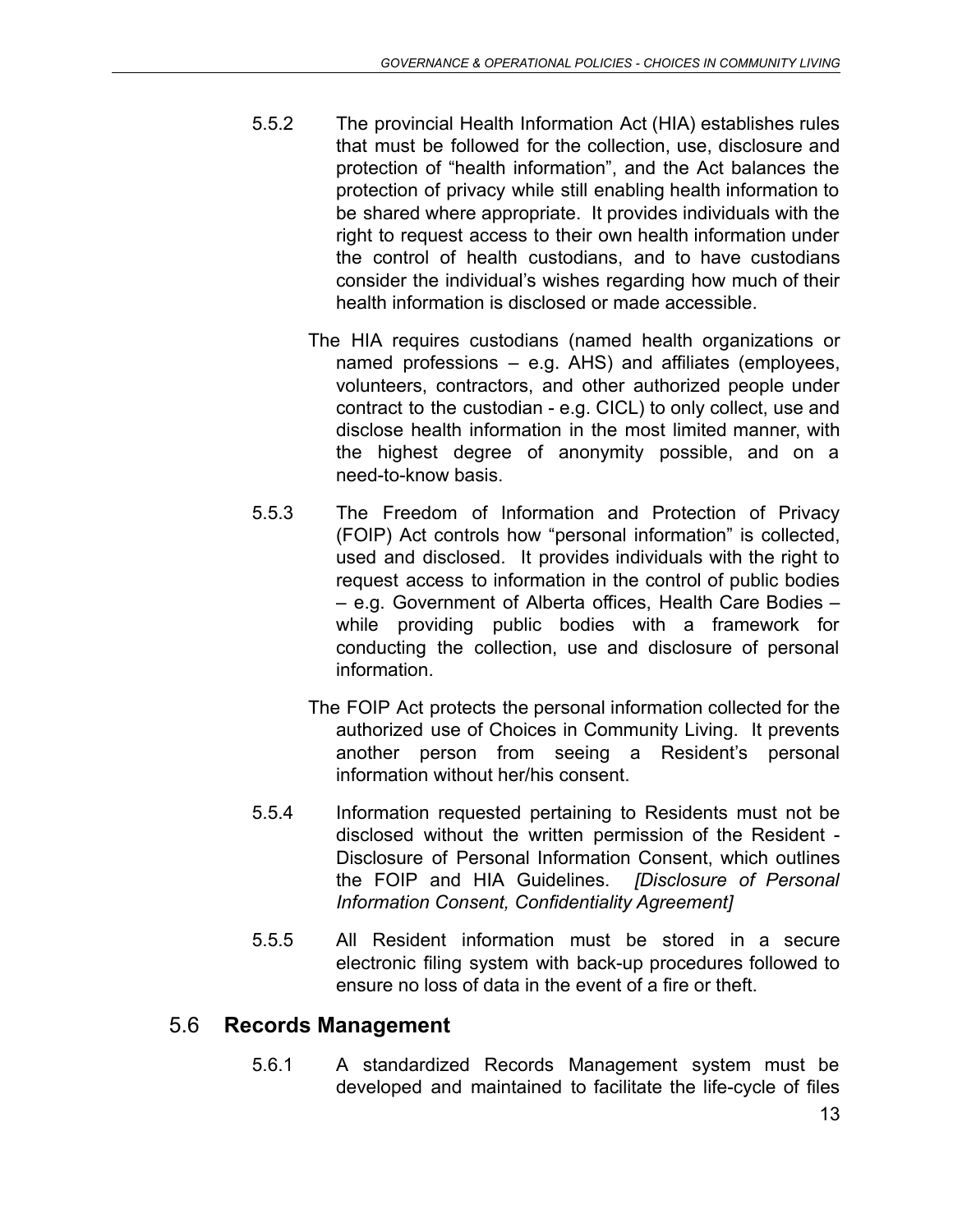from creation to disposal, following sound records management practices. Files must be stored as per legislative requirements, the AHS Records Retention Schedule (1133-01), and the CICL Resident Chart Thinning Index.

- 5.6.2 Records must be stored and disposed of in a manner that ensures the protection of privacy and the safe handling of confidential information as outlined in information and protection of privacy legislation. *[Freedom of Information and Protection of Privacy Act (FOIP); Health Information Act (HIA), Disclosure of Personal Information Consent, Supportive Living Accommodation Standards (32)]*
- 5.6.3 Decisions and general discussion taking place during meetings must be documented and filed along with agendas and other supporting documentation.
- 5.6.4 Files pertaining to personnel must be stored in a decentralized location and access restricted to authorized persons.
- 5.6.5 Transitory records are not to be part of the formalized record management system and are to be discarded when no longer required.
- 5.6.6 Purging of non-pertinent information contained within files such as transitory records, flyers, brochures, superseded documents, drafts, etc. must be done on a regular basis.
- 5.6.7 Record management systems must include an electronic back-up copy of pertinent information. Back-up is to be stored adhering to information management data protection procedures.
- 5.6.8 Electronic files generated using the organization's computers are to be backed up on a regular basis to a dedicated data storage device.
- 5.6.9 Data generated on the organization's computers and/or media devices is the property of the organization and shall be treated as subject to provincial and federal privacy legislation.
- 5.6.10 Offices containing records must be locked at all times when a staff member is not present.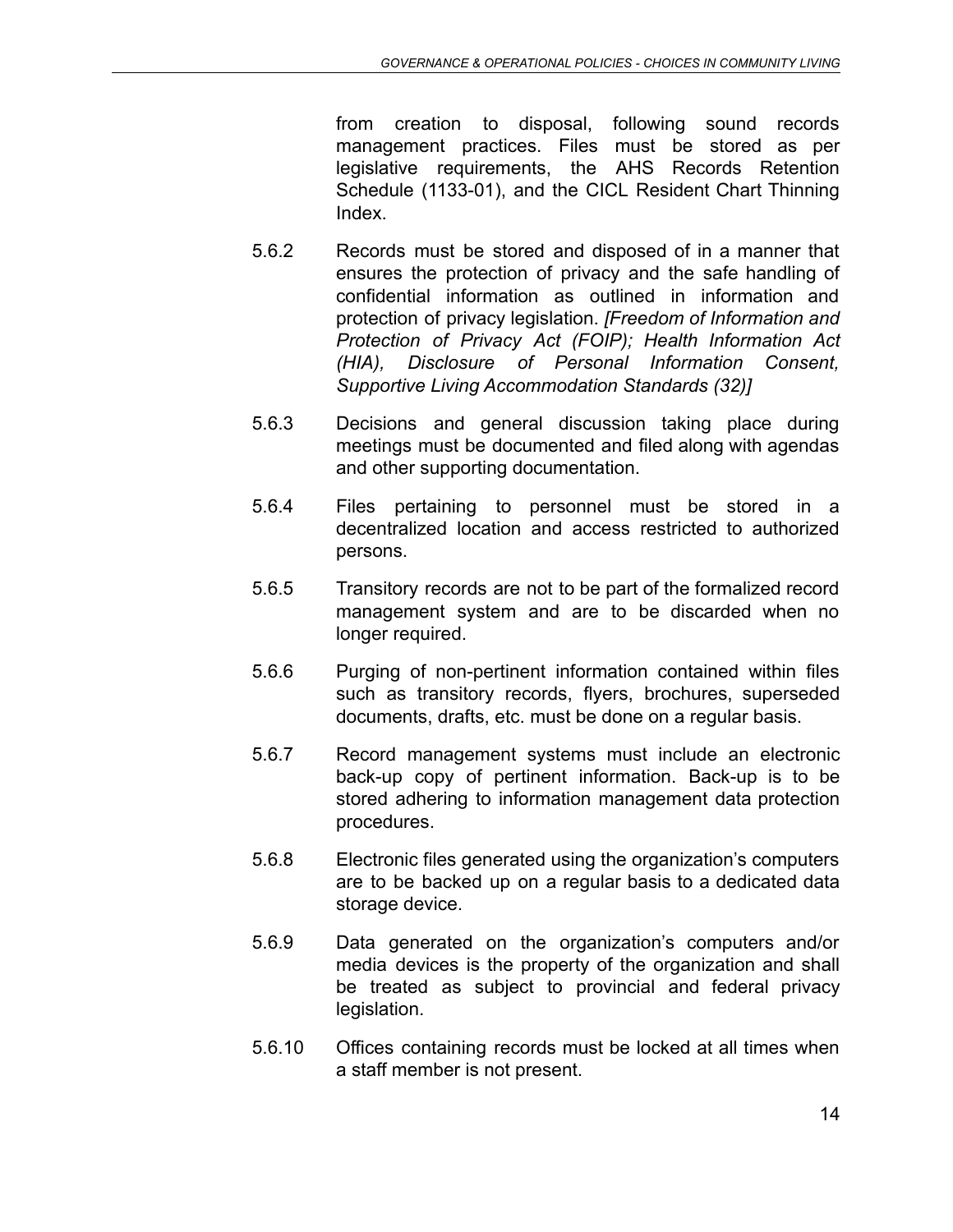# 5.7 **Electronic Communication**

- 5.7.1 Electronic communication includes but is not limited to phone use, internet use, emails, text messages, and use of Social Media such as Facebook, You Tube, Twitter, blogs, Wikis, Instagram, and Snapchat.
- 5.7.2 Electronic communication on CICL networks and CICL computers must be part of an employee's job responsibilities and shall be used for the express purpose of conducting CICL business
- 5.7.3 If it is an employee's personal communication, it must be limited to scheduled breaks on the employee's personal electronic devices, and using personal non-CICL email addresses.
- 5.7.4 Employees and Residents using electronic communication in any capacity, either CICL or personal, may not disclose any personal/health information (including images) of Residents, CICL/AHS staff, contract service providers, and visitors that they are not specifically authorized to disclose.
- 5.7.5 When interacting with other users on the electronic network, users are expected to behave in a responsible, ethical, and polite manner in accordance with the standards embraced by the organization.
- 5.7.6 Use of the organization's electronic networks for illegal, obscene, harassing or inappropriate purposes, or in support of such activities, is prohibited. Electronic communication may be monitored at any time if misuse is suspected.
- 5.7.7 CICL will use its discretion to determine if transmission of any material is unlawful, disruptive, profane, threatening, abusive, harassing, embarrassing, defamatory, obscene, libelous, or is racially, ethnically or otherwise objectionable.
- 5.7.8 Access to electronic network services is limited to authorized persons. Account names and passwords must be secured by the system administrator.
- 5.7.9 Use of another individual's password-protected account is prohibited. Passwords are not to be shared with others. Where password-protected accounts are used, network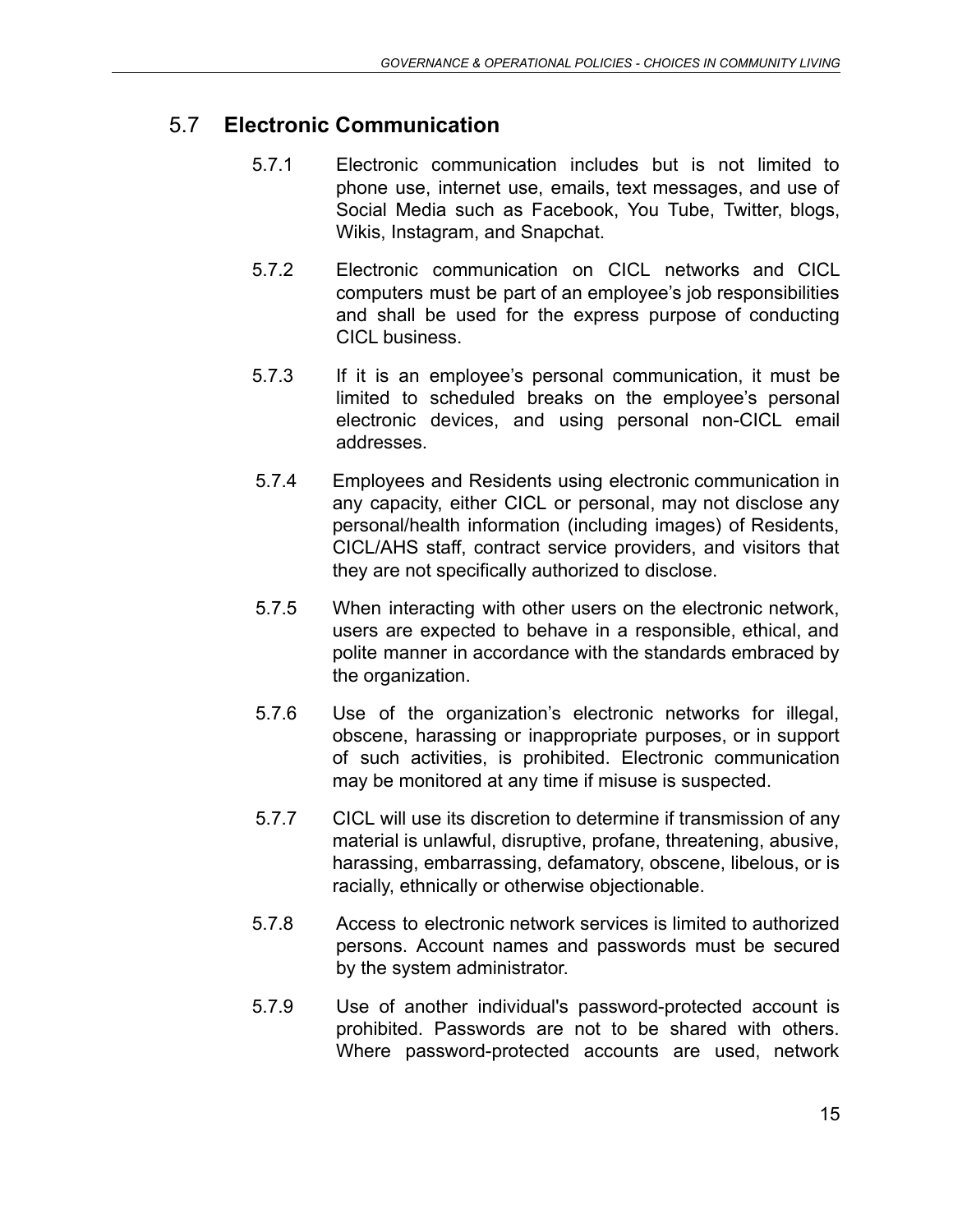users are personally responsible for all activity that occurs within their account.

- 5.7.10 CICL does not direct or restrict the personal opinions or views of individuals, including Residents, staff, or visitors. When making public comment it is the responsibility of the individual to indicate if the comments are personal views or if they are being made in an official capacity on behalf of CICL.
- 5.7.11 Individuals are responsible for knowing and adhering to CICL's Confidentiality Agreement, PIPA, FOIP, and the Health Information Act.
- 5.7.12 Non-compliance with this policy may result in legal or disciplinary action up to and including termination of employment, residency, or access to a CICL site.

#### <span id="page-15-0"></span>5.8 **Contract Tendering and Awards**

- 5.8.1 All Lodges must adhere to a fair, open, standardized contract tendering and award process based on selection criteria that ensures that the best value is obtained for the price paid without compromising the quality of service sought.
- 5.8.2 All contracts must be executed by approved signing authorities on behalf of the organization. Contracts must include a detailed description of service(s) to be provided, the name of the individual(s) that will provide the service(s), and a provision of confidentiality that protects Resident personal information and privacy. Proof of qualifications of individual(s) and proof of insurance must be produced at the time of executing any agreement. Copies of supporting documentation of qualifications and insurance must be filed with the contract and be readily available upon request. *[Confidentiality Agreement – Contract Services, Supportive Living Accommodation Standards (11)]*
- 5.8.3 Contract evaluation criteria must include assurance that the vendor does not have a real or perceived conflict of interest.
- 5.8.4 Contractors must provide written proof to substantiate claims regarding qualifications, training, applicable licenses and liability insurance made in proposals, quotes or bids.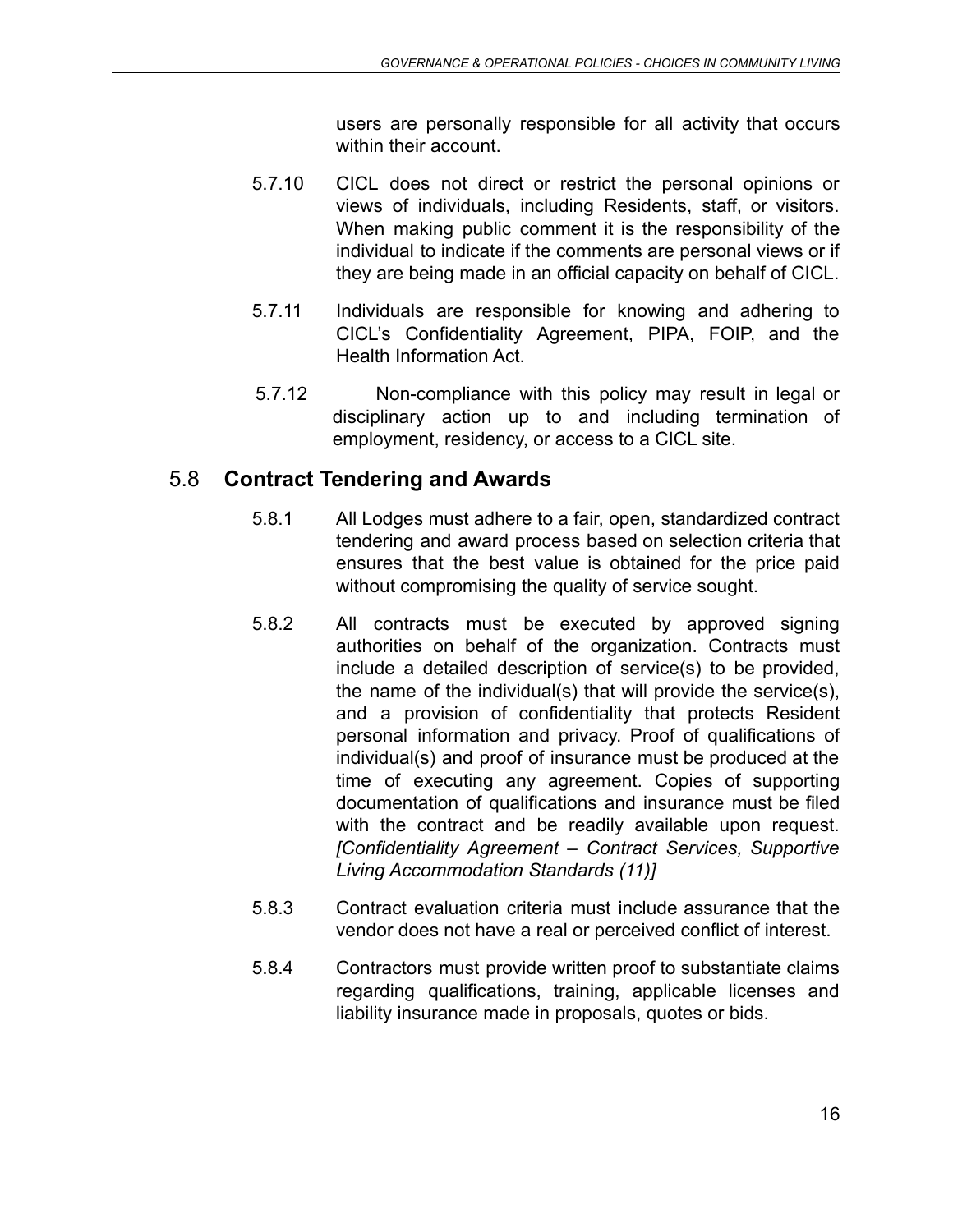- 5.8.5 Contracting of products and services required at more than one Lodge must be coordinated to ensure that the organization receives the benefits of volume purchasing.
- 5.8.6 Detailed records associated with contracted work, must be maintained to monitor warranties and to ensure that the quality of workmanship meets contracted deliverables.
- 5.8.7 Services provided by contractors must adhere to provincial legislation and municipal bylaws. *[Supportive Living Accommodation Standards (11)]*

# <span id="page-16-0"></span>5.9 **Reporting**

- 5.9.1 Lodge operational status reports including information in regards to, but not limited to, Resident applications and vacancies, financial statements, incident and investigation reports, maintenance projects and any other issues, are to be presented to the Director of Operations and summarized for the Board and Vice-President by the Director of Operations.
- 5.9.2 Standardized reporting practices must be followed by each Lodge to ensure organization and government reporting requirements are met.
- 5.9.3 A Monthly Report will be compiled by the Site Director for the Director of Operations and Vice-President. It will include the Care Indicators Report, Site Meeting Minutes, a Financial Accountability Review, meeting minutes from each Service Department meeting and from Site Management meetings, AHS meetings (AHS), and Occupational Health & Safety meetings. *[Quality Improvement Process]*
- 5.9.4 The Director of Operations will compile an annual report for each Lodge to illustrate monthly and yearly trends for each Lodge and for the organization, and to establish an action plan for Quality Improvement.
- <span id="page-16-1"></span>5.9.5 Following Monthly Reports, a Ouarterly Meeting will be organized by the Director of Operations and Vice-President to discuss the meeting of internal and external standards, operational goals and plans, and required changes.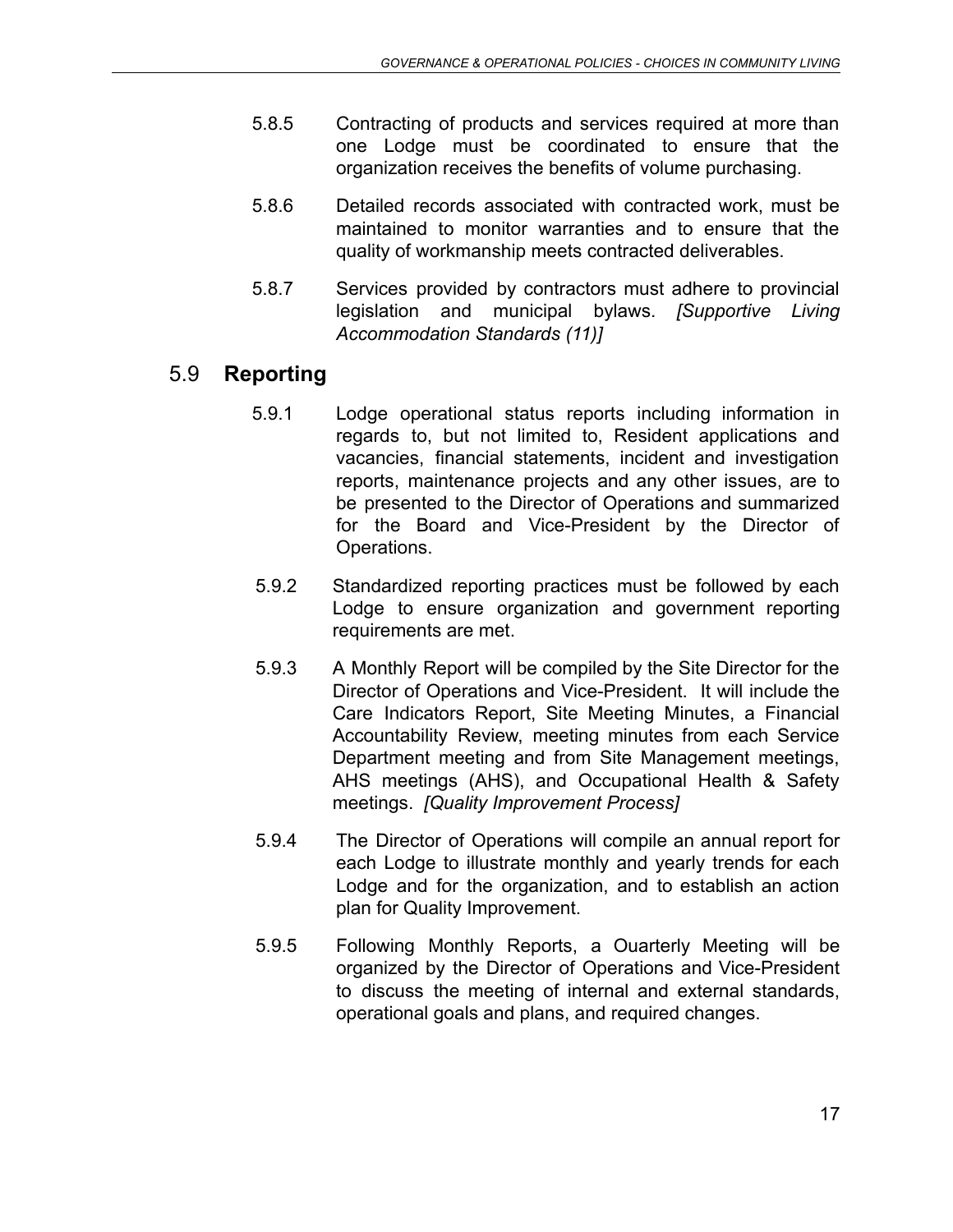# 5.10 **Criminal Activity**

- 5.10.1 Suspicion or knowledge of criminal activity, including but not limited to fraud and theft, that benefits or harms the organization must be reported to the next level of authority and supporting evidence provided.
- 5.10.2 Suspicion or knowledge of criminal activity involving a person or persons in a management position must be reported to the next level of authority.
- 5.10.3 Alleged instances of criminal activity and the subsequent investigation results must be reported to the Director of Operations, Vice-President and Board, who will notify the appropriate authorities.

# <span id="page-17-1"></span><span id="page-17-0"></span>6 **Financial Management**

# 6.1 **Bank Accounts**

- 6.1.1 Bank accounts, including trust accounts for Residents, must be maintained in a financial institution(s) designated by the Director of Operations. Closing of accounts must be approved by the Director of Operations, and documentation regarding the account retained as per Records Management procedures.
- 6.1.2 Organizational online banking and official electronic banking must be carried out by approved personnel only. Password protection and security protocols must be in place, monitored and adhered to.
- 6.1.3 Bank statements must be made available to the Board, or an auditor appointed by the Board, for review upon request.
- 6.1.4 Receipts must be issued to Residents for each Trust Account transaction. Statements of Account must be provided to Residents or their representatives, at no charge.

# <span id="page-17-2"></span>6.2 **Signing Authority**

6.2.1 Agreements, cheques and other negotiable instruments must be signed by one person authorized by the Board.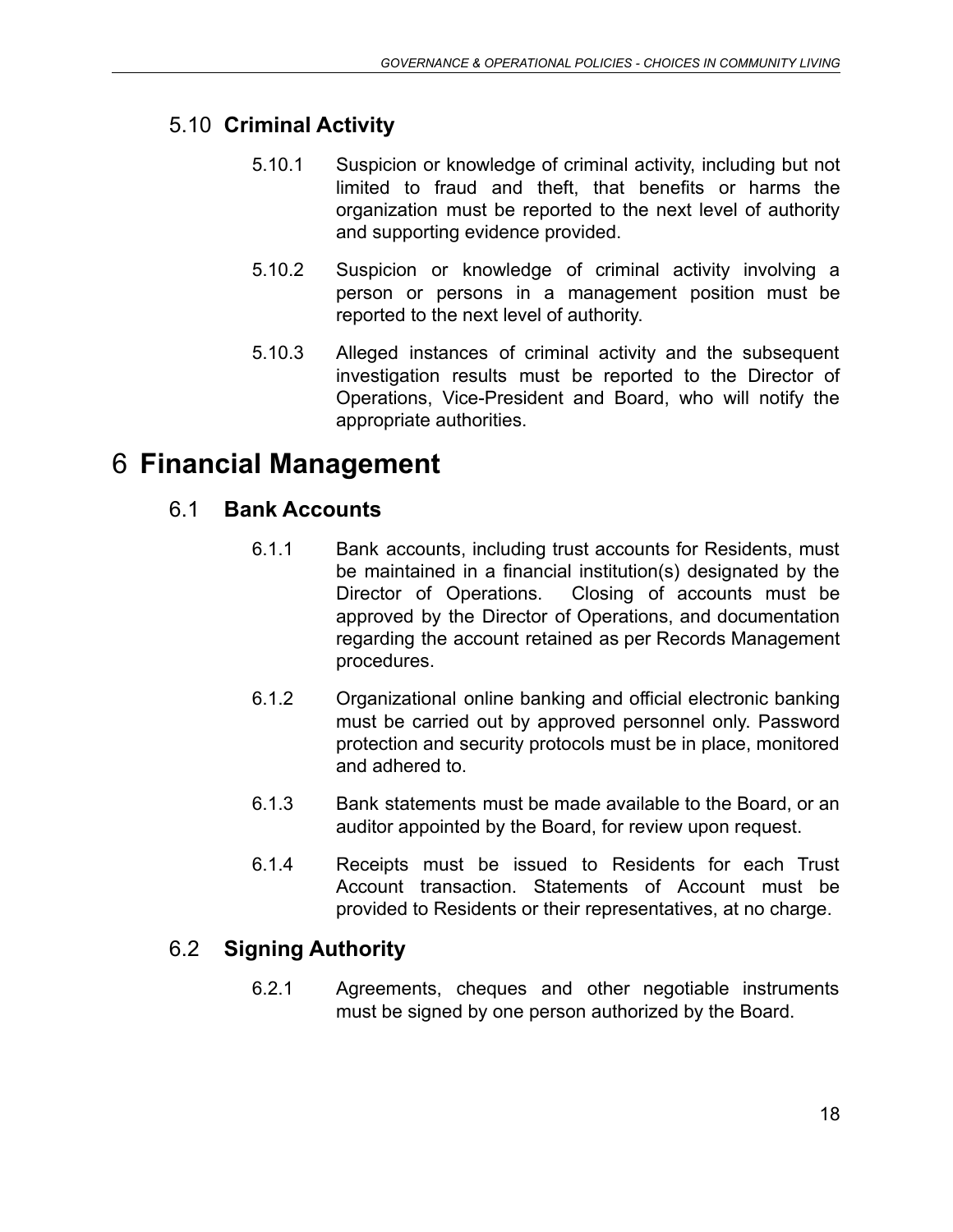6.2.2 Approval of the Board and documentation is required to support the appointment of signing authorities on behalf of the organization.

# <span id="page-18-0"></span>6.3 **Capital Plan and Operating Budgets**

- 6.3.1 A long-range capital plan must be developed and approved by the Board based on a minimum of a five-year projection of capital expenditure requirements.
- 6.3.2 Operating budgets for each Lodge as well as a consolidated budget for the organization is to be completed and submitted to the Board on or before November 1st of each fiscal year.
- 6.3.3 Monthly operating income statements must be reported and reviewed with the Board, Vice-President and Director of Operations, and any significant discrepancies must be explained and justified.
- 6.3.4 Department Managers/Leads shall manage their service within the confines of the approved annual budget.
- 6.3.5 The Vice-President and Director of Operations are empowered by the Board to make emergency purchases required to ensure the efficient delivery of services, the health and safety of Residents, employees, contract service providers, volunteers, and visitors, and to prevent damage to the organization's property. Such purchases and recommended budget adjustments must be reported to the Board.

# <span id="page-18-1"></span>6.4 **Capital Assets**

- 6.4.1 Capital assets are to be defined as tangible and intangible properties that are held for use in the provision of services, intended for continuing use, not intended for sale, or not part of a collection. A Capital asset shall be further defined as an individual item or project that has a value greater than \$500.00.
- <span id="page-18-2"></span>6.4.2 Capital assets amortization shall be estimated monthly by the Finance Manager and calculated yearly by a professional accounting firm appointed by the Board.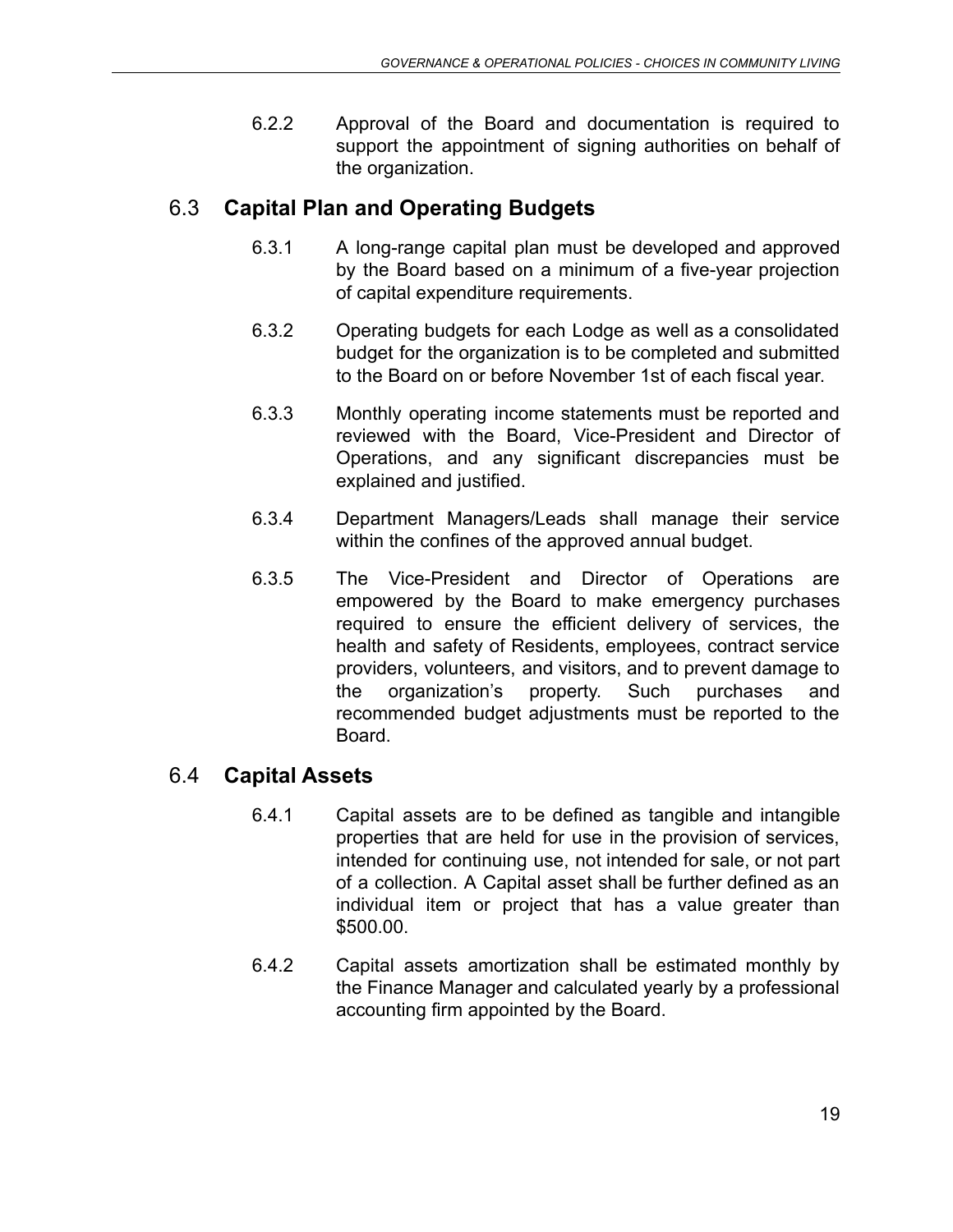# 6.5 **Reserve and Surplus Funds**

- 6.5.1 Use of reserve funds for unforeseen, unbudgeted operational expenses must be approved by the Vice-President or Director of Operations.
- 6.5.2 Reserve accounts as required by lenders or a Health Services contract, must be established and maintained.
- 6.5.3 Use of the externally controlled reserve funds must receive prior approval by the appropriate entity.

#### 6.6 **Charitable Donations and Bequests**

- 6.6.1 Financial donations received shall be recorded as "Donations Held in Trust" with any requests for their designated use noted.
- 6.6.2 Donations will be acknowledged by a thank you letter written by the Site Director.
- 6.6.3 Expenditures of charitable donation funds must be approved by the Director of Operations and used as designated by the donor.

#### 6.7 **Financial and Legal Advisors**

- 6.7.1 Legal advisors must be designated by the Board.
- 6.7.2 Annual financial audits and reviews must be conducted by a third party professional accounting firm, by personnel with a Chartered Professional Accountant (CPA) designation and must be approved by the Board.

# 6.8 **Financial Controls**

- 6.8.1 Financial management related duties must be performed by qualified personnel adhering to generally accepted accounting principles.
- 6.8.2 The Chart of Accounts used to manage the accounting of the organization must be in accordance with generally accepted accounting principles and approved by the Board.
- 6.8.3 A Purchasing Guide outlining the approved limits pertaining to operational purchases is to be reviewed, updated and disseminated by the Finance Manager annually. Limits for all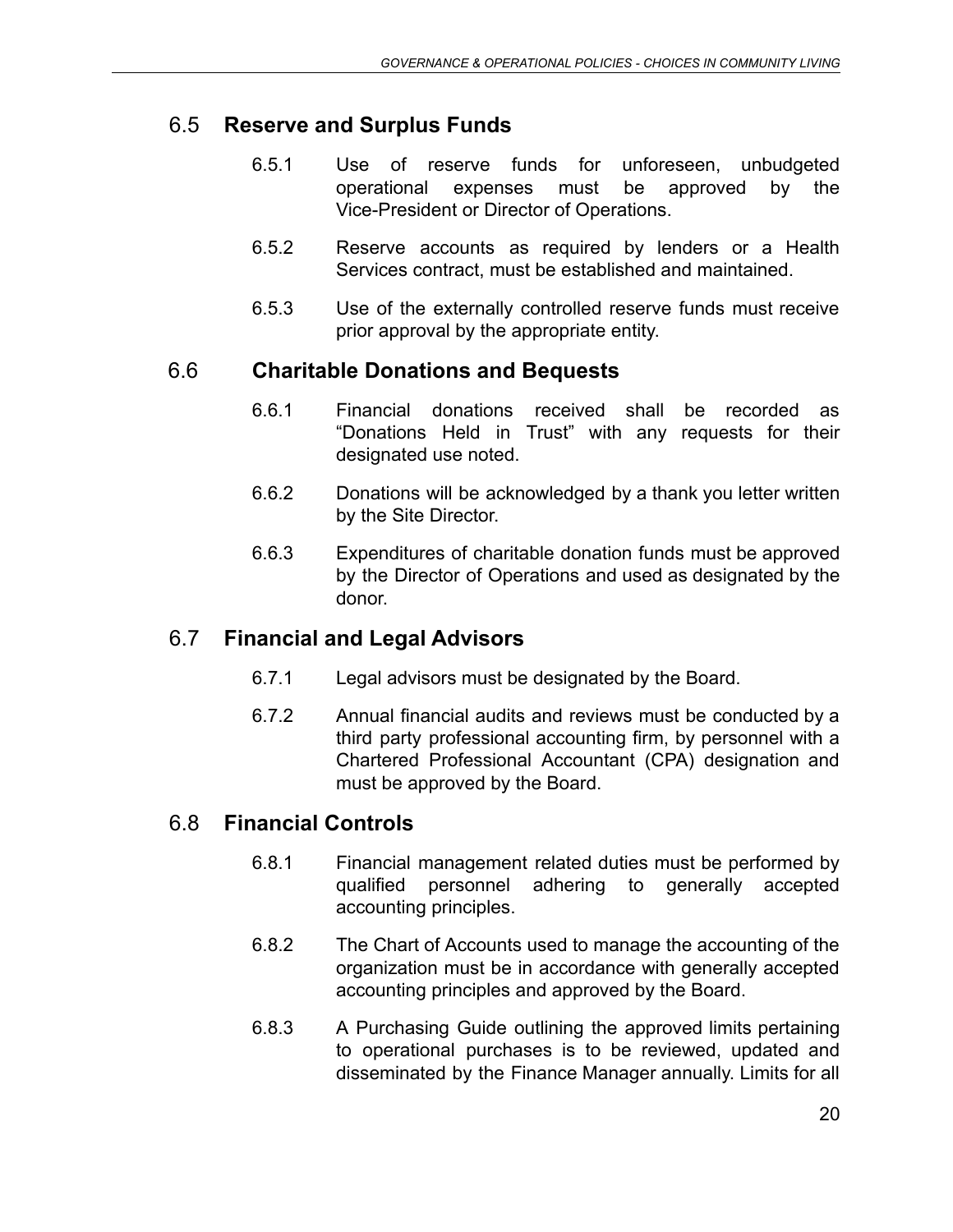purchases will be set by the Finance Manager in consultation with the Director of Operations and Vice-President.

- 6.8.4 Purchases of goods and services must only be performed by authorized personnel adhering to purchase limits and approval processes as per the Purchasing Guide.
- 6.8.5 Blank cheques are not to be pre-signed except in extenuating circumstances.
- 6.8.6 Blank cheques must be stored in a locked filing cabinet or safe.
- 6.8.7 Void cheques must be retained to ensure all cheques are accounted for.
- 6.8.8 Receipts must be issued for all monies received.
- 6.8.9 Receipts must be obtained for all purchases made.
- 6.8.10 Monies collected are to be stored in a locked filing cabinet or safe.
- 6.8.11 Petty cash limits are to be determined annually and included in the Purchasing Guide.
- 6.8.12 Petty cash is to be stored in a locked filing cabinet or safe.
- 6.8.13 In the absence of authorized personnel, Administration Offices are to be locked at all times.

# <span id="page-20-0"></span>6.9 **Financial Reporting**

- 6.9.1 Monthly Variance Reports for each Lodge shall be prepared by the Finance Manager and submitted to the Site Director for review. The Site Director will provide an explanation of variances to both the Finance Manager and Director of Operations.
- 6.9.2 Year-to-date quarterly financial reports must be prepared and submitted to the Board, Vice-President, and appropriate financial institutions.

#### 6.10 **Accounts Receivable**

6.10.1 Resident rent is due and payable on or before the first of the month. For administrative convenience, rent will be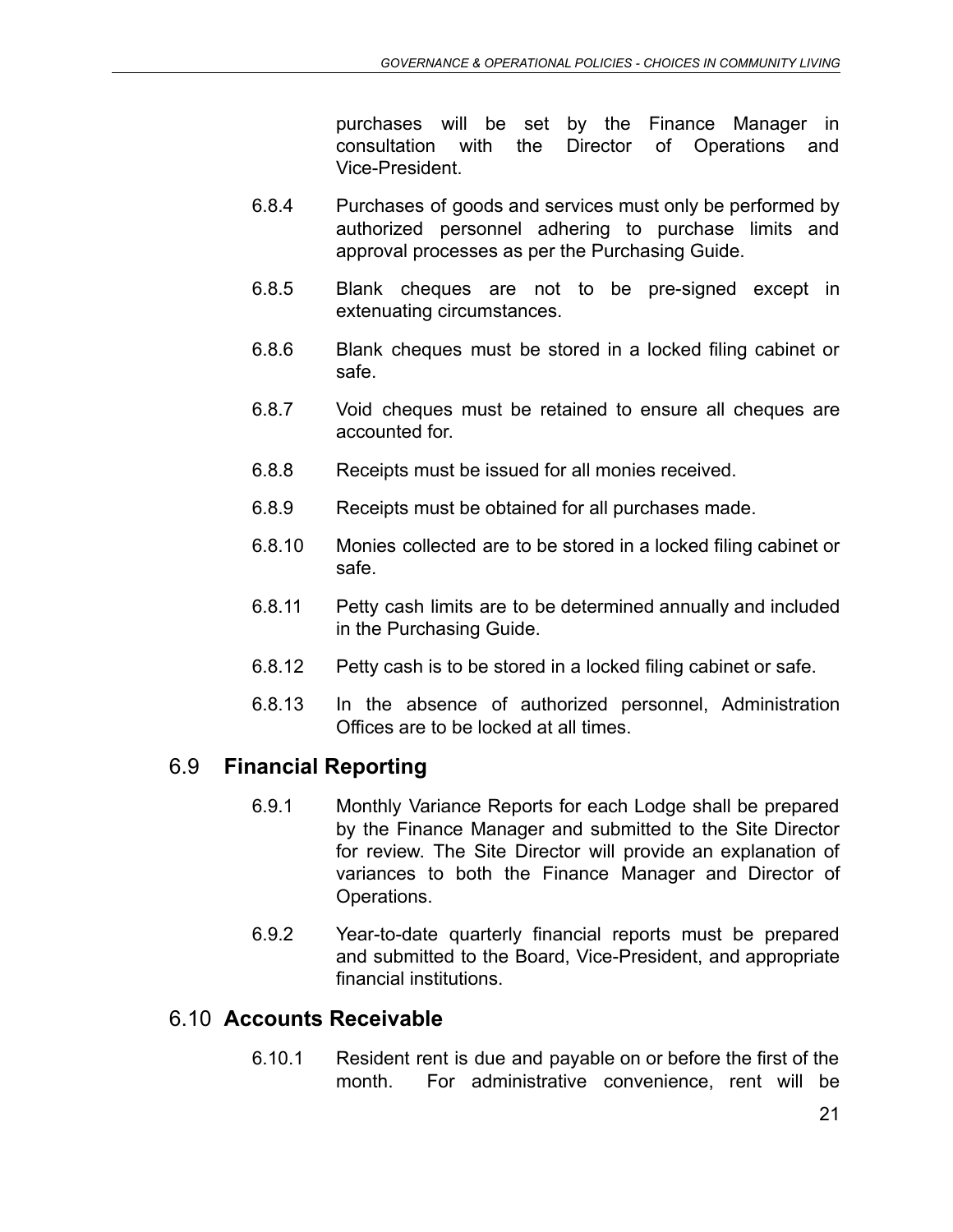collected on the first working day of the month by direct deposit. It will first be applied to any outstanding balances and then to the current month's rent. If there are insufficient funds in a Resident's bank account, a service charge by the Lodge will apply.

6.10.2 Decisions pertaining to the writing off of uncollected accounts from third parties owed to the organization will be made at the discretion of the Board or as delegated by the Vice-President.

#### 6.11 **Accounts Payable**

- 6.11.1 All suppliers' invoices shall be received, verified for accuracy, and coded according to the organization's Chart of Accounts.
- 6.11.2 Accounts Payable shall be paid by cheque, credit card, cash or by on-line direct debit banking.
- 6.11.3 Decisions pertaining to the writing off of uncollected accounts owed to the organization from third parties, will be made at the discretion of the Board.

#### 6.12 **Payroll**

- 6.12.1 All employees are required to complete Time Sheets and submit them according to notices given. Time Sheets will be a supporting document for processing payroll. Time Sheets will be balanced against shift schedule records to verify the actual hours worked by employees.
- 6.12.2 Shift Schedules and attendance records are the basis of payment to employees. All Time Sheets and Shift Schedules will be confirmed by the signature of the Site Director or Administrative Coordinator to ensure accuracy and accountability. Time Sheets will be balanced against shift schedule records to verify the actual hours worked by employees.
- 6.12.3 Special advances will be considered only in cases of emergency and will be deducted from the employee's wages at the end of the next pay period. Requests for advances will require Vice-President or Director of Operations approval, as well as approval by the Finance Manager.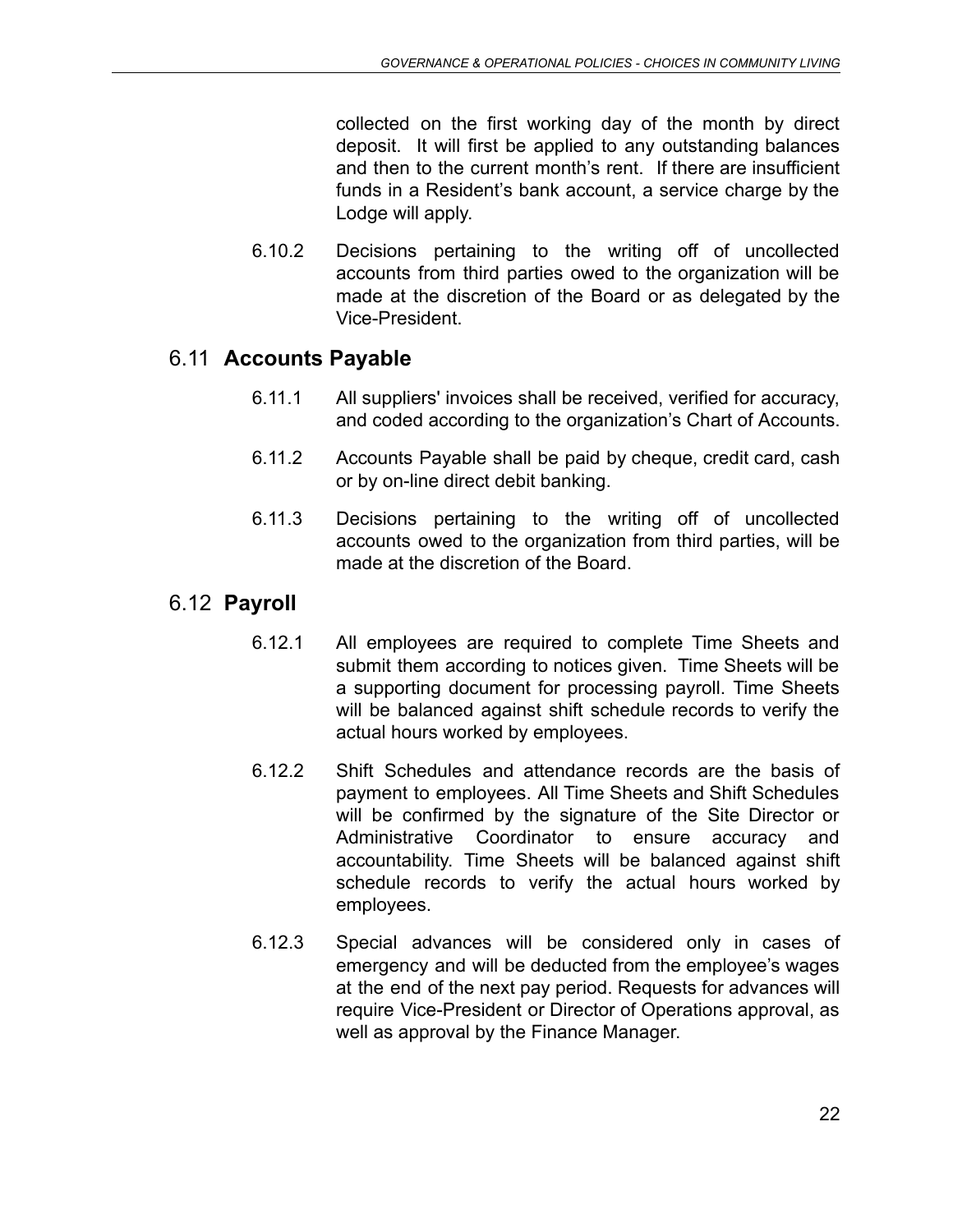- 6.12.4 If an employee is receiving Worker's Compensation (WCB) and has been paying into a Group Benefit Plan before their workplace injury/ illness, the employee may choose to continue receiving benefits while absent from work for up to one year following the date of the injury/illness. The employee must continue paying premiums at the same rate as before the injury/illness if they choose to continue with benefits. The employee will not be eligible for Group RRSP benefits while on WCB.
- 6.12.5 All employees will be paid on a bi-weekly basis by Direct Deposit. Each employee receiving pay shall be provided with a copy of his/her bi-weekly pay slip.
- 6.12.6 When employees are assigned duties necessitating the use of their private vehicle, they shall be reimbursed at the CICL mileage rate.

# 6.13 **Disposal of Assets**

- 6.13.1 Small wares valued less than \$200.00 that are to be removed from use within the organization, may be disposed of or donated to a local charity.
- 6.13.2 Items from the Lodges with a value deemed more than \$200.00, are to be disposed of by following the instructions given by the Director of Operations.

# 6.14 **Fraud and Irregularities**

- 6.14.1 Employees who commit an act of fraud will be terminated from employment, including fraud that benefits the organization. Fraud is deemed a deliberate and/or unlawful deception, or misrepresentation, concealment of facts practiced to secure advantage, benefit or gain, and/or to cause loss to another.
- 6.14.2 Any losses incurred through an act of fraud will be recovered by the organization to the extent possible.
- 6.14.3 All employees have an obligation to report suspected fraud or irregularity to the Site Director, who will report the incident to the Director of Operations.
- 6.14.4 Employees who commit an act of irregularity will be subject to disciplinary action, including a possible written letter of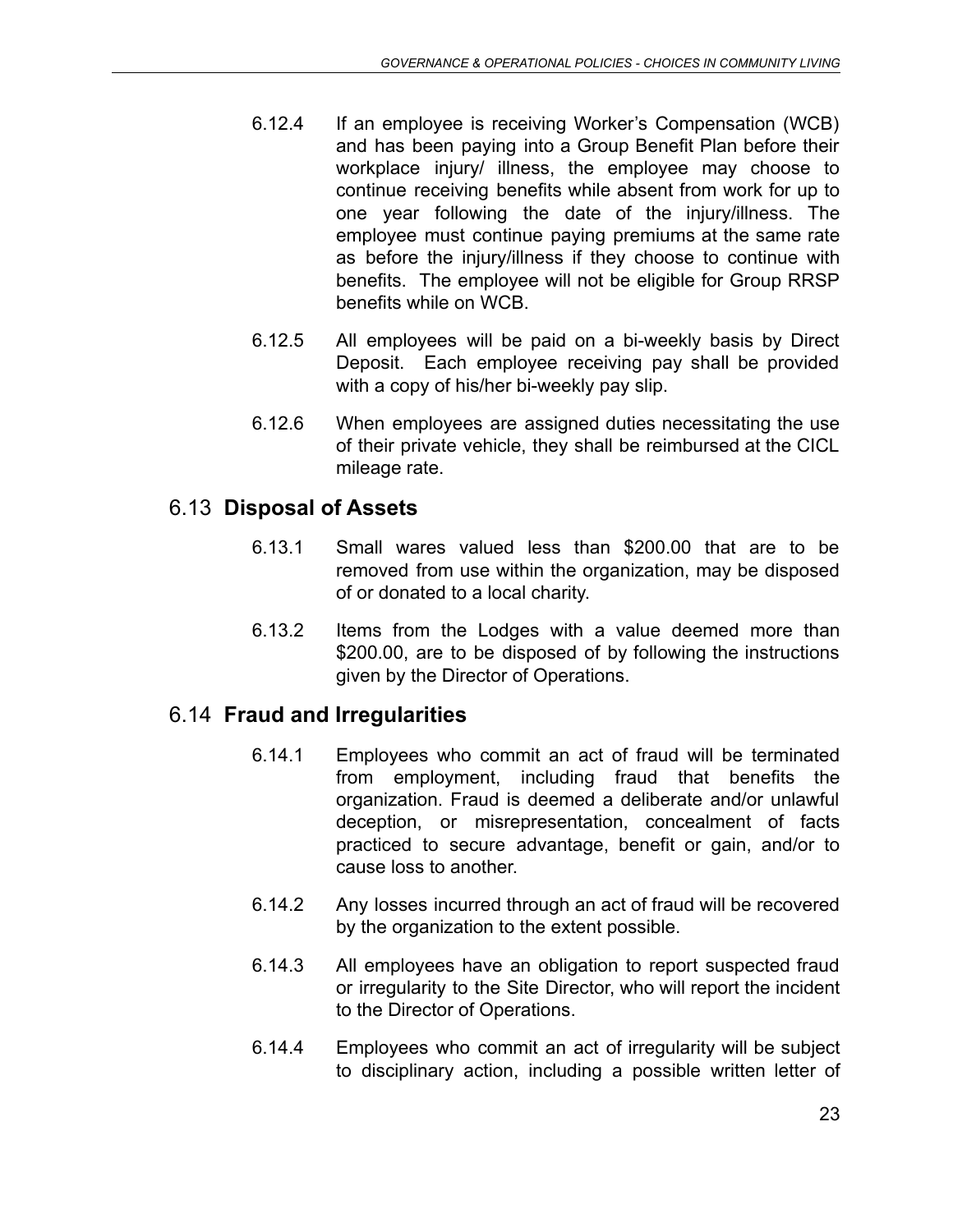warning in their personnel file, suspension, or termination. Irregularity is deemed an activity or potential activity that deliberately disregards organizational policies or procedures.

# <span id="page-23-1"></span><span id="page-23-0"></span>7 **Real Property Management**

#### 7.1 **Preventative and Corrective Maintenance Program (Refer to Maintenance Services Manual)**

7.1.1 An annual Preventative and Corrective Maintenance Program and schedule must be implemented by qualified personnel for each property, based on recommended government guidelines, manufacturer service and maintenance requirements, and organization maintenance priorities. *[Supportive Living Accommodation Standards (3)]*

- 7.1.2 Structural changes to existing structures requiring a development permit must adhere to professional codes pertaining to buildings, fire, and labour. *[Alberta Building Code, Alberta Fire Code, Alberta Labour – Elevator and Fixed Conveyances, Supportive Living Accommodation Licensing Regulation, Supportive Living Accommodation Standards (1)]*
- 7.1.3 A requisition process for requesting repairs, service and replacement of equipment and furniture owned by the organization must be in place and communicated to employees, Residents, and contract service providers. The requisition process may include an automated program or paper-based system (e.g. Maintenance Logbook). *[Supportive Living Accommodation Standards (3)]*
- 7.1.4 Corrective maintenance must be addressed in a timely, safe and cost- effective manner to ensure minimal interruption of service to Residents and to avoid endangering the safety of Residents, employees, contract service providers, volunteers, and visitors. *[Supportive Living Accommodation Standards (3)]*
- 7.1.5 Maintenance personnel along with the Director of Operations and a Site Director are empowered to act in the best interests of the Residents to address situations that may cause damage to property, loss of essential services and/or threaten the health and safety of Residents, employees, contract service providers, volunteers, and visitors.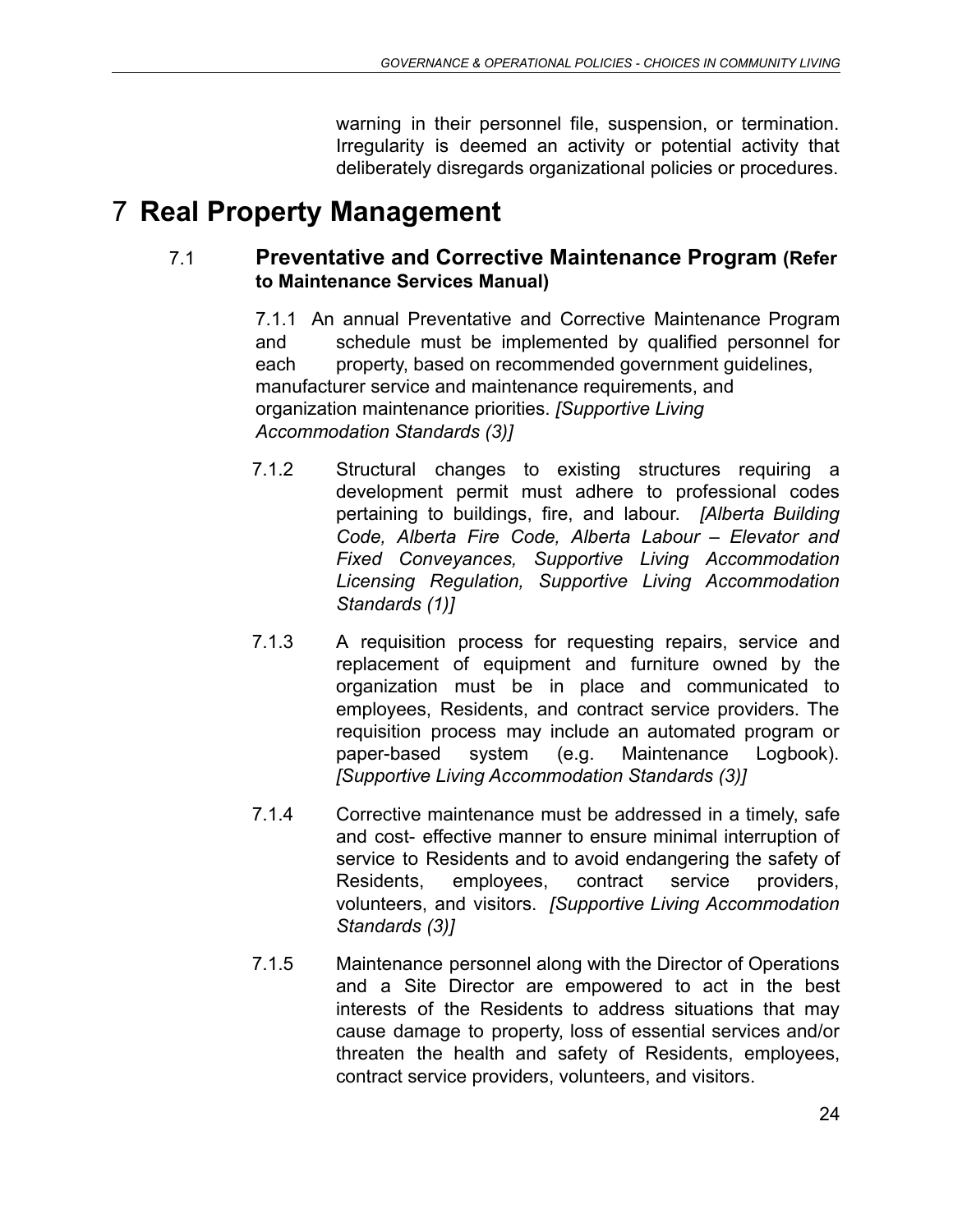- 7.1.6 All corrective maintenance work undertaken must be documented in detail, including an assessment of the situation and the actions taken in response to requests. *[Supportive Living Accommodation Standards (3)]*
- 7.1.7 Detailed records must be maintained to monitor renewal dates and service delivery associated with service agreements for each property. *[Supportive Living Accommodation Standards (3)]*
- 7.1.8 Specialized equipment must be inspected and serviced as per the manufacturers' recommended maintenance schedule. *[Supportive Living Accommodation Standards (3)]*
- 7.1.9 During the absence of Maintenance Staff, a designate or the Management Team (Director of Operations, Site Director, Managers/Leads) will provide support to the site, while maintaining the Preventative and Corrective Maintenance Program.

# <span id="page-24-0"></span>7.2 **Property Condition Inspections**

- 7.2.1 Formal quarterly, biannual and annual inspections must be performed by the appropriate personnel following property specific inspection schedules and checklists. *[Supportive Living Accommodation Standards (3)]*
- 7.2.2 Daily inspections must be conducted to ensure site room temperatures and air quality is in adherence to government standards at all times. *[Supportive Living Accommodation Standards (4)]*
- 7.2.3 Dated and signed inspection checklists must be made available upon request and include a detailed itemized listing of each component inspected along with actions required and subsequent measures taken to resolve any issues. *[Supportive Living Accommodation Standards (3)]*
- 7.2.4 Annual inspections are to be conducted one month prior to budget maintenance allocations.
- <span id="page-24-1"></span>7.2.5 Maintenance personnel must fully participate in and provide all required documentation for each Lodge.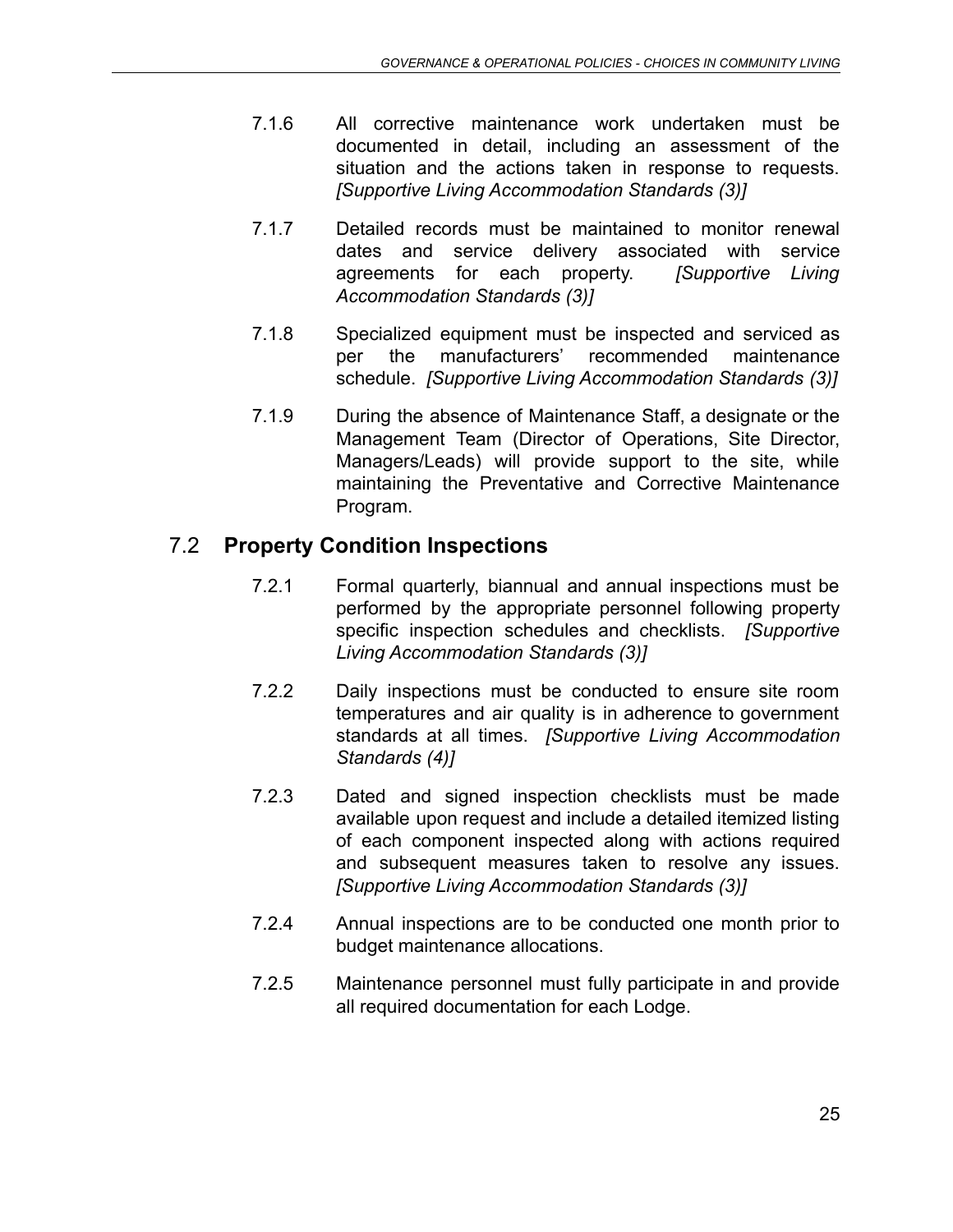# 7.3 **Home-like Environment/Decor**

- 7.3.1 Outdoor areas should complement the aesthetics of the neighborhood and must be in compliance with municipal bylaws. *[Supportive Living Accommodation Standards (2, 3)]*
- 7.3.2 Fire retardant window treatments and room design that facilitate a home-like atmosphere must be provided for each Resident room, dining areas and Resident common areas. Window treatments must respect the privacy of Residents and assist Residents in controlling the amount of light entering their suite. *[Supportive Living Accommodation Standards (5, 6)]*
- 7.3.3 Residents must be provided the ability to personalize their suite to reflect their personal preferences as per the guidelines within the organization's Residency Agreement. Personnel must respect such preferences, with the exception of anything that may cause a safety hazard. Identified hazards must be reported to the Site Director for investigation and action.

# <span id="page-25-0"></span>7.4 **Resident Furnishings**

- 7.4.1 In extenuating circumstances, basic furniture including but not limited to a bed, nightstand, dresser and table and chairs, may be provided to a Resident upon move-in, at no additional cost.
- 7.4.2 Dining and common rooms must be furnished in a manner that facilitates a home-like atmosphere where Residents can relax, visit, and enjoy their home.

# <span id="page-25-2"></span><span id="page-25-1"></span>8 **Health and Safety**

# 8.1 **Legislative Compliance**

- 8.1.1 Each Lodge must develop, implement, monitor and evaluate a Safety Program to ensure compliance with relevant health and safety legislation. *[Occupational Health and Safety Act, Occupational Health and Safety Regulation, Occupational Health and Safety (OHS) Code]*
- 8.1.2 Annual safety reports, including but not limited to, records of fire inspections, fire and emergency response drills,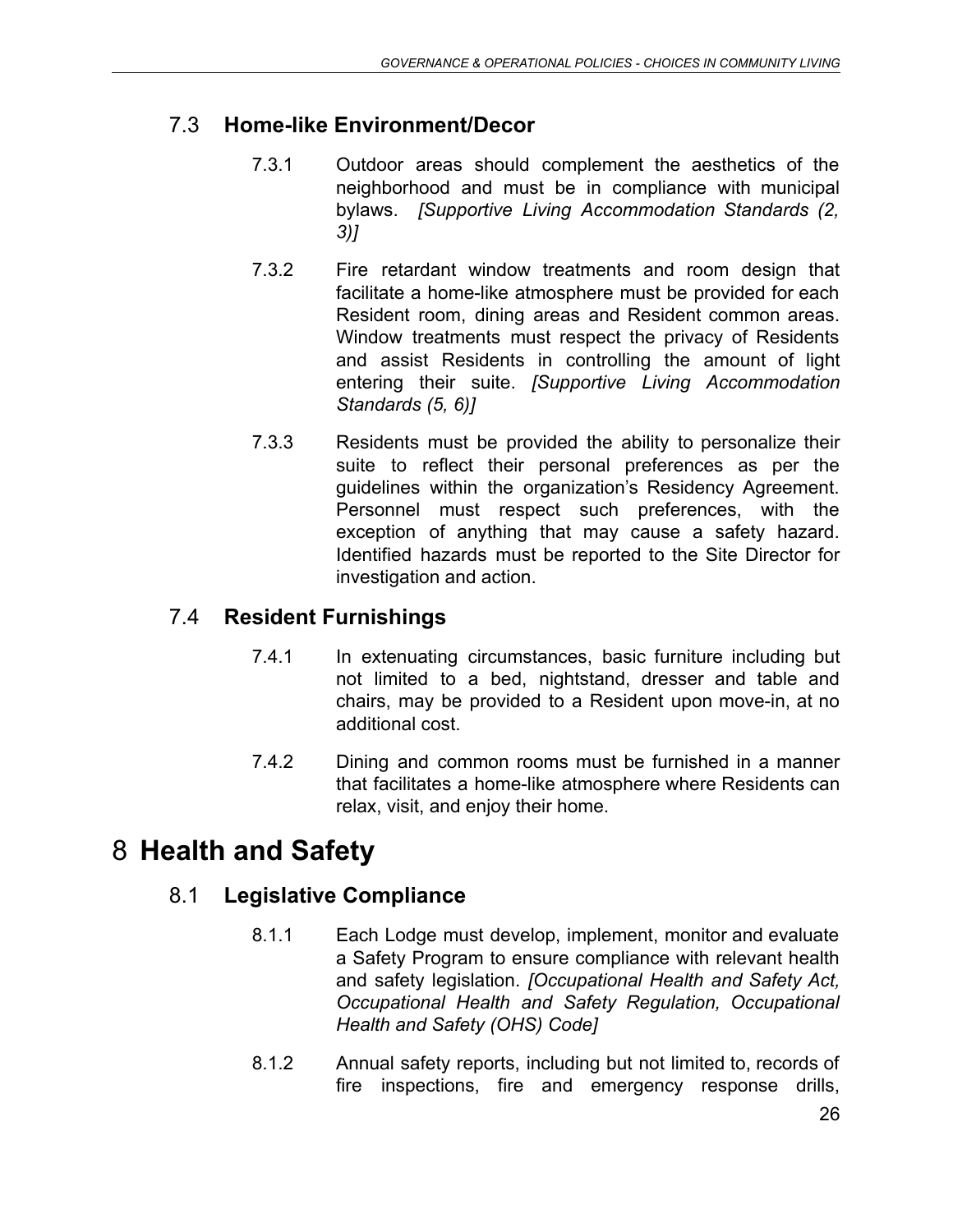evacuation exercises, and any Lodge specific safety initiatives must be complied with and submitted to the Site Director and Director of Operations. *[Supportive Living Accommodation Licensing Regulation, Supportive Living Accommodation Standards (3, 16)]*

8.1.3 Orientation Forms, Inspection Reports, Hazard Assessment Reports, Accident Reports and Investigation Reports must be retained for a minimum period of three years.

#### <span id="page-26-0"></span>8.2 **Emergency Preparedness and Response**

- 8.2.1 Emergency Preparedness and Response Plans, including but not limited to, loss of heat, power, water, excessive heat, violent aggressor(s), geographically relevant natural disasters and fire, along with plans for handling the disruption of hospitality services, must be developed and kept current for each Lodge, and reviewed annually. *[Supportive Living Accommodation Standards (16)]*
- 8.2.2 Emergency preparedness and response information specific to each Lodge must be developed and maintained in cooperation with community resources (i.e. fire and police personnel). *[Supportive Living Accommodation Standards (16)]*
- 8.2.3 All employees, contract service providers and volunteers must receive Lodge specific training in processes, procedures, and equipment pertaining to the Emergency Preparedness and Response Plans. *[Supportive Living Accommodation Standards (16)]*
- 8.2.4 All Residents/Resident Advocates must be orientated in processes and procedures pertaining to the Emergency Preparedness and Response Plans, along with contingency plans to provide accommodation services.
- 8.2.5 Emergency contact numbers must be made available to Residents/Resident Advocates and staff. *[Supportive Living Accommodation Standards (16)]*
- 8.2.6 Every effort must be taken to gather and file Resident personal information, including but not limited to medical information (i.e. physician, hospital, health care number and critical medication), next of kin, emergency contact person(s)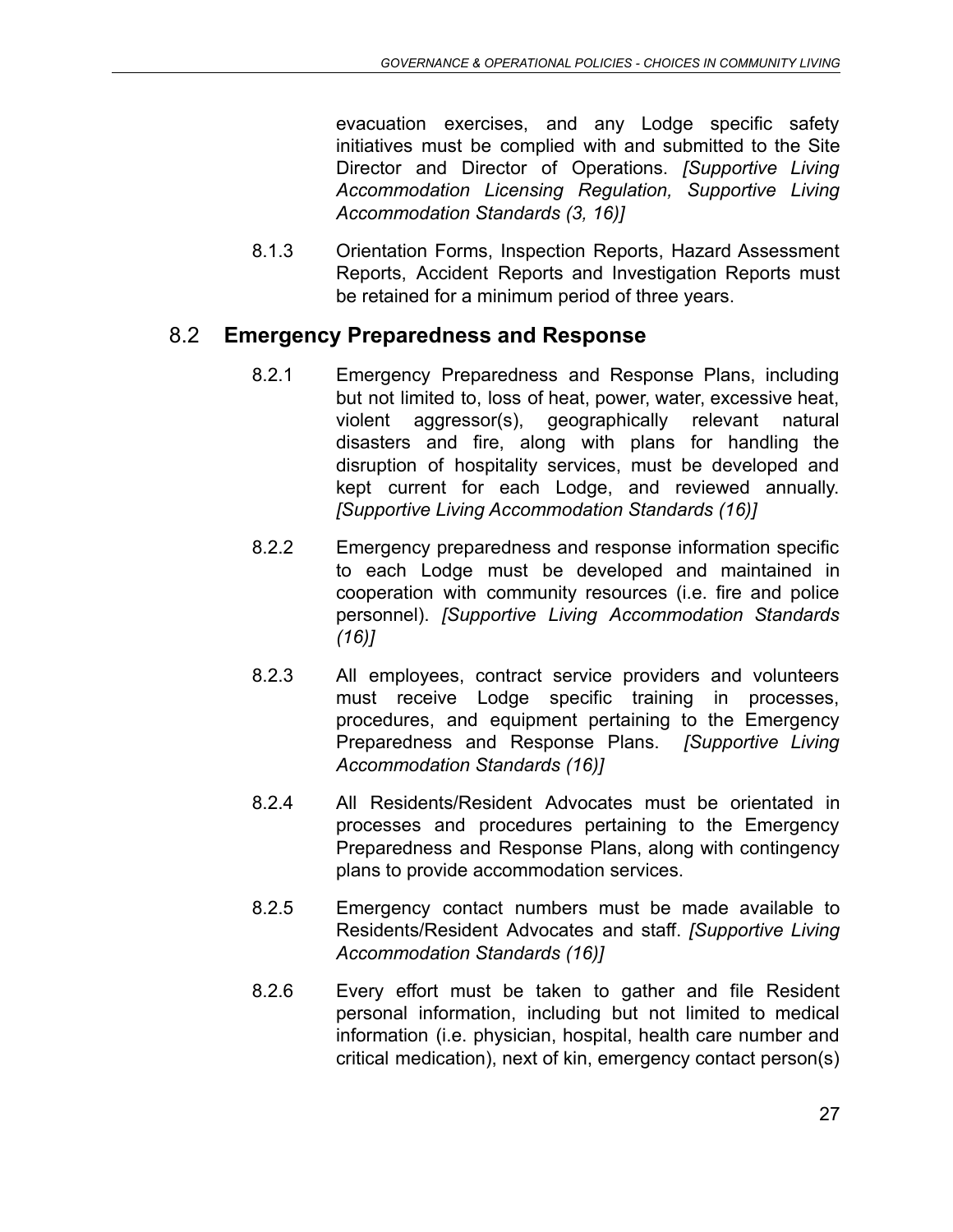and contact information of the Resident's legal representative(s) (if applicable).

# <span id="page-27-0"></span>8.3 **Emergency and Security Systems**

- 8.3.1 Emergency power systems must be inspected and tested, and records maintained by qualified personnel. *[Supportive Living Accommodation Standards (3)]*
- 8.3.2 Security systems must provide 24-hour coverage to ensure each Lodge is secure. Security systems installed must be specific to each Lodge's needs, regularly maintained, inspected, tested and recorded. *[Supportive Living Accommodation Standards (3)]*
- 8.3.3 Personal response and communication systems must provide 24- hour coverage to ensure each suite is secure. Personal response and communication systems must be installed specific to each Lodge's needs, regularly maintained, inspected, tested and recorded. *[Supportive Living Accommodation Standards (18)]*
- 8.3.4 Emergency Door Closure Systems must be installed specific to each Lodge's needs, regularly maintained, inspected and tested, and recorded to ensure each Lodge is secure and provides 24-hour coverage. *[Supportive Living Accommodation Standards (3)]*
- 8.3.5 Each Lodge must ensure entrances to buildings are locked and armed at 8:00 p.m. (20:00), and unlocked and disarmed by 8:00 a.m. (08:00). Exit doors are to be locked and armed at all times (24 hours per day). *[Securing the Lodge Procedure]*
- 8.3.6 All employees, contract service providers, volunteers and Residents must be trained in Lodge specific security systems (e.g. personal response, communication, and emergency systems). *[Supportive Living Accommodation Standards (16, 18)]*
- 8.3.7 Locks must be changed upon the report of lost keys and the Resident charged accordingly.
- 8.3.8 Procedures must be in place and carried out for Residents requiring or requesting routine monitoring. *[Supportive Living Accommodation Standards (18)]*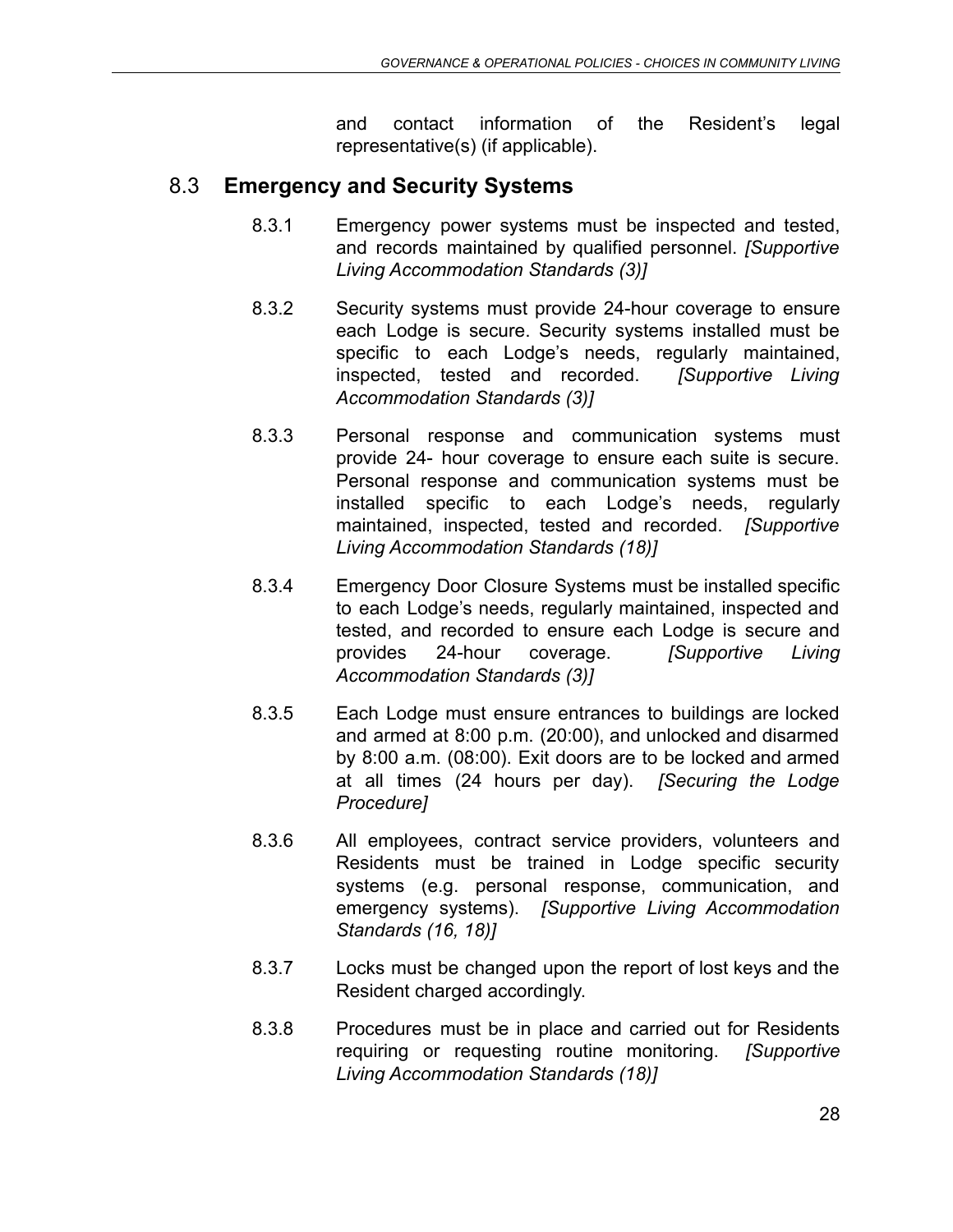- 8.3.9 Procedures must be in place to monitor the daily whereabouts of Residents. *[Supportive Living Accommodation Standards (18), Census Procedure]*
- 8.3.10 Any breach in Resident security within the Lodge or on the grounds of the property, along with actions taken by personnel to address the breach, must be documented utilizing the CICL Incident Management Procedure. Incident Reports must be submitted by the Site Director to the government designate within two days of occurrence as per Accommodation Standards requirements. *[Supportive Living Accommodation Standards (18), Missing Resident Procedure, CICL Incident Management Procedure]*

# 8.4 **Resident Safety/Injury Prevention**

- 8.4.1 Each Lodge will be built with the highest standard of structural accommodation to ensure a safe environment – grab bars, hand rails, nonslip flooring in the washrooms, fencing, and well-lit rooms/hallways. *[Supportive Living Accommodation Standards (2), Resident Safety/Injury Prevention Procedure]*
- 8.4.2 Furniture will be designed with structural integrity, strength, and ease of mobilization, as well as surface cleaning ease.
- 8.4.3 Medications will be stored in locked rooms/cupboards. *[Supportive Living Accommodation Standards (10)]*

# <span id="page-28-0"></span>8.5 **Fire Safety**

- 8.5.1 Fire drill procedures, including evacuation plans, must be developed specific to each Lodge in cooperation with the local fire department and be conducted monthly. *[Supportive Living Accommodation Licensing Regulation]*
- 8.5.2 Fire department personnel will be invited to attend annual fire drills, at a minimum.
- 8.5.3 Mandatory participation in fire drills is required by Residents, employees, contract service providers, volunteers and visitors.
- 8.5.4 Fire drills must include mock scenarios for evening, weekend and night shifts.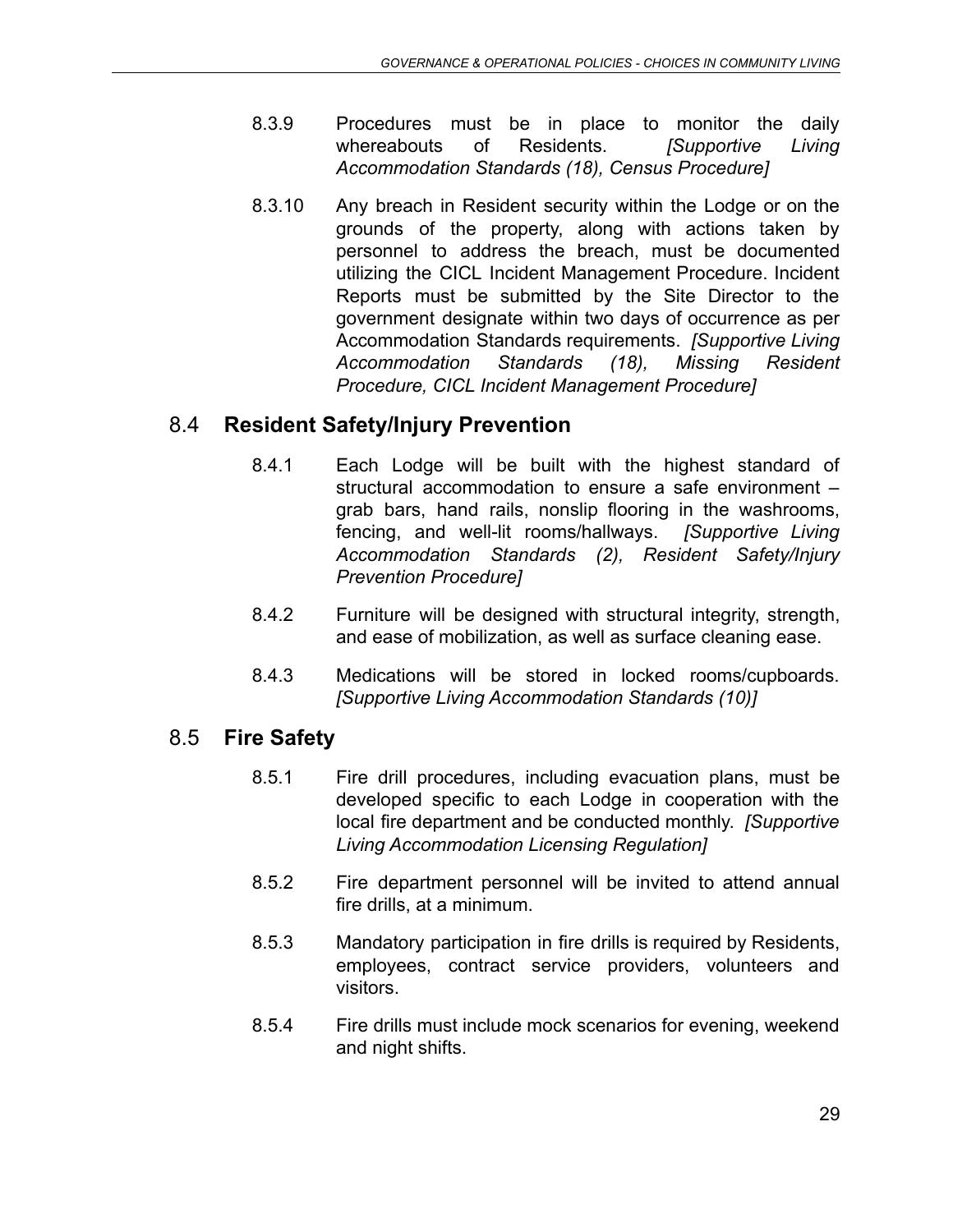- 8.5.5 Fire emergency procedures must be posted in common areas and employee work areas, elevators and Resident suites. *[Supportive Living Accommodation Licensing Regulation]*
- 8.5.6 Stairwells must be free of combustible materials at all times.
- 8.5.7 Fireplaces are to be free of combustible materials within a 6-inch radius. *[Supportive Living Accommodation Licensing Regulation]*
- 8.5.8 Use of screens is not permitted in dryer vents. *[Supportive Living Accommodation Licensing Regulation]*
- 8.5.9 Materials used for dryer ducting must be non-combustible. *[Supportive Living Accommodation Licensing Regulation]*
- 8.5.10 Fixed and portable fire extinguishers will be checked monthly. *[Preventative Maintenance Checklist]*
- 8.5.11 Fire Alarms, the Fire Sprinkler System and Fire Hydrants will be inspected yearly. *[Maintenance Inspection Checklist]*
- 8.5.12 Additional Life Safety Checks will be performed as outlined in the Maintenance Program Checklists and Inspections. *[Maintenance Service]*

#### <span id="page-29-0"></span>8.6 **CICL Vehicles**

8.6.1 All CICL buses/vans must meet the minimum regulatory requirements specified by the National Safety Code and Alberta Transportation in the Safety and Maintenance Program for Provincially Regulated Commercial Buses and Motor Coaches. *[CICL Bus Safety and Maintenance Program Manual]*

# <span id="page-29-1"></span>8.7 **Safety Training**

- 8.7.1 All employees must receive Occupational Health and Safety awareness information during employment orientation sessions.
- 8.7.2 An Employee Orientation Checklist must be developed specific to each Lodge outlining Health and Safety information to be covered.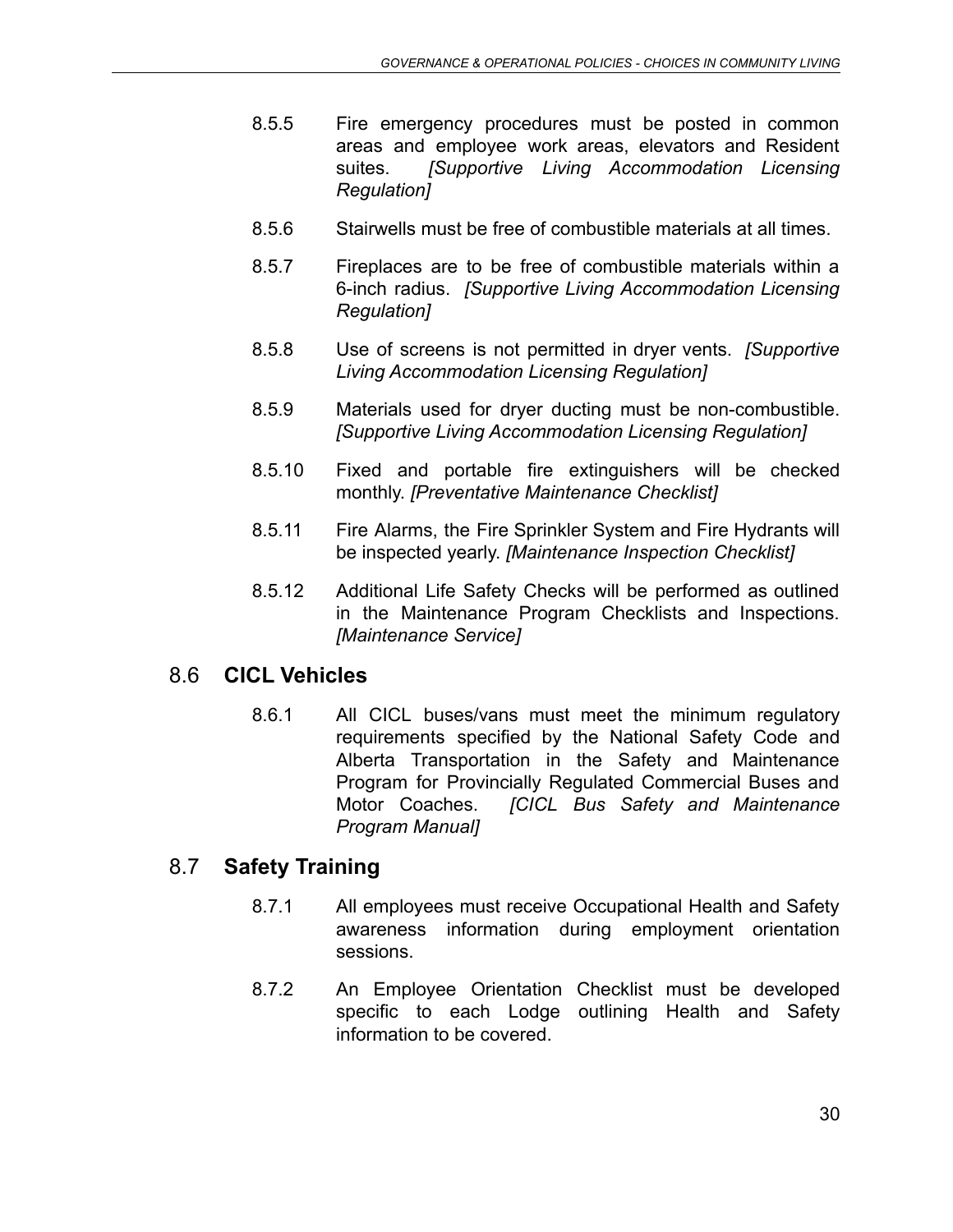- 8.7.3 Employees and their trainers must complete and sign the Orientation Checklist immediately following orientation or training sessions. *[Supportive Living Accommodation Standards (28, 29)]*
- 8.7.4 Employees must complete First Aid and WHMIS training when applicable, by a qualified provider prior to being scheduled for any given shift and must update training as required. *[Supportive Living Accommodation Standards (28, 29)]*
- 8.7.5 Employees working in confined spaces must be provided training in confined spaces by a qualified provider prior to being scheduled for any given shift. *[Supportive Living Accommodation Standards (28, 29)]*
- 8.7.6 All employees, regardless of scheduled shift, must participate in a fire drill specific to their shift - e.g. day, evening, night or weekend shifts.
- 8.7.7 Employees, contract service providers and volunteers must be trained in safe work procedures associated with positional and shared areas of accountability. Their Orientation Checklist will detail the training received.
- 8.7.8 Employees must be trained regarding the hazards and proper use of products requiring Material Safety Data Sheets (MSDS) identified under the Workplace Hazardous Materials Information System (WHMIS). The sheets must be readily available to employees for review.

#### <span id="page-30-0"></span>8.8 **Hazard Management**

- 8.8.1 Each Lodge must be equipped with properly maintained first aid and emergency response equipment in proportion to the number of employees on any given shift. Location of first aid supplies must be communicated to all employees*. [Supportive Living Accommodation Standards (28)]*
- 8.8.2 All products identified under the Workplace Hazardous Materials Information System (WHMIS) will be monitored to ensure they are properly labeled and used, and that Material Safety Data Sheets (MSDS) are available to employees.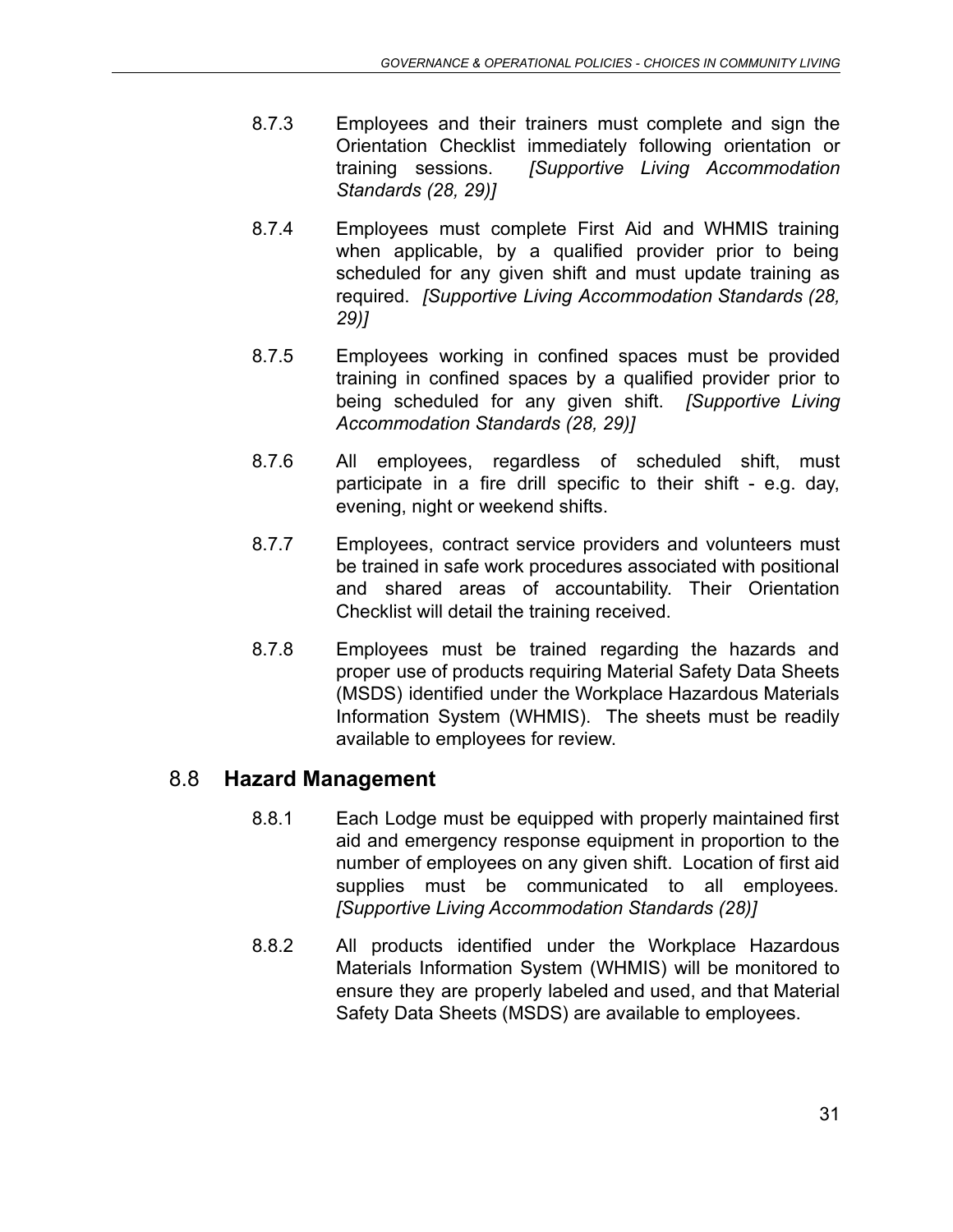- 8.8.3 Annual Hazard Assessment identification and reviews must be conducted within each property and at the commencement of new or non-recurring tasks and projects.
- 8.8.4 Employees must adhere to identified Personal Protective Equipment (PPE) requirements. Use of PPE does not replace other controls, but is used as a supplement to other controls whenever possible.
- 8.8.5 Biomedical waste will be properly managed in order to protect Residents, employees, and the public. *[Biomedical/Biohazardous Waste Management Procedure]*
- 8.8.6 In areas where recreation or exercise equipment is located, signs must be posted absolving the organization of all liability, warning Residents/employees that equipment is to be used at their own risk and that equipment is not to be used by anyone other than Residents/employees.
- 8.8.7 Residents/Resident Advocates, and employees must be instructed in the safe use of any equipment provided by AHS, or the Lodge. Instruction sheets and training will be provided to the users as required. The equipment will be maintained in safe working condition and used in accordance with the manufacturers' recommended guidelines. *[CCHSS (6), Assistive Equipment, Technology, Medical/Surgical Supplies Procedure]*

# <span id="page-31-0"></span>8.9 **Incident Investigation**

- 8.9.1 Incident Reports must be completed and submitted to the Site Director or designate, pertaining to any incidents (including but not limited to property damage, death, injuries, near misses or health related incidents within the property or at any organization sponsored off-site activity) that breach Resident, employee, volunteer, contract service provider or visitor safety. *[CICL Incident Management Procedure]*
- 8.9.2 Incident Reports must be completed for any employee injury and must be reported to the Administrative Coordinator or Site Director who must immediately conduct an Incident Investigation. Incidents that must be reported by government regulation are to be forwarded to the appropriate regulatory authority immediately. *[Alberta Occupational Health and Safety Act, Worker's Compensation Board Regulations (WCB), Employee Handbook, CICL Incident Management*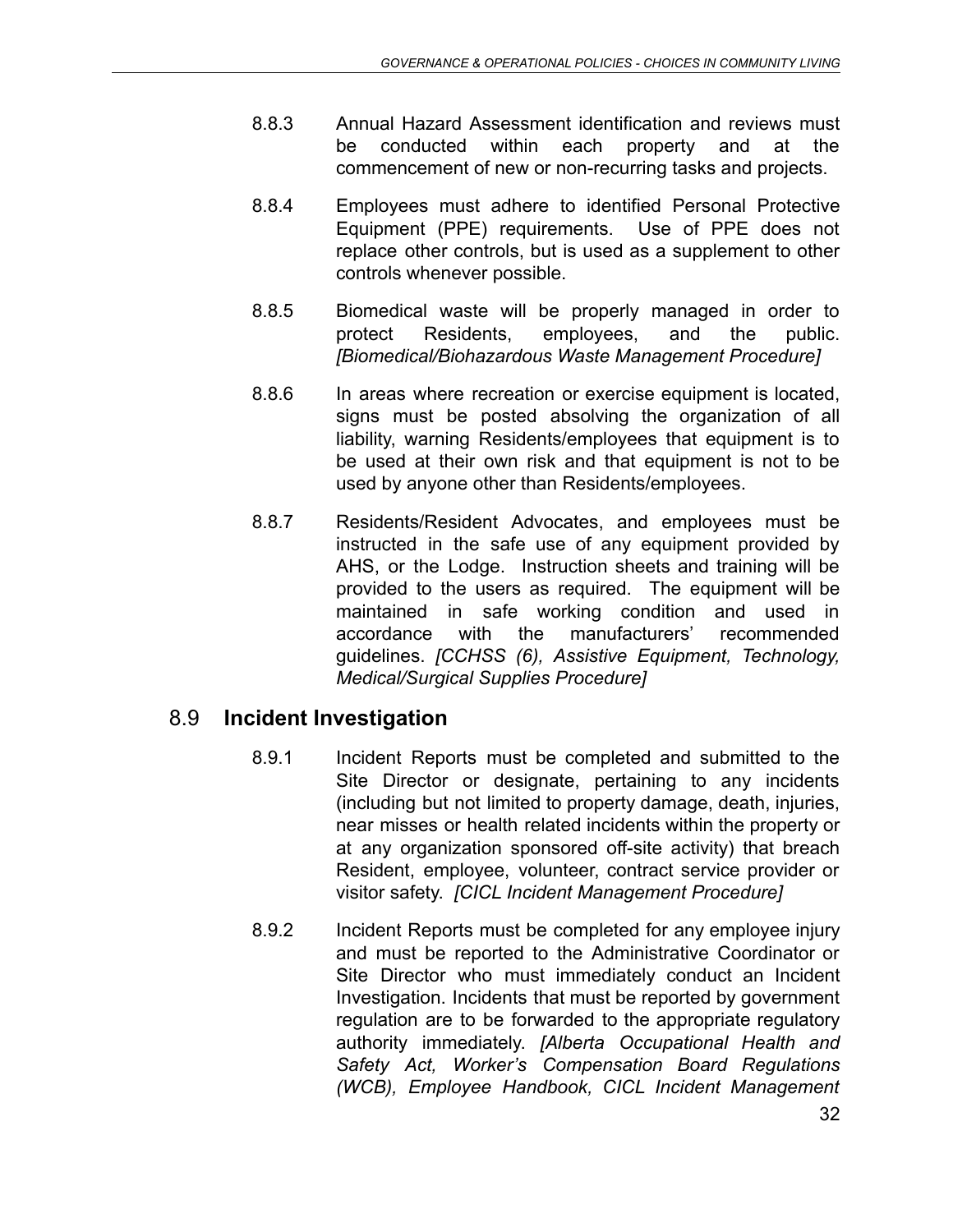*Procedure], Supportive Living Accommodation Standards (28)]*

- 8.9.3 Incidents which relate to Residents and the Accommodation or Continuing Care Standards must follow the AHS Reportable Incident Process, as outlined in the Reportable Incident Procedure for Health Funded Accommodations. They must be reported to the AHS Case Manager and the Site Director during office hours and to the CCA after hours. If they meet the criteria of an Alberta Health Reportable Incident they must then be reported to Alberta Health electronically. A Reportable Incident may be an event that has occurred causing death or serious harm to a Resident, a Resident unaccounted for, an unplanned activation of a contingency plan or extensive damage to the accommodation. *[Supportive Living Accommodation Standards (18), Alberta Health Reportable Incident Decision Process, CICL Incident Management Procedure]*
- 8.9.4 Incident Investigations will be followed up with corrective actions as recommended by the Director of Operations, the Vice-President, and the Occupational Health and Safety Committee, or regulatory authority.

#### <span id="page-32-0"></span>8.10 **Inspections**

- 8.10.1 Safety inspection schedules must be developed specific to each site including formal annual safety inspections to be conducted by the Safety Committee and/or Safety Officer. *[Supportive Living Accommodation Standards (2, 3)]*
- 8.10.2 Monthly inspections of all fire extinguishers must be conducted and recorded for each Lodge. *[Supportive Living Accommodation Licensing Regulation]*
- 8.10.3 Quarterly elevator maintenance and inspections must be completed and recorded by qualified personnel at each Lodge with an elevator. *[Supportive Living Accommodation Standards (2, 3)]*
- 8.10.4 Elevator maintenance and inspection reports must be submitted to the Alberta Elevating Devices and Amusement Rides Safety Association to authenticate Certificates of Operation. *[Supportive Living Accommodation Standards (2, 3)]*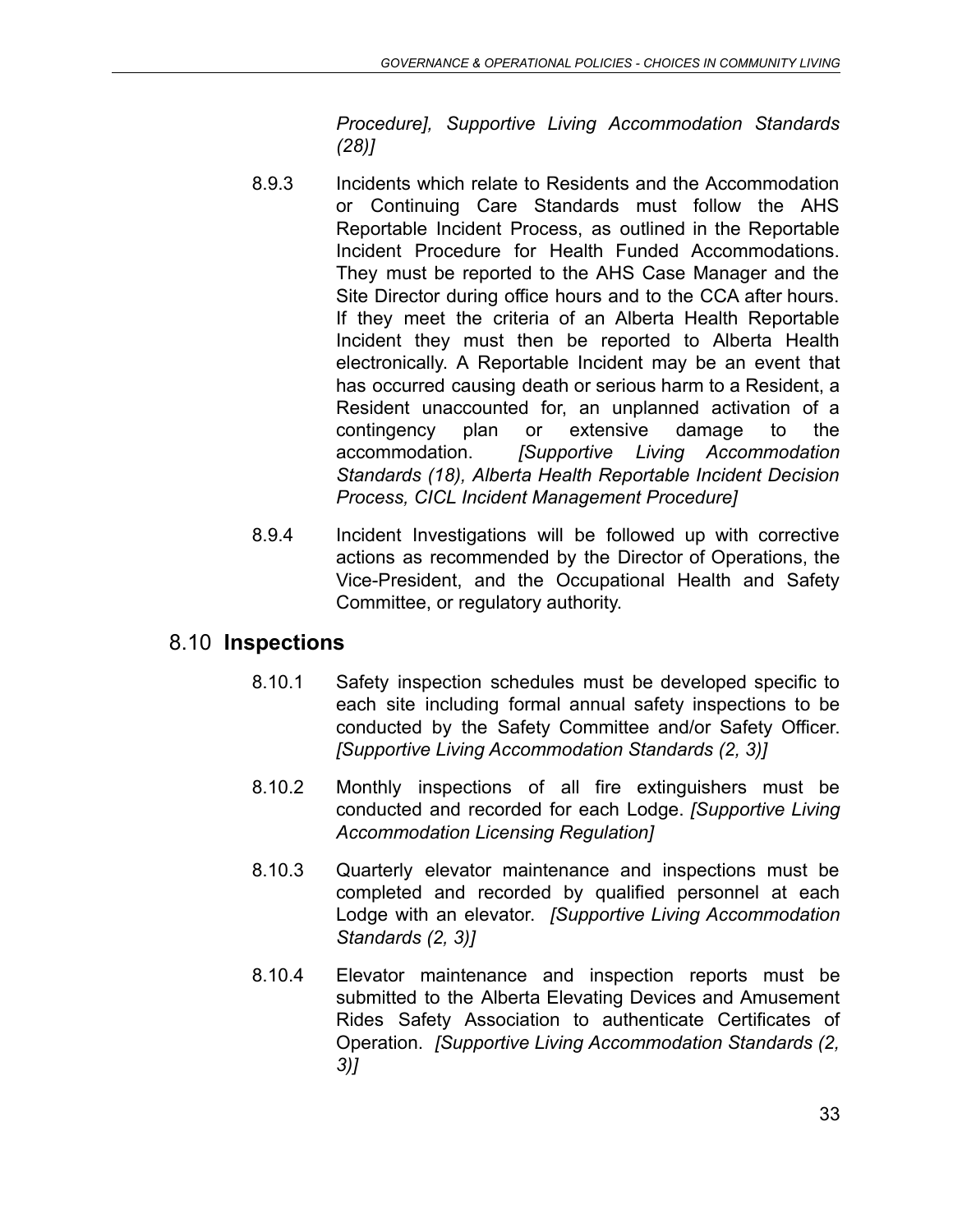- 8.10.5 Quarterly and annual maintenance and safety inspections must be completed and recorded for all Lodge Resident lifts, where applicable. *[Supportive Living Accommodation Standards (2, 3)]*
- 8.10.6 Emergency procedures must be posted in all elevators and on all Resident lifts. *[Supportive Living Accommodation Standards (2, 3)]*
- 8.10.7 Quarterly and annual inspections must be completed for all Lodge fireplaces. *[Supportive Living Accommodation Licensing Regulation]*
- 8.10.8 Self-closing devices on all doors in a fire separation, other than elevators and dumb waiters, if applicable, must be regularly inspected and recorded. *[Supportive Living Accommodation Licensing Regulation]*

#### <span id="page-33-0"></span>8.11 **Infectious Diseases (Refer to Infection Prevention & Control Manual)**

- 8.11.1 Cyclical cleaning schedules and checklists must be created for suites and common areas in each Lodge and include infection control procedures. *[Supportive Living Accommodation Standards (3, 15)]*
- 8.11.2 Hand sanitizer dispensers must be placed at all entrances and in dining rooms within each Lodge, and their use encouraged through modeled behavior and signage.
- 8.11.3 Resident/Resident Advocate, employee, contract service provider and volunteer orientation must include information on infection prevention and control, including but not limited to hand washing procedures, food handling procedures, laundry and housekeeping disinfectant practices, and use of Personal Protection Equipment (PPE). *[Supportive Living Accommodation Standards (28)]*
- 8.11.4 Visitors must be informed of their risk of infection and oriented on infection prevention and control measures. *[Supportive Living Accommodation Standards (28)]*
- 8.11.5 All facilities shall follow the guidelines in the Lodge Infection Prevention & Control Manual which will include the AHS Guidelines for Outbreak Prevention, Control and Management in Supportive Living and Home Living Sites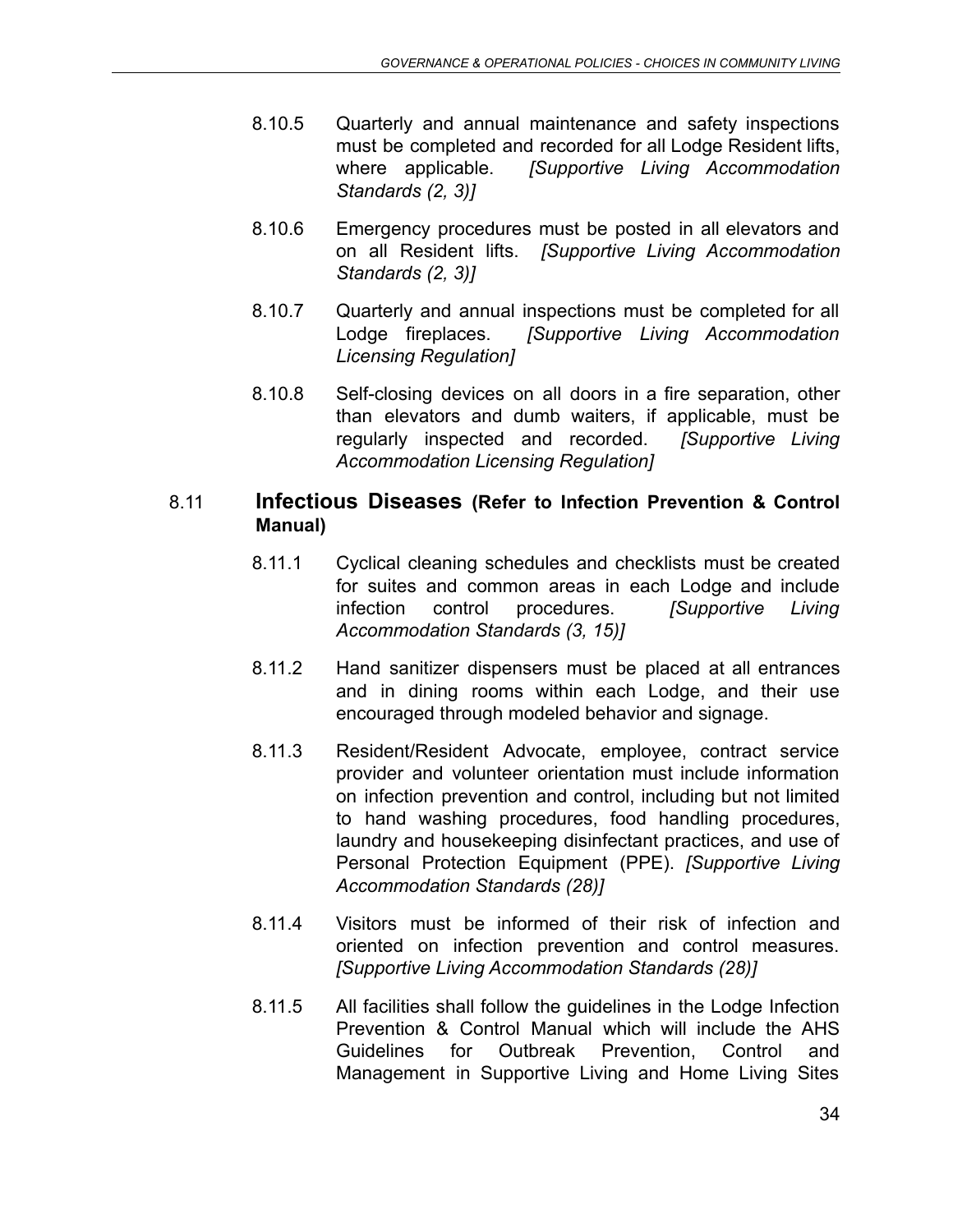and the AHS IPC Resource. *[Infection Prevention & Control Manual]*

- 8.11.6 Resident housing or employment decisions pertaining to applicants with a known infectious disease, must comply with the Human Rights Legislation. *(Human Right, Citizenship, Multiculturalism Act)*
- 8.11.7 Residents and Resident applicants with a known infectious disease are required to provide written consent to the Site Director permitting consultation with the applicant's physician to determine if their health status is under any legislated restrictions.
- 8.11.8 Employees and employee applicants with an infectious disease during their employment, are required to provide written consent to the Site Director permitting consultation with their physician to determine if their health status is under any legislated restrictions. *(Human Right, Citizenship, Multiculturalism Act; Public Health Act; Communicable Diseases Regulation)*
- 8.11.9 Board members, employees, contract service providers, and volunteers with knowledge of a Resident or employee with an infectious disease, must strictly adhere to protecting the privacy of health information. *[Health Information Act, Freedom of Information and Protection of Privacy Act (FOIP)]*

# <span id="page-34-0"></span>8.12 **Immunization of Residents**

- 8.11.1 AHS will provide the Lodge with each incoming Resident's "AHS Continuing Care Immunization/Tuberculosis Screening Form" or any other documentation which provides information on the immunization and TB screening records of the Resident. Confirmation of receipt of this information will be addressed at the Pre-Admission Conference of each Resident. This information will be kept in the Resident's file.
- 8.11.2 Each Lodge will arrange for a yearly Influenza and Pneumococcal Vaccine Clinic at the site and Residents will be encouraged to receive the vaccines. Residents/Resident Advocates will be required to sign a Consent Form before receiving immunizations and records of the vaccines received will be added to each Resident's file.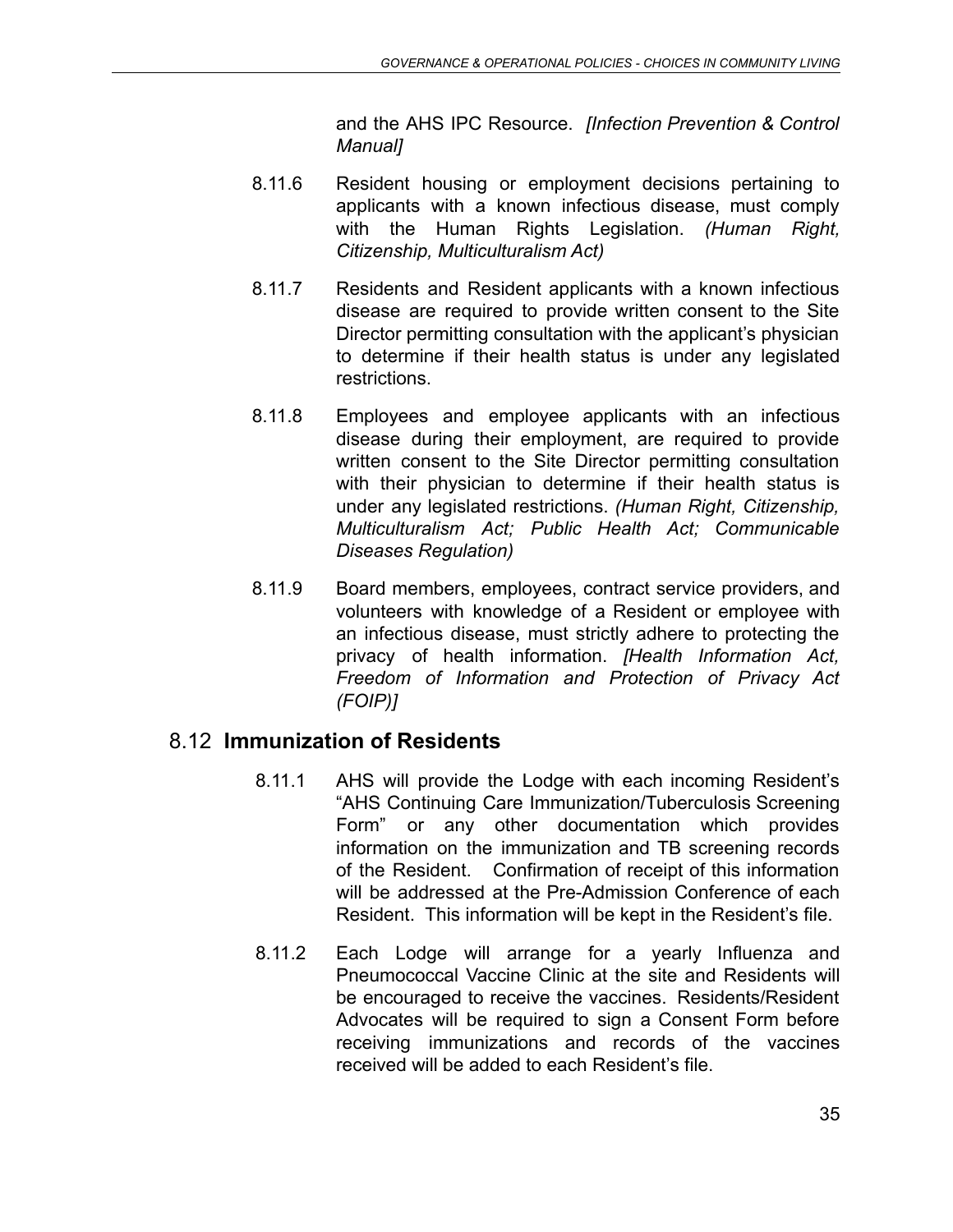8.11.3 If a Resident does not wish to receive the immunizations, the Resident/Resident Advocate will be required to sign a Refusal Form.

#### <span id="page-35-0"></span>8.13 **Immunization of Employees/Volunteers**

- 8.12.1 Upon hire, employees will be asked to provide an Immunization Record, detailing immunizations they have received.
- 8.12.2 If an employee has not received Hepatitis B Immunizations, and TB Screening (within the last two years) she/he will be asked to do so before hire. Employees will also be asked to receive an Influenza Immunization when it is offered in the fall.
- 8.12.4 Each Lodge will arrange for a yearly Influenza Vaccine Clinic at the site for employees/volunteers.
- 8.12.5 Employees who refuse to receive the recommended immunizations, or to submit a record of their immunizations, will be required to complete a Refusal Form.
- 8.12.6 All immunization records and related documents will be kept in the employee's Personnel File.

#### <span id="page-35-1"></span>8.14 **Pet Visits**

- 8.13.1 Pets are welcome at all facilities. However, to ensure that Residents, employees, contract service providers, and visitors are protected from any possibility of disease or injury, pet owners must be aware of the guidelines outlined in the CICL Visiting Pets Procedure before bringing a pet into the Lodge. *[Infection Prevention & Control Manual - Visiting Pets Procedure, Public Health Act]*
- 8.13.2 Pet owners must provide the Front Desk staff with proof of current immunizations. The information will be photocopied for the Lodge's records. Pets are not allowed in the Dining Rooms during mealtimes. *[Public Health Act]*

#### <span id="page-35-2"></span>8.15 **Abuse Prevention**

8.15.1 All facilities have **zero** tolerance of any form of physical, sexual, emotional, verbal, or psychological abuse, or neglect or harassment of Residents, employees, visitors, and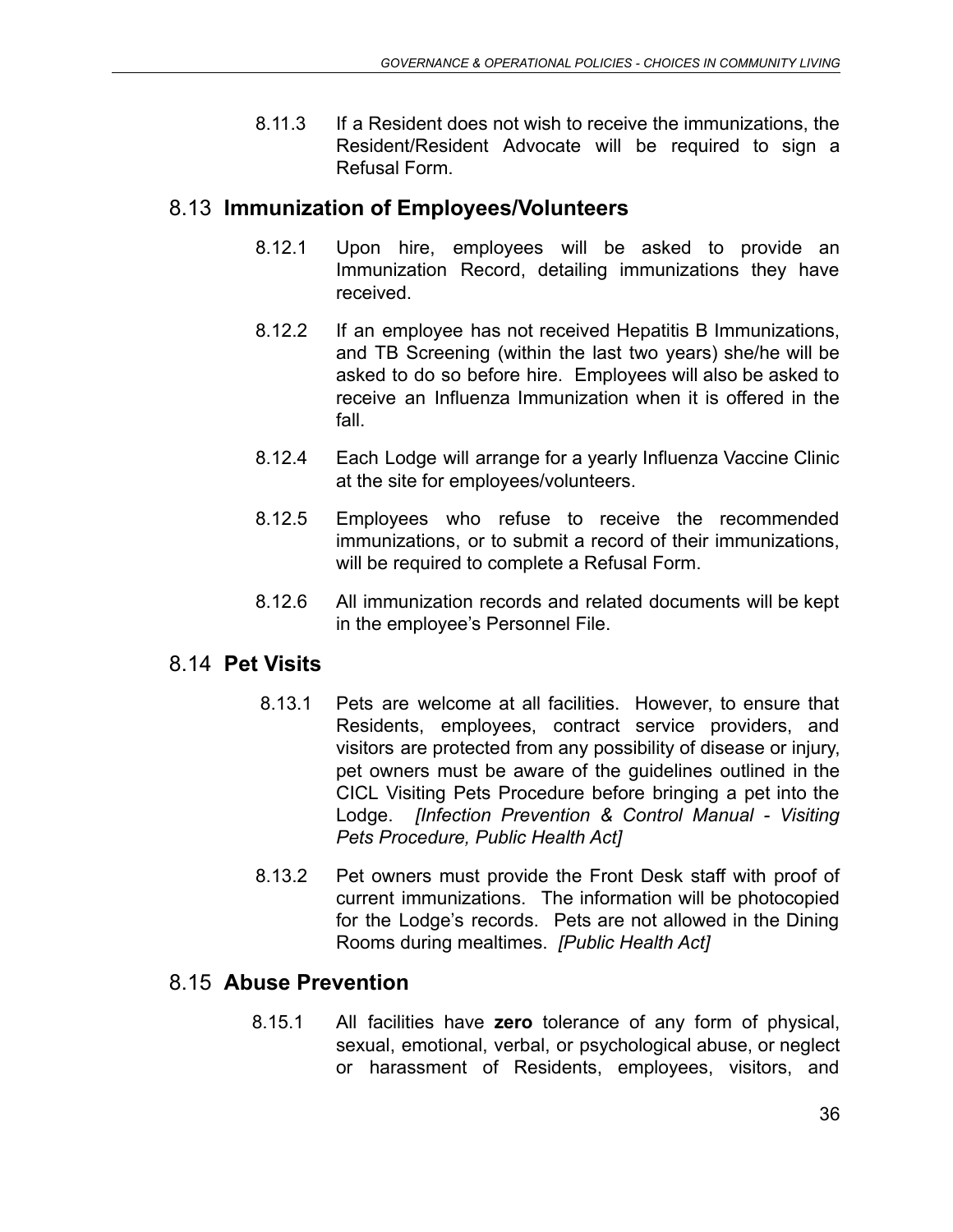contract service providers. *[Abuse Prevention Procedure, Prevention of Aggressive/Violent Behaviour Procedure]*

- 8.15.2 Abuse is an act or omission:
	- causing serious physical harm, such as hitting, pulling, shaking, or the abusive use of restraints
	- causing serious emotional or psychological harm, including verbal abuse, such as ridiculing, name calling, threatening, sarcasm, taunting, or intimidation
	- administering, withholding or prescribing medication for an inappropriate purpose, resulting in serious bodily harm
	- subjecting a person to unwanted sexual contact, activity or behavior, such as unwanted touching, exhibitionism, or verbal or written propositions

● involving theft of money or other valuable possessions

- failing to provide adequate nutrition, adequate medical attention, or the necessities of life, resulting in serious bodily harm.
- 8.15.3 Any Resident/Resident Advocate, employee, visitor or contract service provider witnessing, suspecting, having knowledge of, or receiving reports on any allegations of abuse, shall ensure the victim is safe and that he/she receives appropriate support.
- 8.15.4 If the allegation of abuse involves a Resident, the Resident/Resident Advocate, employee, visitor, or contract service provider shall immediately report the allegation of the abuse on the Information and Reporting Line at: 1-888-357-9339 as per the Protection for Persons in Care Act (PPCA). The PPCA promotes the prevention and reporting of abuse of Adult Albertans who receive publicly funded care or support services such as the services at CICL facilities. The PPCA states that anyone who believes that there is or has been abuse involving a Resident must report that abuse as soon as possible and failure to do so is an offence. Residents who experience abuse are not required to report the abuse unless they choose to do so and must do so within two years from the date of the alleged abuse. *[CICL Abuse Prevention Procedure, Protection for Persons in Care Act]*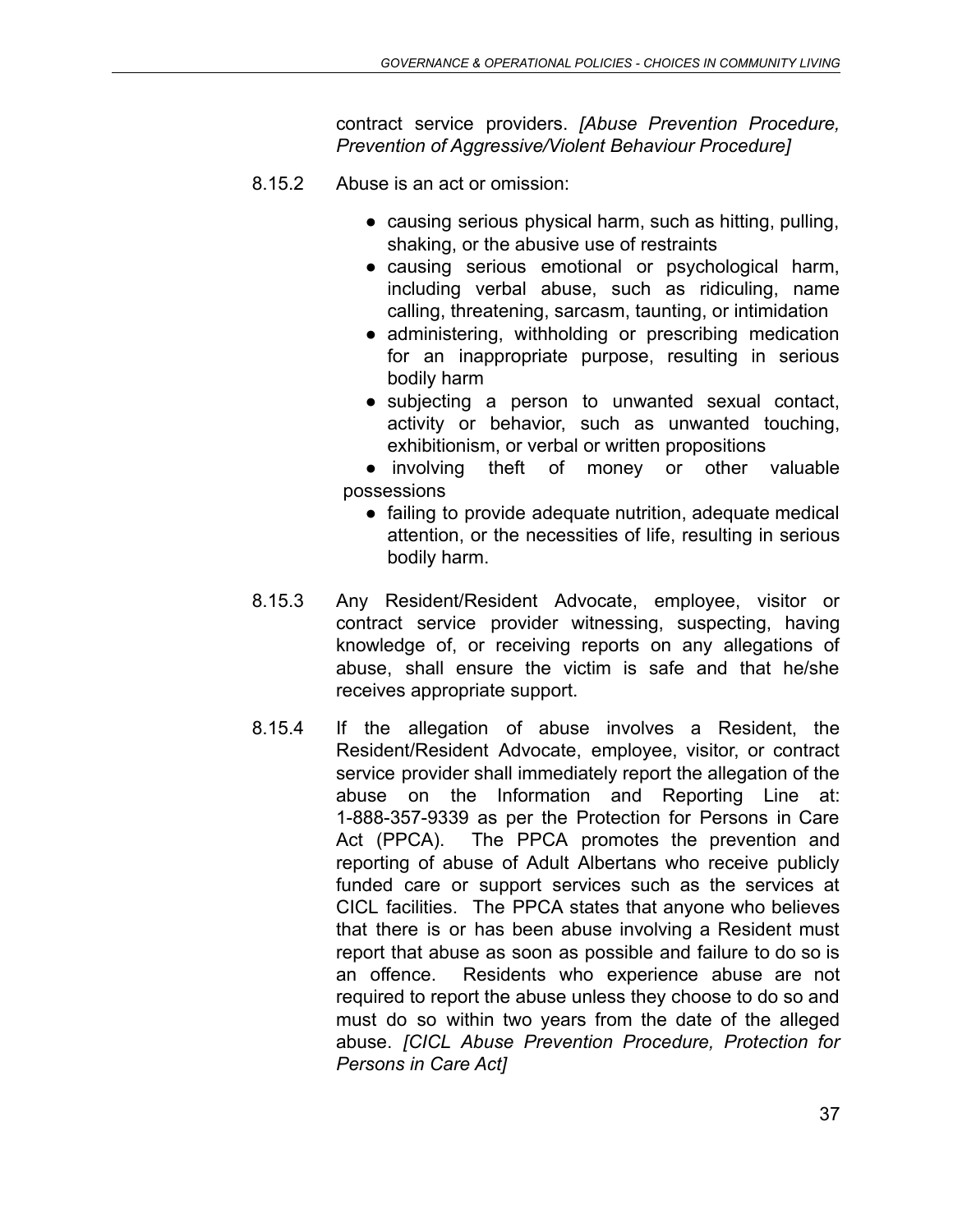- 8.15.5 The Residents/Resident Advocate, employee, visitor or contract service provider shall also immediately report any allegations of abuse to the Site Director or designate.
- 8.15.6 The Site Director or designate will complete an Alberta Health Reportable Incident Form for allegations of abuse involving Residents, as per the CICL Incident Management Procedure.
- 8.15.7 The Residents/Resident Advocate, employee, visitor or contract service provider will complete an Incident Report as per the CICL Incident Management Procedure for any abuse of Residents, employees, visitors or contract service providers. The CICL Incident Management Procedure will direct the actions to be taken.
- 8.15.8 If a report of suspected abuse is filed against an employee, contract service provider or volunteer of the organization, his/her employment or contract will be immediately suspended until the investigation is complete.
- 8.15.9 No action will be taken against a complainant unless the complaint is made maliciously or without reasonable or probable grounds.
- 8.15.10 Immediate steps must be taken to ensure that a complainant (e.g. Resident, family member) is protected from harassment from the alleged abuser and that there is no disruption to the delivery of services provided by the organization to the complainant.
- 8.15.11 Any confirmed acts of abuse may be cause for termination of employment, restricted access to CICL Lodges, or Resident eviction.
- 8.15.12 All facilities are subject to the Protection for Persons in Care Act, and Protection for Persons in Care information brochures must be available upon request. Posters clearly outlining the rights of Residents, reporting procedures, and contact numbers must be posted in common areas, staff rooms, and entrances where they are highly visible, to inform Residents, employees, contract service providers, volunteers, and visitors. *[Protection for Persons in Care Act, Supportive Living Accommodation Standards (17)]*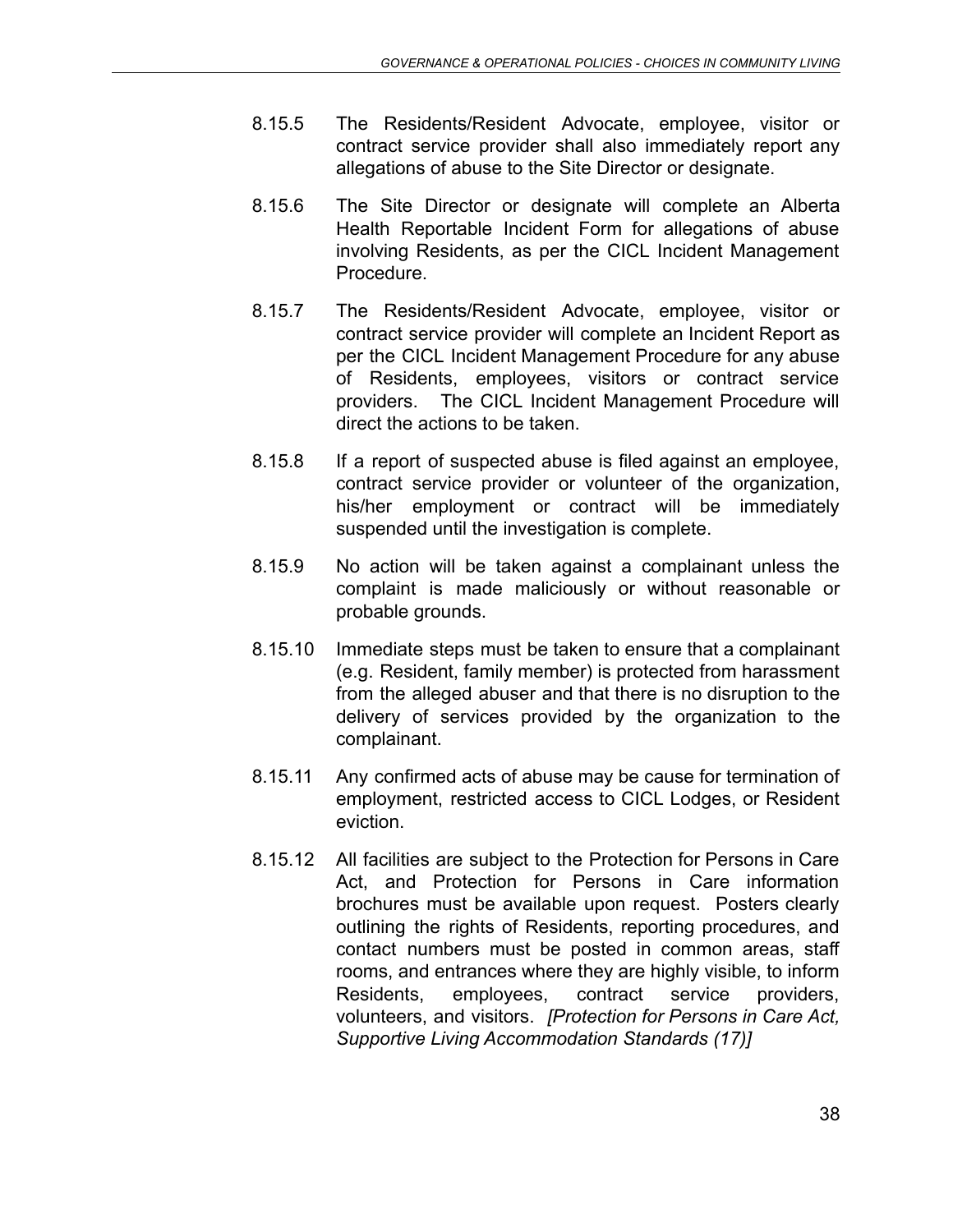- 8.15.13 All Residents, employees, contract service providers and volunteers must receive orientation pertaining to Protection for Persons in Care legislation as it relates to the care of Residents, and procedures for reporting suspected abuse. *[Protection for Persons in Care Act, Supportive Living Accommodation Standards (17)]*
- 8.15.14 A policy of least possible restraint will be adhered to in all circumstances. When minimal restraint is required it will be with full consent of the Resident/Resident Advocate and may include medication, as prescribed by the attending physician. *[Least Possible Restraint Procedure]*
- 8.15.15 The Abuse Prevention Procedure will be reviewed annually by all CICL employees, and updated as needed to comply with Alberta Legislation and best practices.

# 8.16 **Impairment in the Work Place**

- 8.16.1 Impairment from any source including but not limited to fatigue, life stresses, alcohol, medications (used legally or illegally), cannabis (recreational or therapeutic), or any other substance affects an employee's, volunteer's and contract service provider's ability to safely perform their work and can affect the health and safety of Residents and others in the Lodge.
- 8.16.2 Impairment of employees, volunteers and contract service providers will not be tolerated when working on site or when on-call. If they are taking prescribed medication that could impact their job performance, such as but not limited to narcotics or, they must let the Site Director/Designate know. Failure to comply with these terms is just cause for termination of employment.

# 8.17 **Concern/Complaint Resolution Procedure**

8.17.1 All CICL Lodges encourage communication and feedback from their Residents/Resident Advocates, employees, volunteers, contract service providers, and visitors in order to improve the quality of services that they provide, and to create a more satisfactory work environment. The *CICL Concern/Complaint Resolution Procedure*, being one component of this feedback mechanism, is available to any Resident/Resident Advocate, employee, volunteer, contract service provider or visitor. It is in accordance with the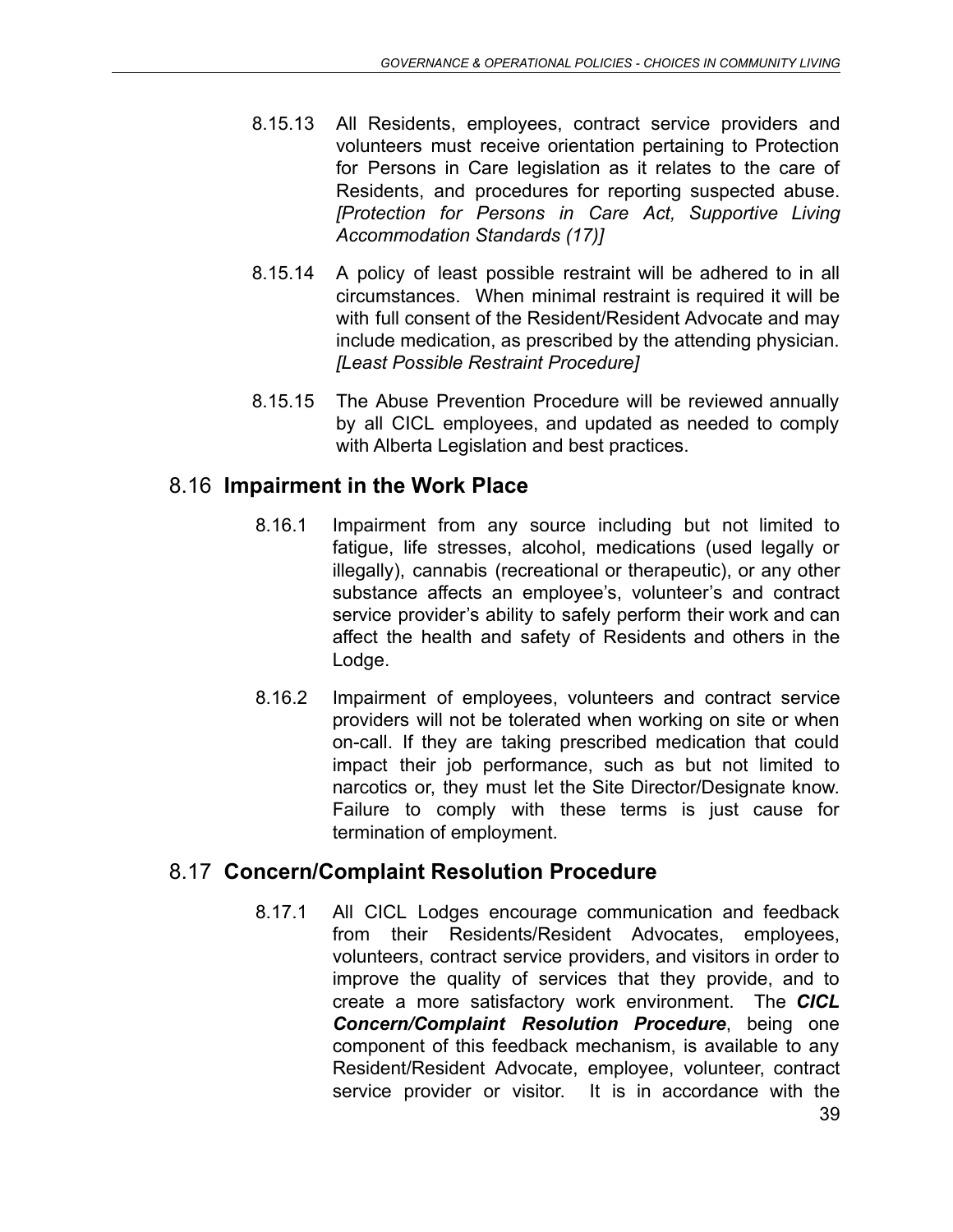guidelines established by the Health Quality Council of Alberta for Resident/Resident Advocate Concerns/Complaints.

- 8.17.2 A concern/complaint is an expression of dissatisfaction that may relate to Resident Services, Terms and conditions of the Residency Agreement, Terms and conditions of employment, including those outlined in the Employee Handbook and Employee Confidentiality Agreement.
- 8.17.3 A concern/complaint shall warrant a resolution if it compromises the health, well-being, or safety of a Resident, employee, volunteer, contract service provider or visitor.
- 8.17.4 Concerns/complaints may be lodged anonymously and will be tracked; however, they are not subject to the Concern/Complaint Resolution Procedure if they are anonymous.

# 8.18 **Gifts/Donations**

8.18.1 Personal gifts or donations from Residents/Resident Advocates, including money, may not be accepted by employees, volunteers, and contract service providers. Gratuities such as a card or small gift of candy may be accepted. If you have any concerns about a gift/donation please discuss this with the Site Director. A Resident/Resident Advocate may make a donation to the Staff Social Fund as a gesture of their appreciation.

#### 8.19 **Visitors**

8.19.1 Visitation and family presence are vital to the comfort, well-being and quality of life of Residents, and family and friends are welcome to visit at any time. In rare circumstances however, limitations on visitation may be required, in consideration of Resident and health care provider safety, as well as the need to protect Resident privacy and confidentiality. Each Lodge is required to follow the AHS Visitation and Family Presence Directive for addressing and managing limitations on visitations. Information regarding this Directive is outlined in the *AHS Visitation Pamphlet* available in the Resource Centre. *[AHS Visitation and Family Presence Directive - March, 2016, AHS Continuing Care Visitation and Family Presence Pamphlet, AHS Principles of Visitation and Family Presence in*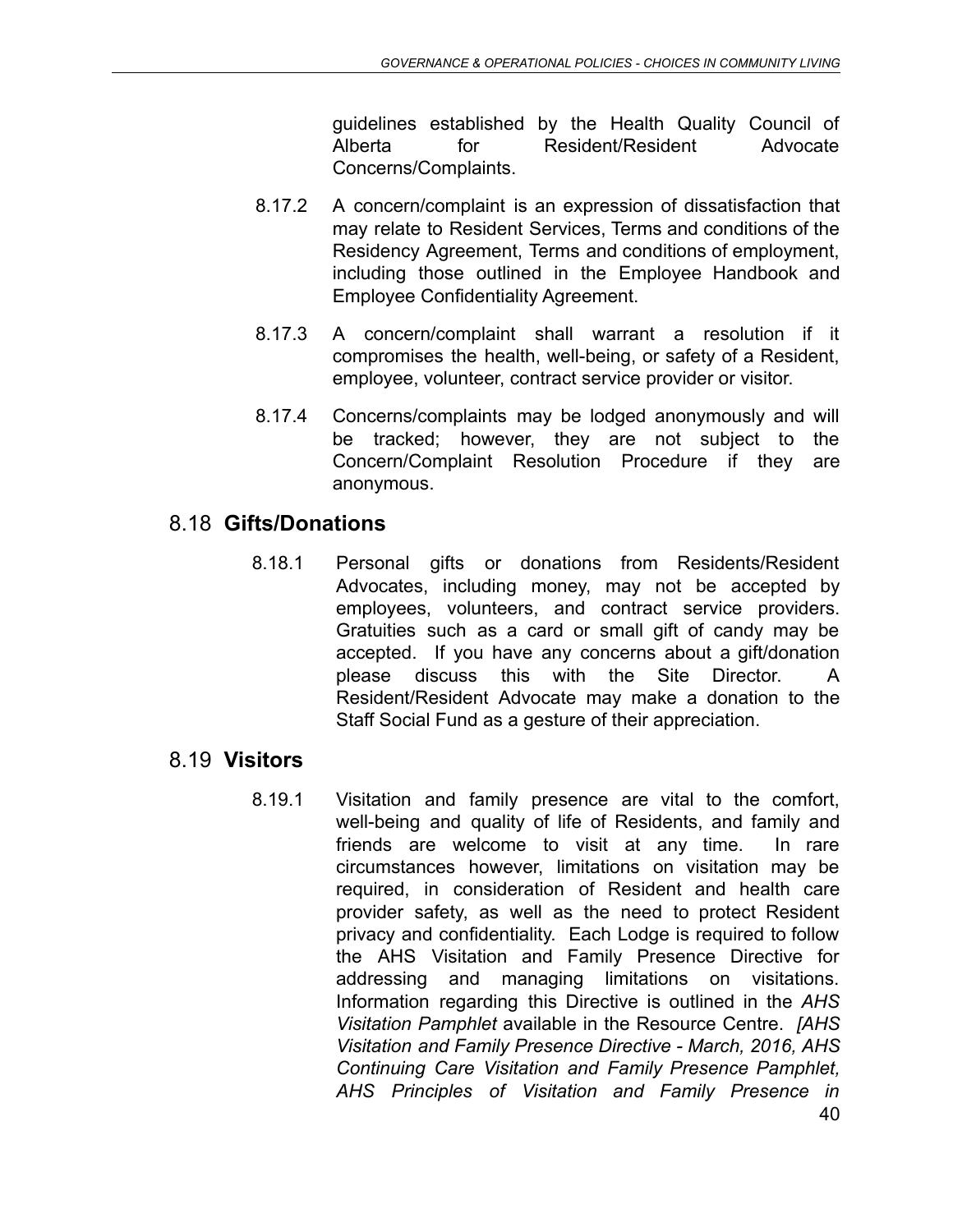*Continuing Care, AHS Patient Visitation and Family Presence Limitation Concerns and Appeals Process]*

- 8.19.2 Visitation limitations may be influenced by factors such as wishes of the Resident/Resident Advocate, health needs of the Resident as determined by the care team, privacy needs of the Resident or other Residents, illness or contagious disease at the site, legal reasons such as a Court Order, visitor behaviour concerns such as socially inappropriate behaviour (yelling, foul language), or an urgent need to protect the well-being, safety and security of any Resident, staff, or visitor.
- 8.19.3 After careful consideration of the situation and all potential alternatives, the least restrictive approach will be utilized and visitation limitations will be the last resort intervention. The first point of contact for anyone wishing to discuss their concerns and options regarding visitation limitations is the Site Director or designate, and concerns are to be addressed with the Resident/Resident Advocate in a timely manner.
- 8.19.4 If all avenues to reach a point of satisfaction for all parties are exhausted, the AHS Patient Relations Team can assist with coming to a resolution, if the Resident/Resident Advocate agrees with engaging AHS Patient Relations.
- 8.19.5 If AHS Patient Relations involvement does not bring the parties to an agreed resolution, a Visitor Management Appeal Panel (VMAP) is the next step towards resolution. The VMAP is an AHS recommending body that considers the well-being and safety of Residents, family, visitors, and health care providers. A final decision about an imposed limitation will be made by the AHS Chief Zone Operating Officer or if applicable, the President of Choices in Community Living. Following this decision, the family/visitor will still have the right of external appeal if they so choose, such as the Alberta Ombudsman.

# 8.20 **Building Security**

8.20.1 Hallway and common area checks are to be conducted hourly between the hours of 10:00 p.m. and 6:00 a.m. (22:00 to 06:00). *[Supportive Living Accommodation Standards (18)]*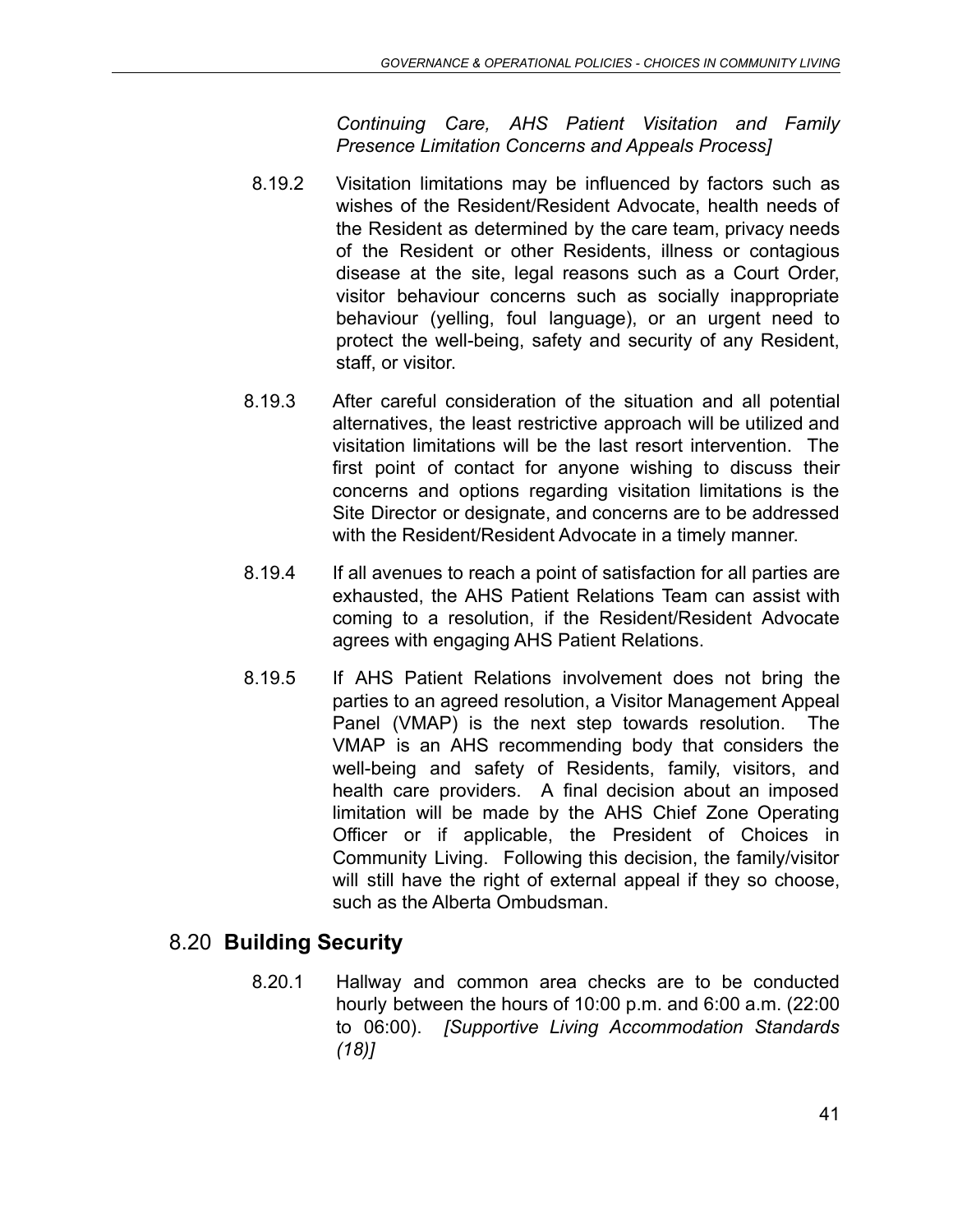8.20.2 Exit doors (excluding the main entrance and patio doors) are to be locked and armed 24 hours per day. Main Entry Doors are to be unlocked and disarmed by 8:00 a.m. (08:00).

#### 8.21 **Death of a Resident (Refer to End-of-Life/Palliative Care Manual)**

- 8.21.1 Employees must adhere to mandatory first aid protocol, including the immediate contact of emergency assistance (911) for suspected deaths.
- 8.21.2 The Resident's physician (expected death) or Office of the Chief Medical Examiner (unexpected death) must be notified as soon as possible upon a confirmed death of a Resident, to ensure proper follow-up. *[End-of-Life/Palliative Care Procedure, Unexpected Death of Resident Procedure]*
- 8.21.3 Employees must assist the emergency services personnel, and/or physician or Medical Examiner as directed, throughout the investigation and secure the area until the scene is released.
- 8.21.4 Employees must complete a "Transfer of Body to Funeral Home" form.
- 8.21.5 Employees must adhere to Lodge protocol pertaining to the notification of the next of kin and must not spread truth or rumor regarding the suspected or confirmed death of a Resident.
- 8.21.6 Access to a deceased Resident suite can be granted to an authorized person providing that written verification of status is presented. Organization personnel must also be present during access of the authorized person.
- 8.21.7 A "Resident Personal Property Removal Identification List" must be completed and signed by the person(s) removing items from the suite of a deceased Resident, releasing the organization from any further liability for Resident effects, and a copy filed in the Resident file.
- 8.21.8 In the absence of a will, or next of kin appointed by the Office of the Public Trustee, organization personnel must adhere to the protocol specified by the Office of the Public Trustee in the removal of the deceased Resident's personal belongings.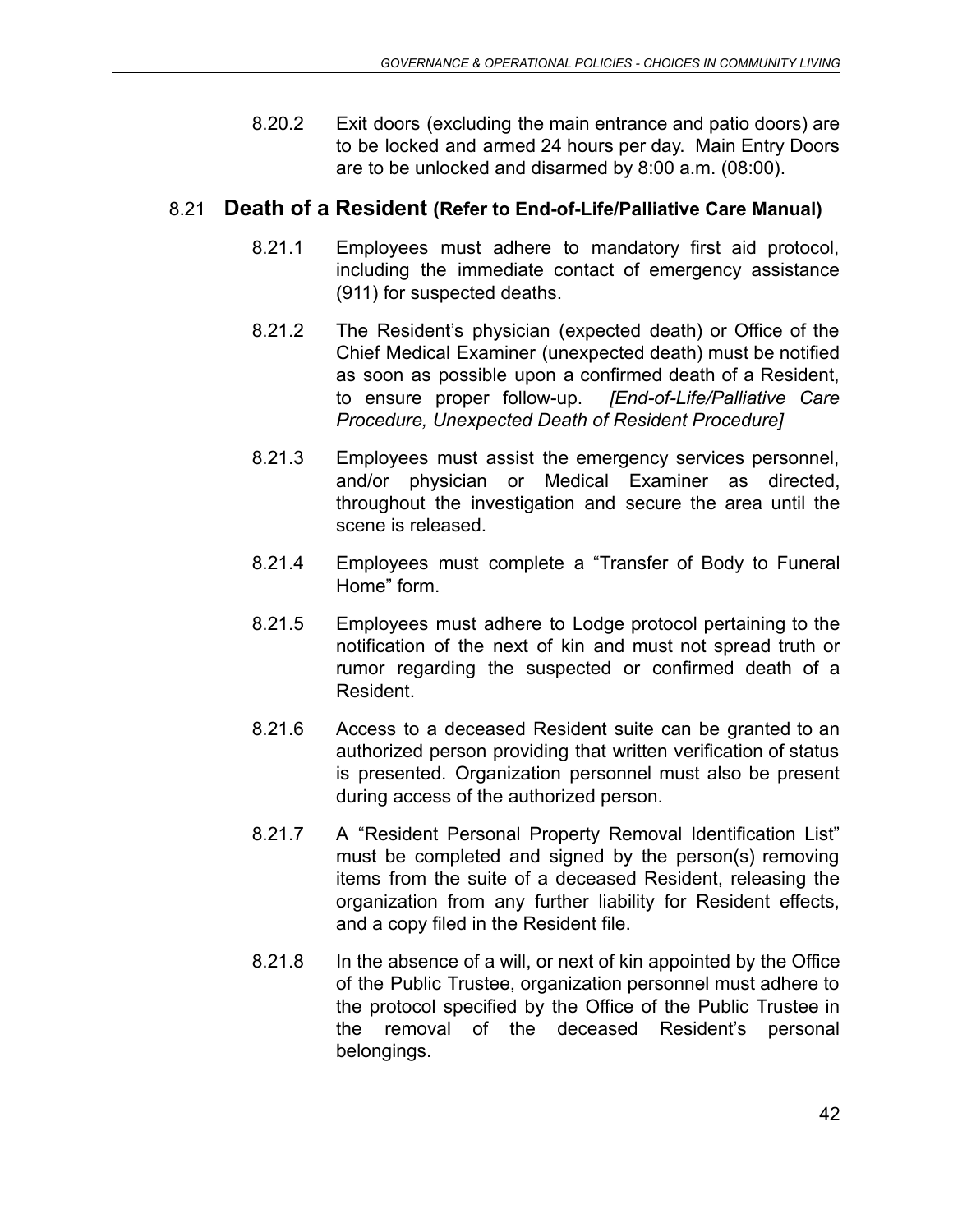8.21.9 Debriefing sessions regarding the response provided by organization personnel must be conducted by the Site Director/Designate following the death of a Resident.

# 9 **Programs and Services**

# 9.1 **Hospitality Services**

- 9.1.1 Daily schedules for the delivery of hospitality services that are conducive to the needs and preferences of Residents must be developed and consistently implemented. *[Supportive Living Accommodation Standards (13, 14, 15)]*
- 9.1.2 Laundry services and food services must be designated into two separate areas to reduce the risk of cross contamination.

# 9.2 **Personal Choice Services**

- 9.2.1 Personal choice services (e.g. hairdresser/barber) must be approved by the Director of Operations to ensure suitability for the Lodge. Personal choice services will be monitored on an ongoing basis to ensure services are utilized and continue to meet the needs and preferences of Residents.
- 9.2.2 Personal choice services must adhere to applicable legislation and government standards, including but not limited to licensing and health and safety, whether provided directly by organization personnel, volunteers or contracted out. *[Supportive Living Accommodation Standards (18)]*
- 9.2.3 Personal laundry services are to be made available to Residents upon request and Residents will be charged as per the Accommodation Fee Schedule. *[Supportive Living Accommodation Standards (8)]*
- 9.2.4 Laundry facilities made available for Resident access and usage must include at a minimum, a washer, dryer, iron and ironing board that are in full functional working condition, clean and inspected regularly. *[Supportive Living Accommodation Standards (8)]*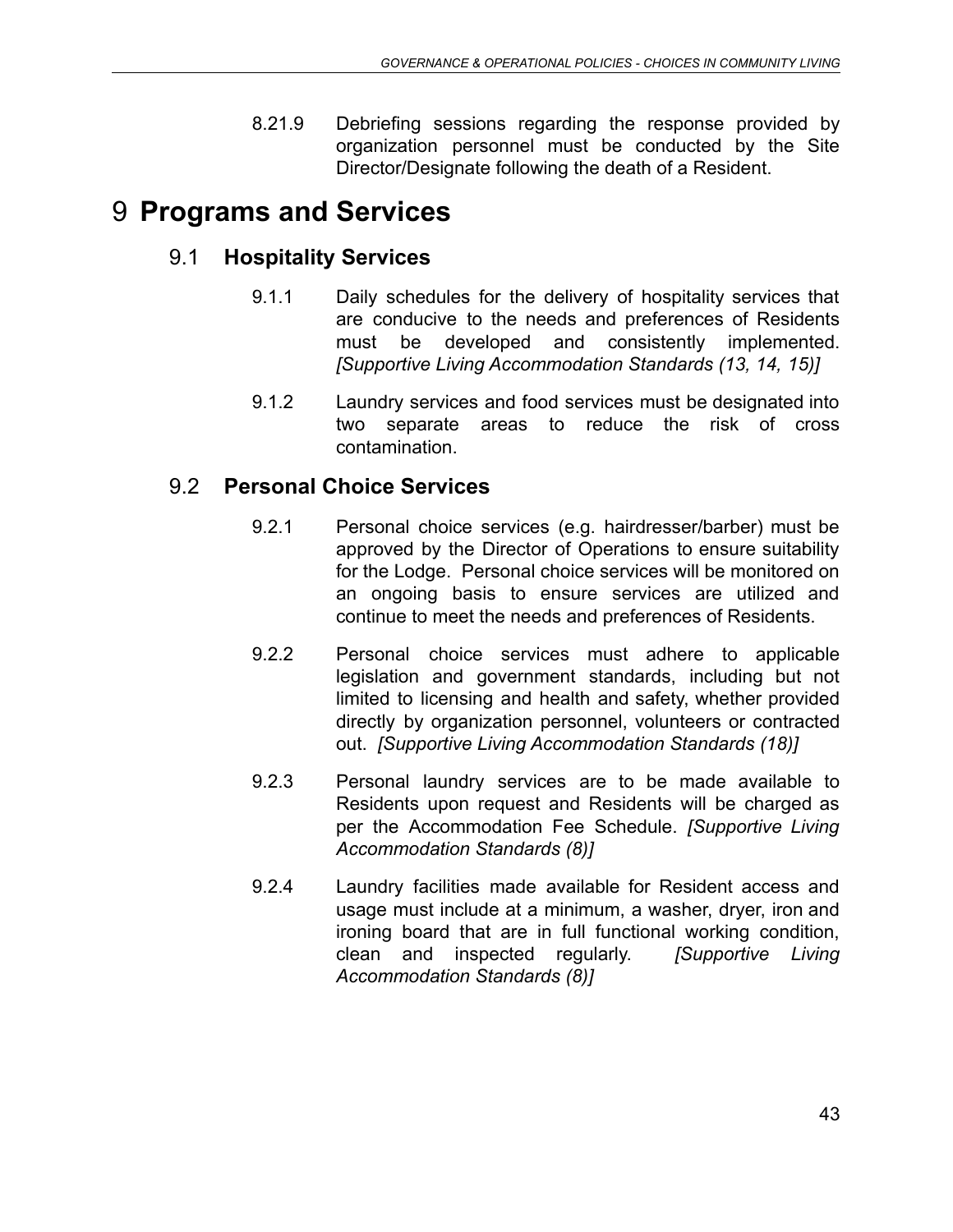### 9.3 **Resident Social, Leisure and Spiritual Opportunities/ Programming**

- 9.3.1 Individual and group holistic programming that promotes the physical, emotional, intellectual, sensory, cultural and spiritual well-being of Residents must be provided. *[Supportive Living Accommodation Standards (12)]*
- 9.3.2 Residents must be supported in their religious and spiritual beliefs and practices.
- 9.3.3 Daily social and leisure opportunities must reflect the needs and preferences expressed by Residents. Opportunities to gather input from Residents, using multiple mediums, must be carried out on an ongoing basis to informally and formally evaluate effectiveness and desirability of activities by the majority of Residents. Residents must also be provided with individualized opportunities. Opportunities must be adjusted to reflect ongoing Resident feedback.
- 9.3.4 Every effort will be taken to provide alternative communication to Residents requiring assistance due to level of literacy, language, mental, sensory, or learning disabilities. Social and leisure opportunities must be communicated to Residents utilizing multiple mediums that meet group and individual needs and preferences, in advance and prior to the commencement of activities. *[Supportive Living Accommodation Standards (12)]*
- 9.3.5 Transportation services associated with Resident social, leisure and spiritual programming will be carried out using organization approved vehicles that are properly registered, insured and operated by qualified individuals carrying appropriate licenses, where applicable. If organization approved vehicles are not available, Residents will be assisted in making public transportation arrangements.

### 9.4 **Care and Support Services (Refer to Care and Support Services Manual)**

9.4.1 Care and Support Services shall be delivered by Health Care Aides (HCAs) who are qualified, non-regulated direct service care providers working under the on-site supervision of Licensed Practical Nurses (LPNs), who are regulated health professionals. Care and Support Services will be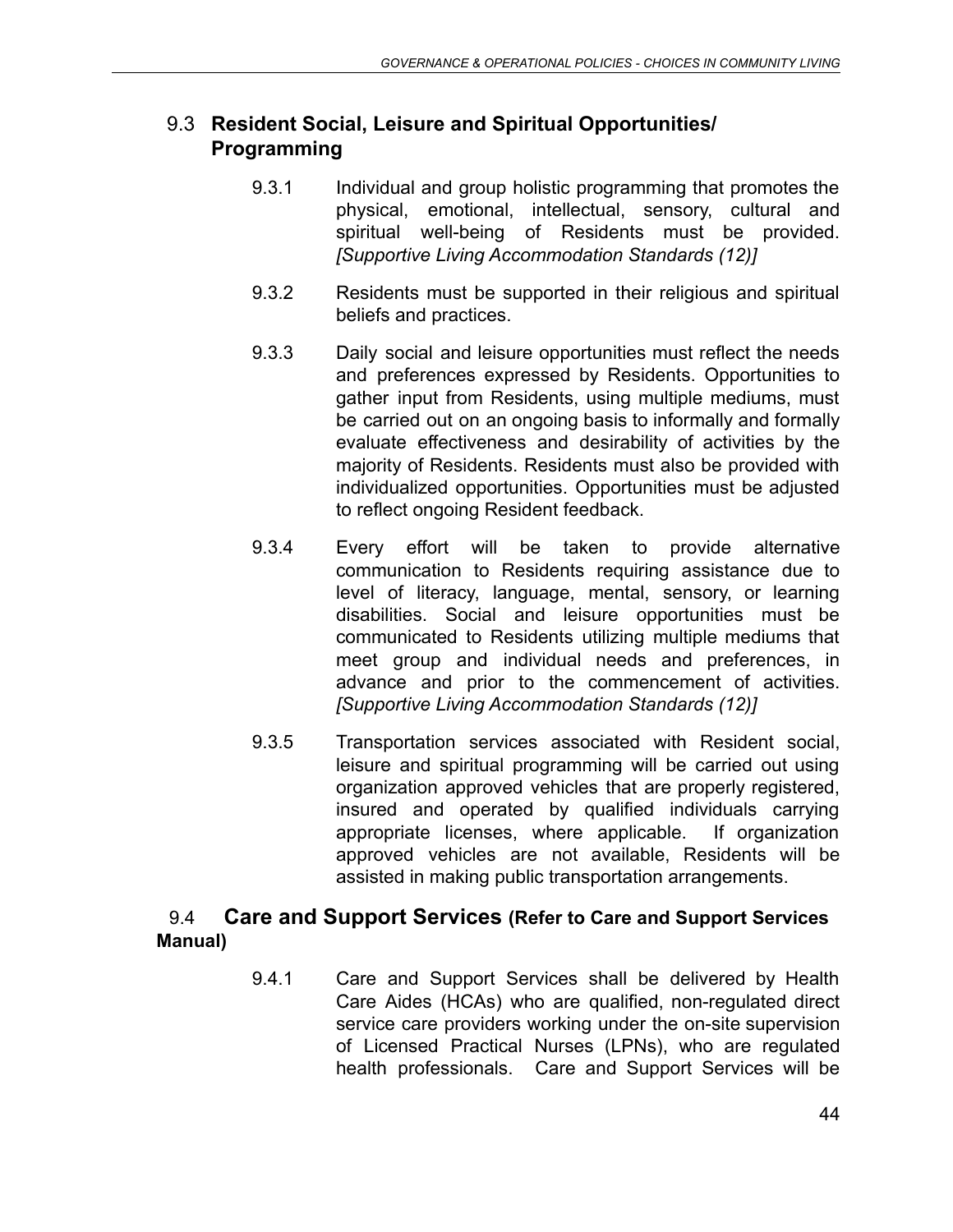monitored by Alberta Health Services (AHS) Case Managers. (Refer to Section 12.1)

- 9.4.2 All staff providing care will work together to implement the Care Plan developed by AHS Case Managers and the Site Director/Designate, with input from the Resident and Resident Advocate(s).
- 9.4.3 HCAs will receive training as specified in *CCHSS (9) Staff Training. (Refer to Section 12.1.7)*
- 9.4.4 Care and Support Services will provide care to Residents who have health and wellness needs that require 24-hour assistance/supervision from qualified staff and health professionals (RNs, LPNs).
- 9.4.5 Service planning, coordination and delivery of services shall be centered on the Residents and their unique needs and preferences. Resident needs will be identified in the Resident Care Plan.
- 9.4.6 Residents will participate in decisions regarding their care, and their choices will be respected to the extent possible.
- 9.4.7 The Site Director/Designate will monitor the specialized care for Residents with cognitive impairment or mental health needs. *[Cognitive Impairment/Mental Health Care Procedure]*
- 9.4.8 Personal care services will consist of services that assist the Residents with activities of daily living, therapeutic regimes, and other aspects of general care.
- 9.4.9 Residents will be provided with the opportunity for bathing at least twice a week by the method of their preference, and more frequently if determined by their Care Plan. AHS Safe Bathing Temperatures and Frequency will be followed to ensure that Residents receive the safest bathing care possible.
- 9.4.10 Care and support services shall be provided in a manner that supports Residents in maintaining and promoting a state of wellness and independence, including mental health, physical health, and prevention of disease and injury.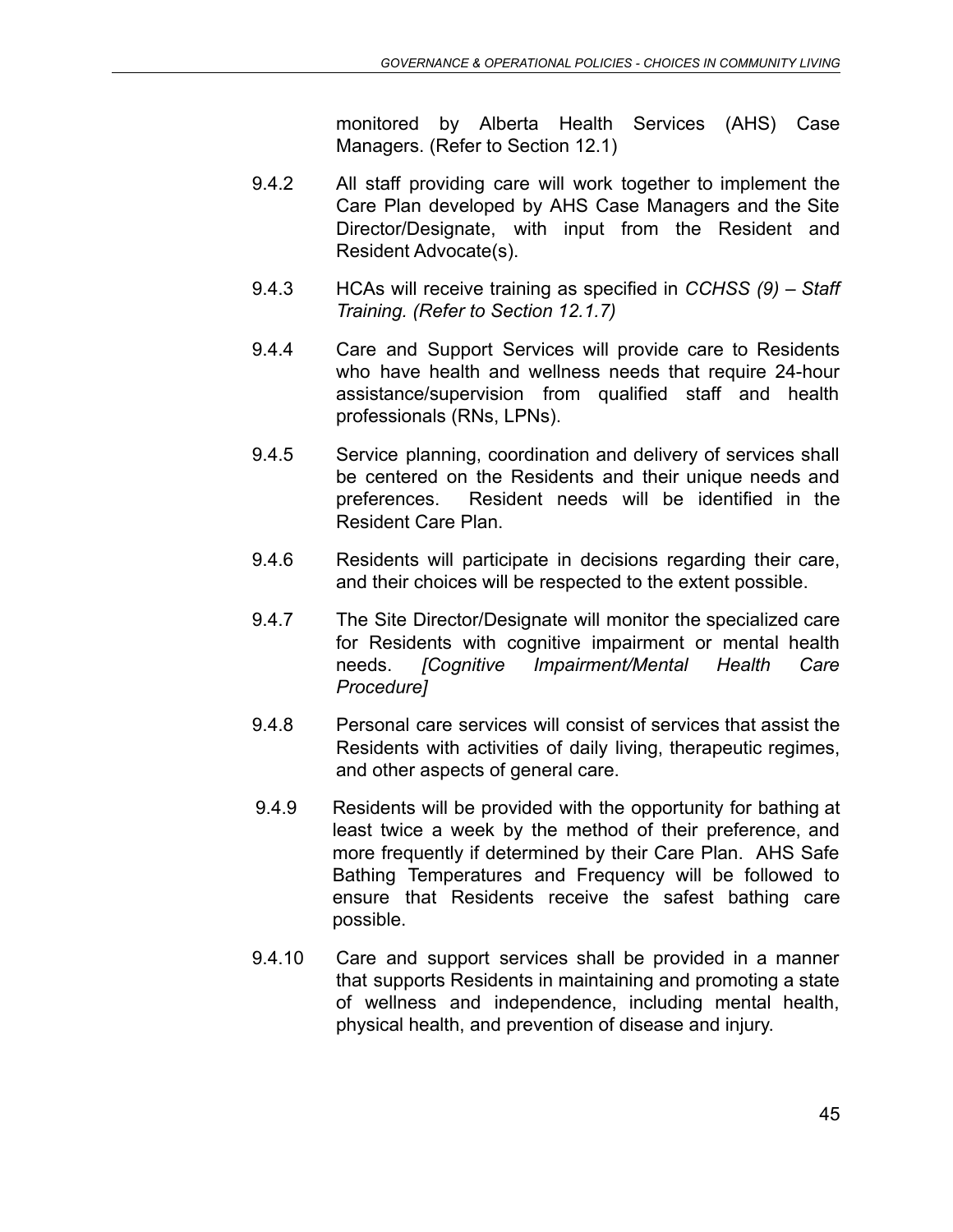- 9.4.11 Professionally designated services of health professionals, based on a Resident's unmet needs, will be provided by Lodge staff and Alberta Health Services.
- 9.4.12 Residents and other interested parties are to be provided with information pertaining to regional personal care services and community resources. *[Supportive Living Accommodation Standards (22)]*

### 9.5 **Involvement in Residents' Personal Affairs**

- 9.5.1 Organization employees, contract service providers, volunteers and board members are not to engage in any activity relating to Resident personal affairs, including but not limited to, financial and non-financial affairs, Power of Attorney, Wills, Estates, Personal Directives and Guardianship. *[Supportive Living Accommodation Standards (30)]*
- 9.5.2 Information pertaining to financial advisors, Power of Attorney, Wills, Estates, Personal Directives, and Guardianship must be provided to Residents and their families along with organization policies regarding such matters. *[Supportive Living Accommodation Standards (30)]*
- 9.5.3 All CICL Staff, contract service providers, volunteers and board members cannot accept money from Residents at any time or provide any kind of service for Residents outside of work hours. Paying staff "on-the-side" for any service or as a gratuity is not allowed. *[Supportive Living Accommodation Standards (30)]*
- 9.5.4 All CICL Staff, contract service providers, volunteers and board members are not allowed to conduct personal business at sites, including but not limited to promoting or selling products or services to Residents.
- 9.5.5 Residents/families who wish to store personal possessions at the Lodge for a short term, must submit a request to the Site Director. If no arrangement has been made, personal items left at the Lodge will be disposed of after the Resident has vacated her/his suite. Residents/Resident Advocates have 7 days to vacate a suite. Residents requiring long-term storage, must utilize off-site services. *[Guidelines for Vacating a Suite]*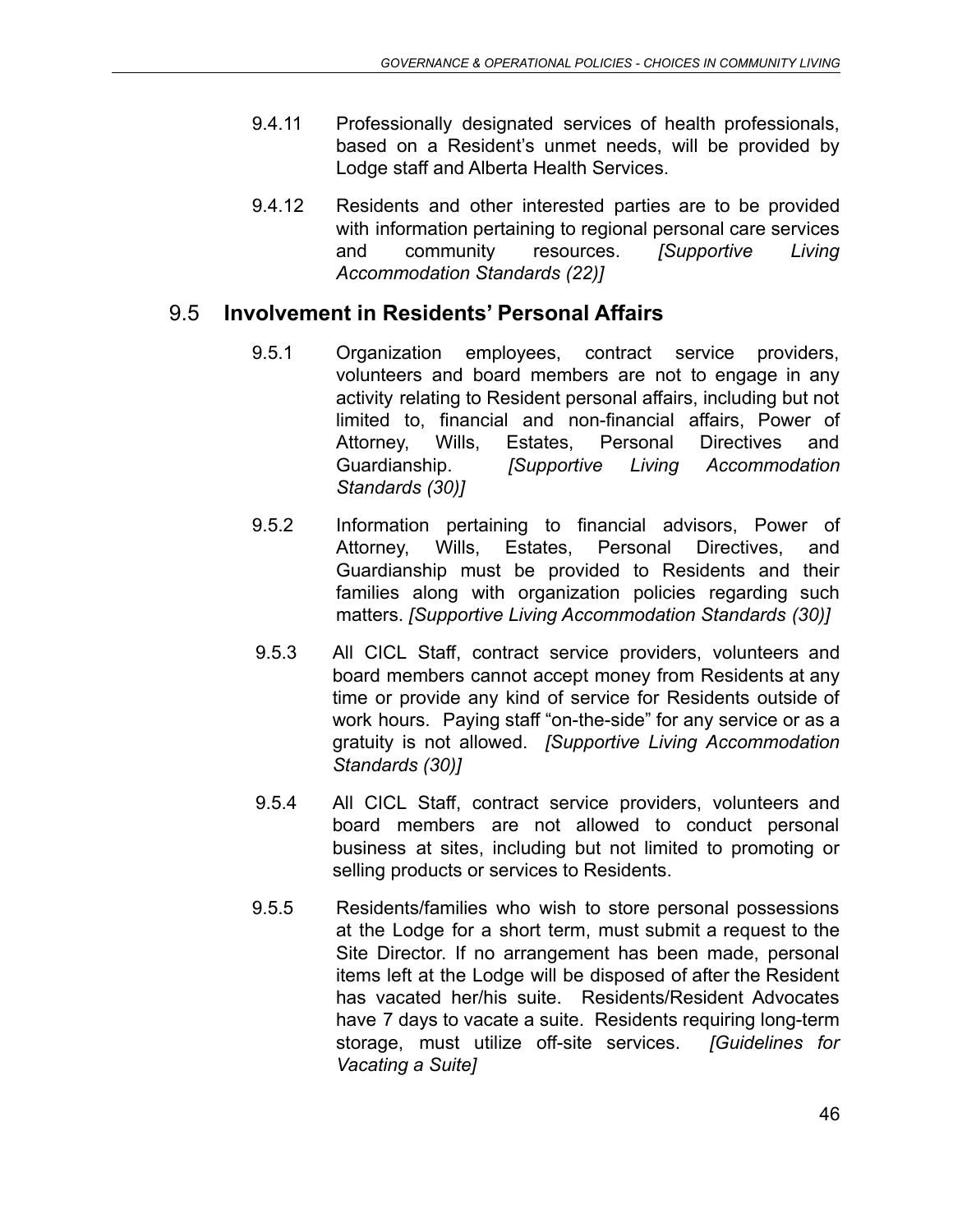# <sup>10</sup> **Residency Requirements (Refer to Resident Services Manual)**

### **10.1 Suite Rates**

- 10.1.1 A Continuing Care Accommodation Deposit (CCAD) is a one-time charge that will be collected from Residents by the Lodge at the time of move-in, and is in addition to the normal monthly fee. The accommodation deposit covers the maintenance of the common areas and amenities of the site, the cost of refurbishing the Resident suite (painting, steam cleaning rugs, repairs to walls/floors/cabinets, etc.) during the Resident's stay at the Lodge if needed, and when a Resident vacates a suite. The CCAD also covers compensation for a Resident's outstanding debts at the Lodge, and any other fees that a Resident/Resident Advocate is obligated to pay. A copy of this CCAD Policy will be included in the Admission Package given to the Resident/Resident Advocate at move-in.
- 10.1.2 The Lodge Fee Schedule specifies the particulars of the CCAD, including the amount of the CCAD. The Alberta Resident Tenancy Act does not apply to Supportive Living Accommodations licensed under the Supportive Living Accommodation Licensing Act (SLALA).
- 10.1.3 The Fee Schedule will clearly state what services are included in the monthly rate - e.g. meals, weekly housekeeping.

#### 10.2 **Residential Services Agreements**

- 10.2.1 Residential Services Agreements must comply with all applicable legislation and must also include a detailed list of the Residential services to be provided, the fees, and policies regarding rate increases. *[Supportive Living Accommodation Standards (23)]*
- 10.2.2 Residential Services Agreements must be signed by the Resident or his/her legal representative and the Site Director or designate. *[Supportive Living Accommodation Standards (23)]*
- 10.2.3 A Residential Services Agreement must be in place for each new Resident and those whose personal circumstances/needs change during their tenancy.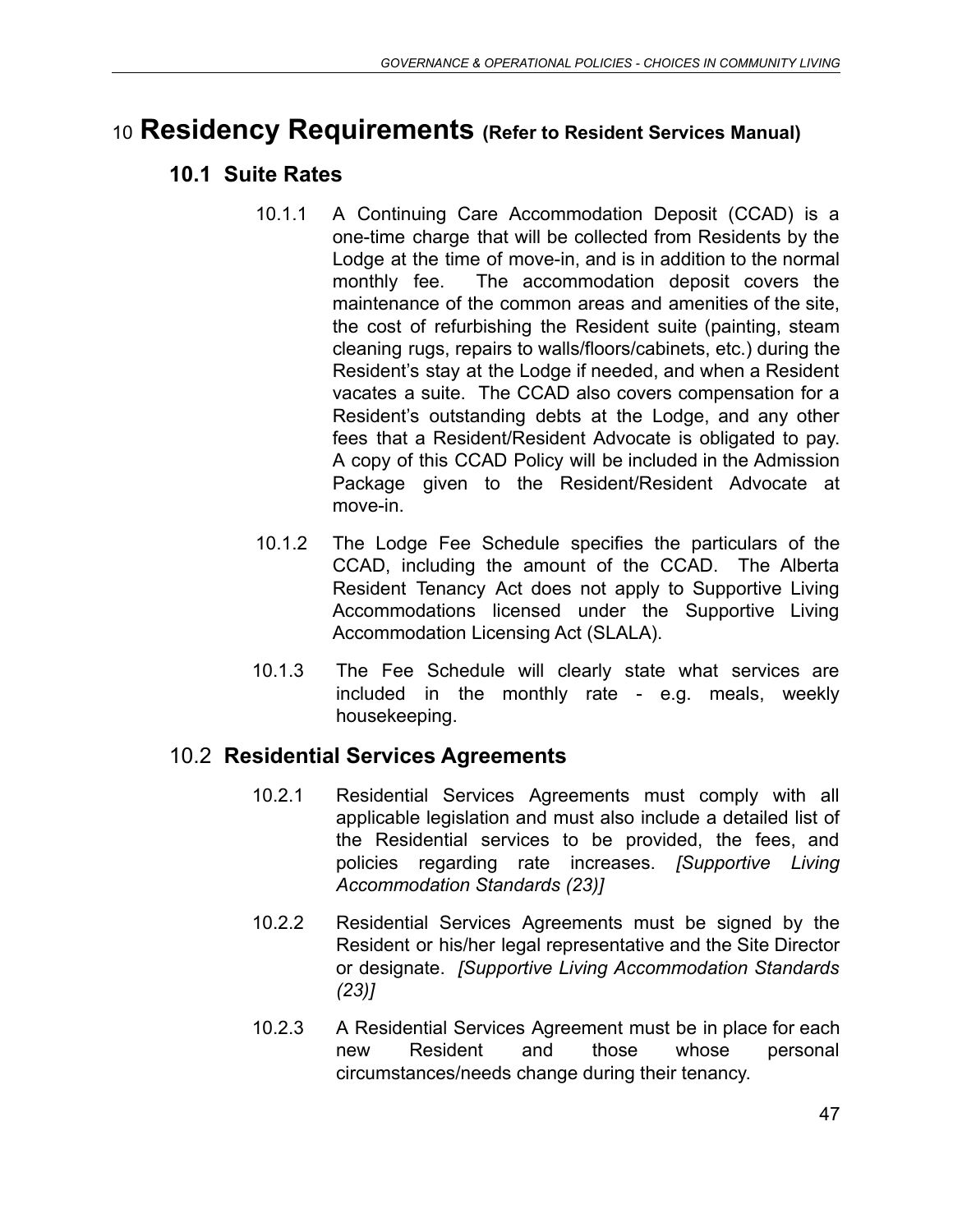- 10.2.4 Residents must be provided with a copy of the executed Residential Services Agreement.
- 10.2.5 Prior to the signing of a Residential Services Agreement, Site personnel must ensure that the Resident/Resident Advocate fully comprehends all aspects of the Residential Services Agreement, including but not limited to the payment schedule, additional charges, rent adjustments, expected behavior, and noncompliance with the terms and conditions.
- 10.2.6 Move-in Inspections must be conducted and signed in the presence of a Site representative and the Resident/Resident Advocate, within the specified time and manner.
- 10.2.7 Copies of Move-in Inspection Reports must be provided to Residents/Resident Advocates, and an original copy attached to the original Residential Services Agreement.
- 10.2.8 Residents are not permitted to conduct business in, or from the premises without the written consent of the Board.
- 10.2.9 Notification regarding rental adjustments must adhere to legislative requirements and be provided in writing to the Resident/Resident Advocate. *[Supportive Living Accommodation Standards (23)]*
- 10.2.10 Residents are not permitted to perform structural alterations to their suites, and must seek approval from maintenance to hang pictures, shelving or other objects on their walls.
- 10.2.11 Damage to property resulting from negligence on the part of a Resident or a visitor of a Resident, will be the sole responsibility of the person(s) named in the Residential Services Agreement.
- 10.2.12 Suites must be kept free of clutter, which could pose a safety hazard to Residents and those who enter the Resident's suite.

# 10.3 **Resident Assessments/Care Plan**

10.3.1 AHS staff will have assessed prospective Residents in a wide range of medical, physical, and cognitive abilities and challenges, in consultation with involved health care professionals - e.g. physicians, occupational therapists. Based upon the completed assessment, the Case Worker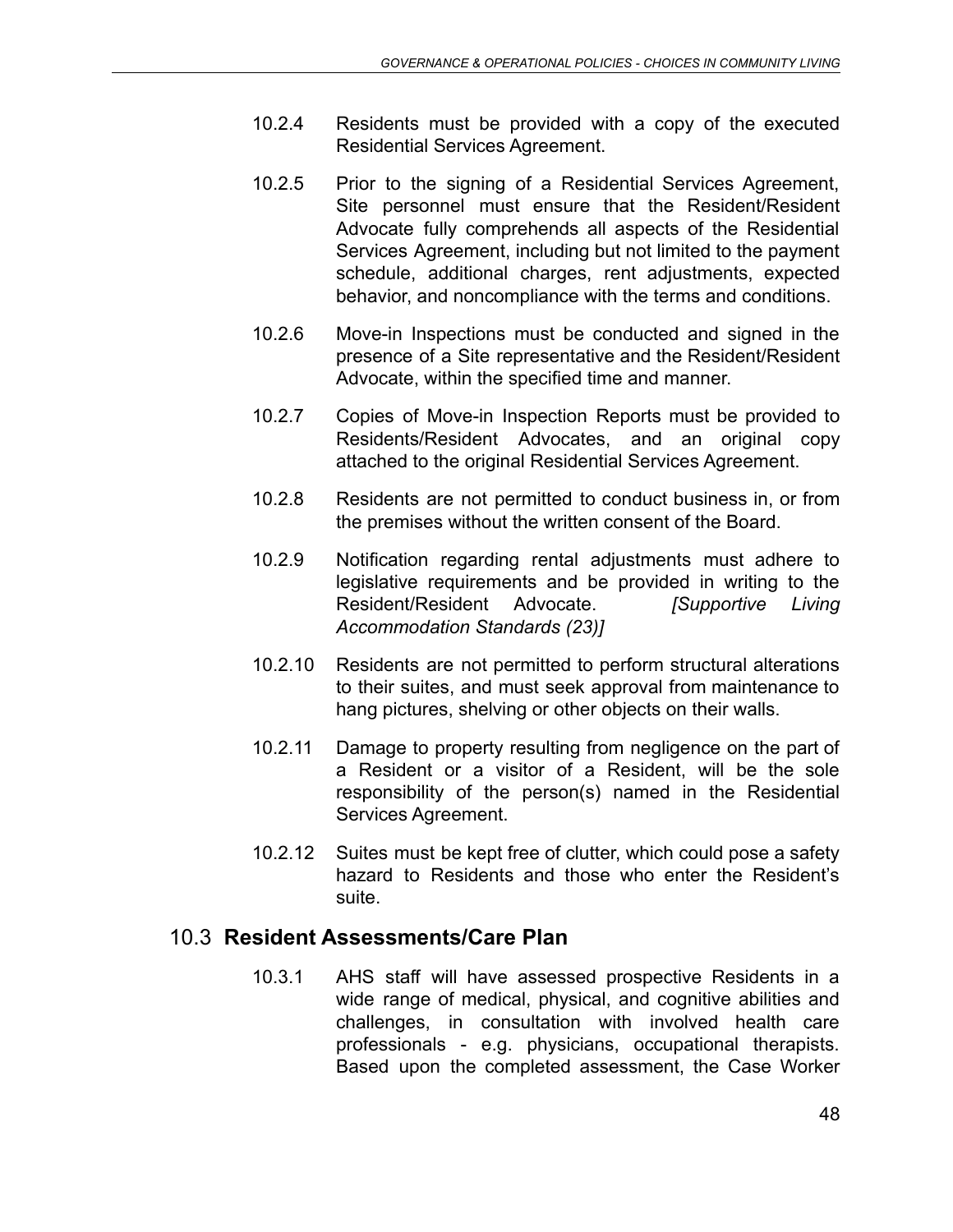will prepare an AHS Care Plan Summary and recommend placement in a Designated Supportive Living facility.

- 10.3.2 The Site Director/Designate may conduct a Home/Hospital Visit to gather information for the Resident Care Plan.
- 10.3.3 A Pre-Admission Conference will be scheduled with the Resident/Resident Advocate, along with the AHS Case Manager, and Lodge staff. The Conference will provide the Resident/Resident Advocate with a scheduled opportunity for their input which will be encouraged. *[Supportive Living Accommodation Standards (25)]*
- 10.3.4 The Lodge will then create a Resident Care Plan specific to each Resident, incorporating the unique needs of the Resident and forming the basis for the Resident's care. Information will be entered into SeniorCare, an electronic Resident Charting Software Program which will include preferences and required areas of assistance with activities of daily living, such as dressing, bathing, toileting and delivery of medication. SeniorCare will be used to generate a Staff "To Do" List for each Resident's needs and preferences. *[Resident Care/Service Plan]*
- 10.3.5 Residents will also have been assessed for their decision-making capacity by the AHS Case Worker, and the sites will comply with the legal documentation on record regarding areas of decision-making that may have been reassigned. Otherwise it will be presumed that decision-making lies with the Resident. *[Assessment of Decision-Making Capacity Procedure]*
- 10.3.6 AHS Continuing Care Managed Risk Agreements must be in place for Residents as needed, based on their assessments outlining the risks associated with living in the Lodge. *[Supportive Living Accommodation Standards (27), Managed Risk Procedure]*
- 10.3.7 Managed Risk Agreements must include any limits of service based on supportive living guidelines and the potential risks associated with the Resident's needs along with actions, if any, to assist the Resident. Agreements must be signed by the Resident, or an authorized representative of the Resident, the AHS Case Manager, and the Site Director/Designate. *[Supportive Living Accommodation Standards (27)]*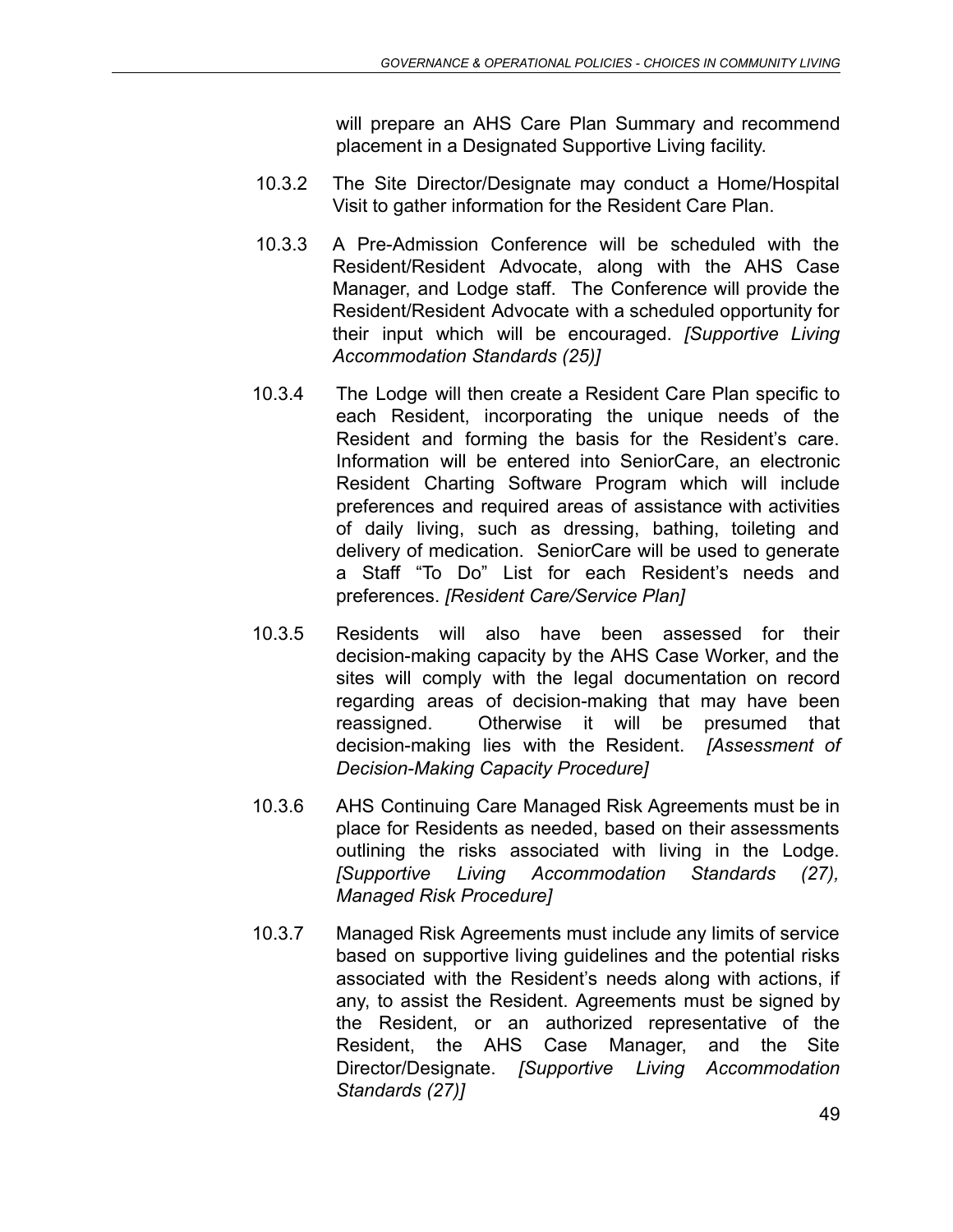- 10.3.8 A reassessment of the Care Plan will be completed by the Site Director/Designate six weeks after admission, and then annually or as needed. The reassessment will incorporate input from AHS Case Managers, involved health care professionals, and the Resident/Resident Advocate; the Care Plan will be revised accordingly.
- 10.3.9 The AHS Case Manager will do reassessments annually or more frequently if the Resident's physical, emotional and cognitive condition changes. *[Supportive Living Accommodation Standards (26), CCHSS (1)]*
- 10.3.10 Physician's Standing Orders/Comfort Medications will be reviewed annually and after a hospital stay of forty-eight hours or more, or as needed if the Resident's condition changes.
- 10.3.11 In the event that a Resident is reassessed and it is determined that they are no longer appropriate for the Lodge, referral services will be provided.
- 10.3.12 All Lodges support Residents in remaining at the Lodge as long as possible, and are committed to providing holistic End-of-Life/Palliative Care that involves the collaboration of the interdisciplinary team in meeting the physical, emotional, social, and spiritual needs of the Residents and their significant others during End-of-Life/Palliative Care. This specialized care will be initiated when required. Information about End-of-Life/Palliative Care is available to Residents/Resident Advocates from the Site Director/Designate. *[End-of-Life/Palliative Care Manual]*

# 10.4 **Resident Applications**

10.4.1 All organization sites must provide prospective Residents and Resident Advocates with relevant information pertaining to, but not limited to, eligibility requirements, description of basic services provided, optional services, and Accommodation Fee Schedules. *[Supportive Living Accommodation Standards (23)]*

# 10.5 **Suite Assignment**

10.5.1 In the case that a vacant suite type is temporarily assigned to a Resident because a recommended suite is not currently available, the Resident will be required to sign an agreement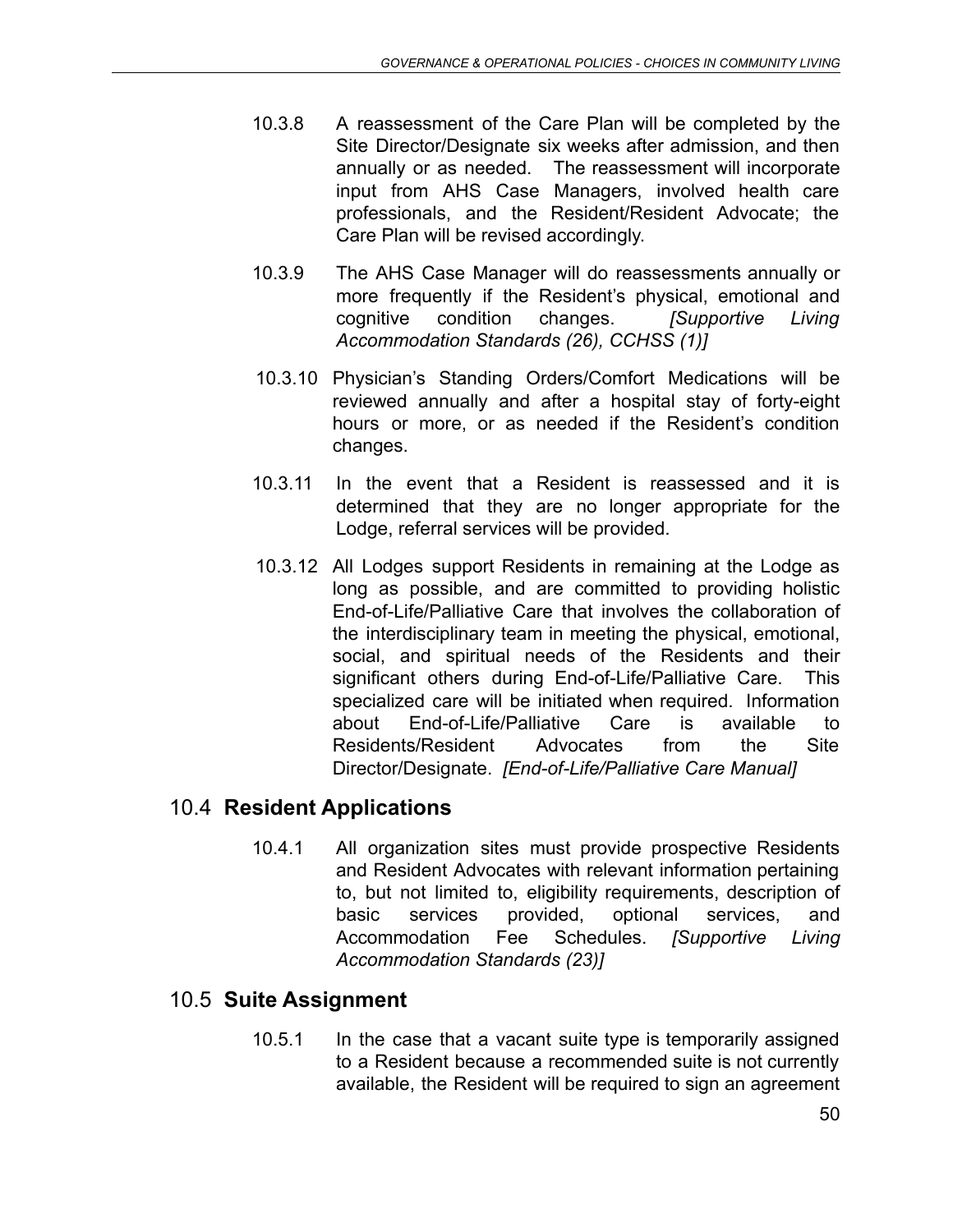acknowledging that he/she will be required to transfer when an appropriate suite becomes available.

10.5.2 The organization reserves the right to transfer a Resident(s) for reasons such as, but not limited to major repairs, and may bear the costs associated with moving.

# 10.6 **Resident Orientation**

- 10.6.1 Orientation Checklists must be signed by each Resident/Resident Advocate and the Lodge representative. A copy must be given to the Resident/Resident Advocate and the original filed in the Resident's file.
- 10.6.2 Resident safety orientation must be conducted upon move-in date and cover procedures pertaining to emergency evacuation, fire drills, security systems, and hazard reporting. *[Supportive Living Accommodation Standards (23)]*

#### 10.7 **Resident Exit Process (Refer to Guidelines for Vacating a Suite)**

- 10.7.1 Exit Interviews may be completed by the Site Director or Designate with each Resident/Resident Advocate upon completion of the move-out process.
- 10.7.2 Relevant input gathered from Exit Interviews will be compiled in an annual report to be presented to the Director of Operations along with any corrective actions taken.
- 10.7.3 On vacating a suite, personal belongings must be removed by the Resident/Resident Advocate from the suite within 7 (seven) days or at such time as negotiated with the Lodge. Personal possessions left by Residents following a Move-out (Exit) Suite Inspection will be deemed as abandoned goods and will be disposed of after thirty (30) days. *(Vacating a Suite)*

# 10.8 **Vacancy Management**

- 10.8.1 The Site Director will maintain monthly records pertaining to the number of vacant suite types.
- 10.8.2 In the event that a suitable suite is not immediately available to an approved applicant, another vacant suite may be temporarily assigned until a suitable suite is available.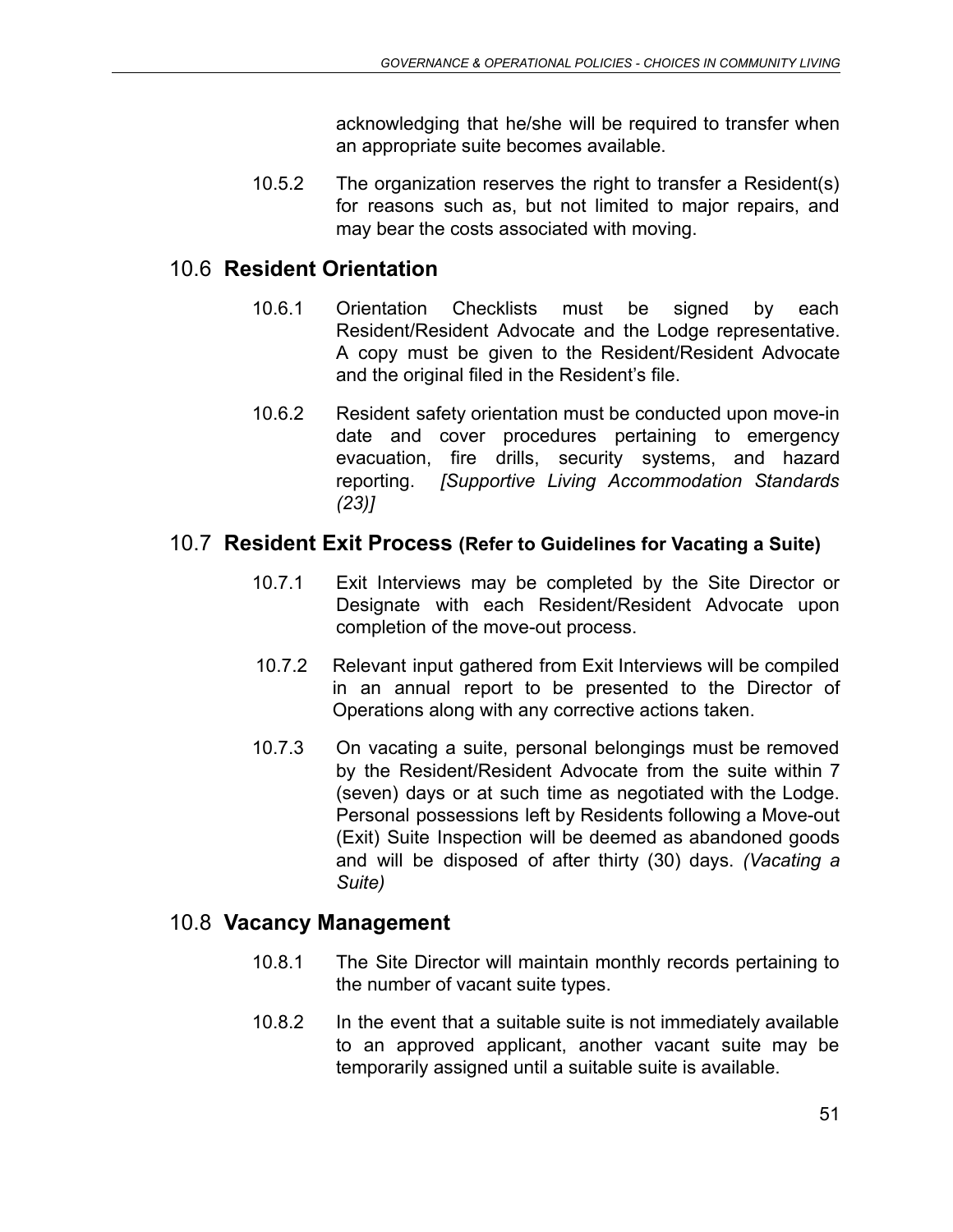10.8.3 A suite will be deemed occupied until which time the personal belongings of the Resident are removed.

#### 10.9 **Resident Personal Possessions/Insurance**

- 10.9.1 Residents/Resident Advocates must be informed that they are responsible for obtaining their own insurance coverage for matters including but not limited to personal contents, vandalism, and liability. *[Supportive Living Accommodation Standards (20)]*
- 10.9.2 The organization does not offer safeguarding services for the personal possessions of Residents.
- 10.9.3 Residents/Resident Advocates must sign a liability waiver stating that the use of any recreational or exercise equipment is to be at their own risk, thus waiving all recourse against the organization.

#### 10.10 **Trust Accounts**

- 10.10.1 Any account, either group or individualized, or any internal holding system such as a cash box or safe where funds are held on behalf of a Resident, is a Trust Account. *[Supportive Living Accommodation Standards (19)]*
- 10.10.2 Participation in the Trust Account service at a Lodge is voluntary and at no charge to the Resident.
- 10.10.3 The organization is responsible for the safeguarding and accounting of funds in Trust Accounts.
- 10.10.4 The funds deposited into the Trust Accounts are fully guaranteed by the organization and generate no interest.
- 10.10.5 At the request of a Resident or Resident's Advocate, a ledger will be established for a Resident's Trust Account.
- 10.10.6 Each Resident will have his/her own ledger with a running balance.
- 10.10.7 A sufficient portion of the Trust Account required for a Resident's monthly needs will be kept on site in a cash box, and the remainder will be deposited into the organization's bank account and reconciled on a monthly basis.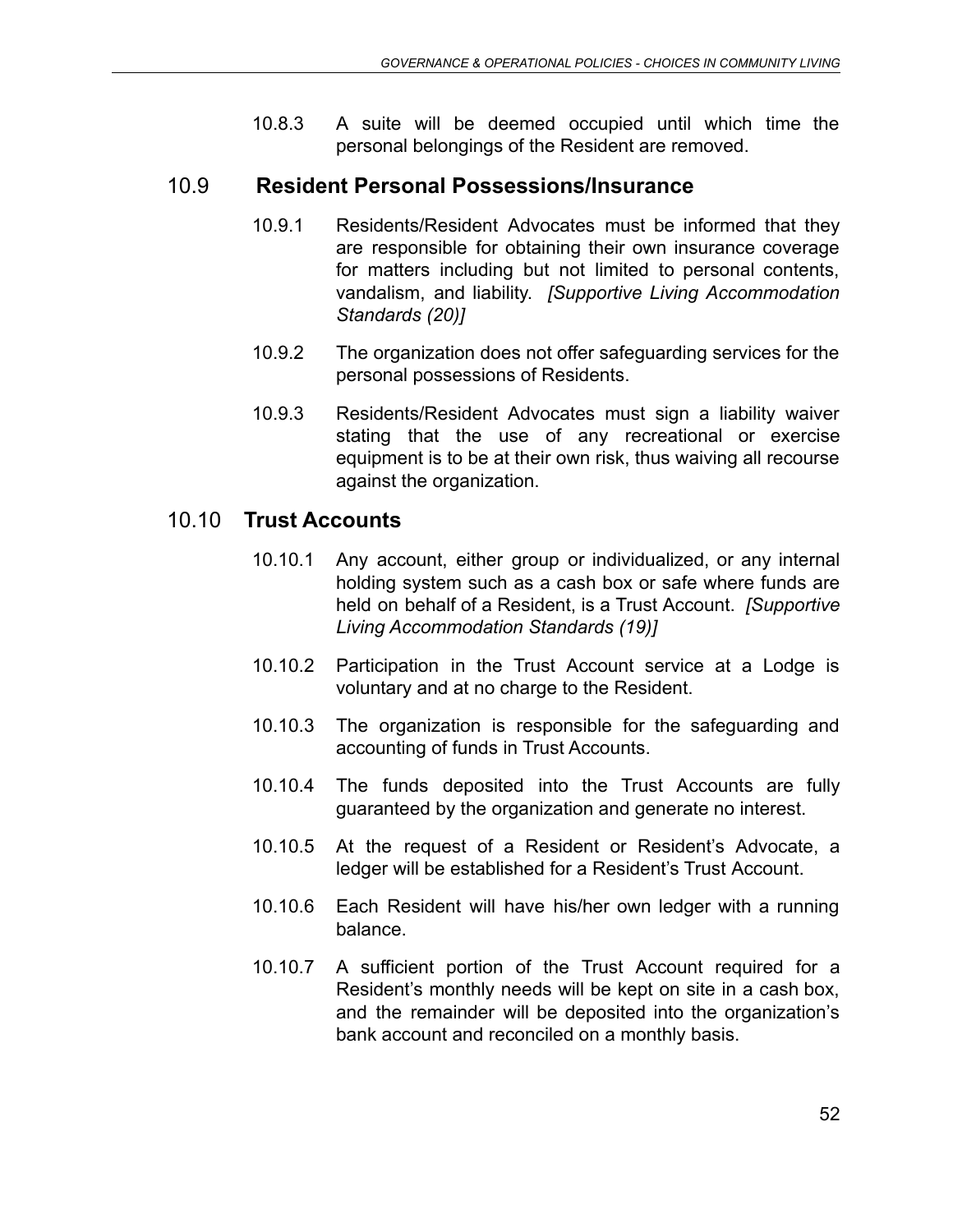- 10.10.8 As funds are received for a Resident's Trust Account, a receipt will be issued and a copy kept for accounting purposes. As funds are required, the item(s) purchased, the cost and the new balance will be recorded in the Resident's ledger. A receipt will be given to the Resident as cash funds are withdrawn by the Resident.
- 10.10.9 At the request of the Resident/Resident Advocate for a statement of the Trust Account, the Lodge Administrative Coordinator/Designate will provide an up-to-date statement of the account at no charge.
- 10.10.10 At the request of the Resident/Resident Advocate to close a Trust Account, the CICL Finance Department will audit the account and issue a cheque within a month of the request for the balance remaining in the account.

# 10.11 **Resident Profiles**

- 10.11.1 Individualized profiles using SeniorCare software will be created and maintained to document Resident care, preferences, special requirements and/or significant changes in behaviors. Profile information or any other confidential Resident information must only be accessed by personnel providing direct services to Residents.
- 10.11.2 Individualized profiles must be managed in a manner that protects the privacy of Residents' personal information as per privacy legislation. *[Freedom of Information and Protection of Privacy Act, Health Information Act, Supportive Living Accommodation Standards (33), Confidentiality Agreement Procedure]*
- 10.11.3 Employees providing direct services to Residents must take notice of and inform their Site Director/Designate of any significant changes in care needs, preferences, special requirements and/or behaviors.

#### 10.12 **Grievance Management (Refer to 8.17 Concern/Complaint Resolution)**

- 10.12.1 Resident satisfaction surveys are to be completed annually.
- 10.12.2 Suggestion and feedback boxes are to be placed at each site in highly visible and accessible locations. *[Supportive Living Accommodation Standards (24)]*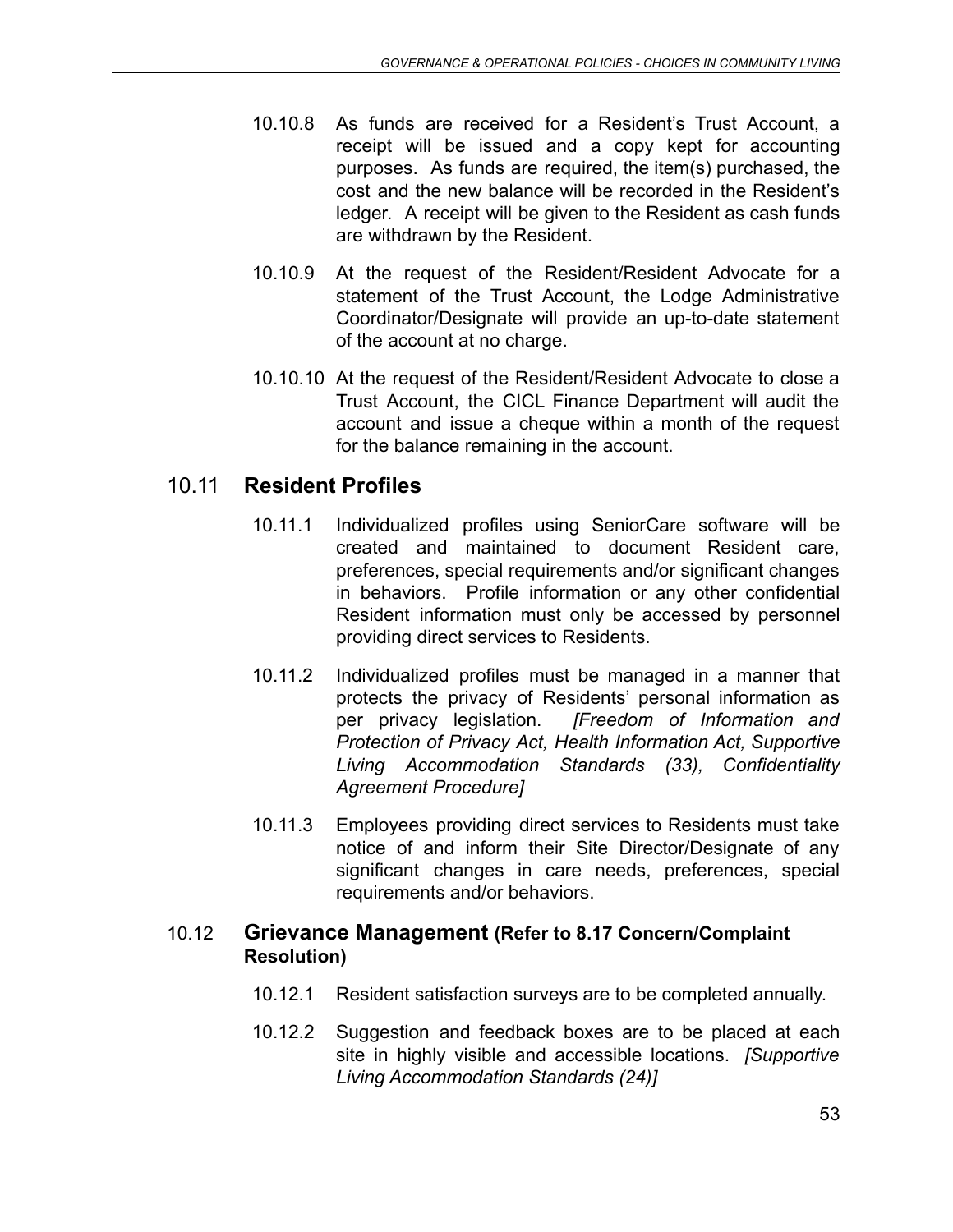- 10.12.3 Formal and informal feedback is to be addressed in a fair, equitable and timely manner in the best interests of all parties.
- 10.12.4 Residents are to be informed of the process to be followed when making a complaint pertaining to the delivery of services provided. *[Concern/Complaint Resolution Procedure, Concern/Complaint Request Form, Supportive Living Accommodation Standards (24)]*
- 10.12.5 Appeals regarding decisions impacting residency will be heard by the Vice-President in consultation with the Director of Operations.
- 10.12.6 Investigations resulting from formal complaints launched against the organization, including appeals, will be handled as per legislative requirements. Residents must be provided with information regarding the process for filing their complaint beyond the internal process followed within the organization. *[Health Facilities Review Committee, Provincial Ombudsman, Protection for Persons in Care Act]*

# <sup>11</sup> **Human Resource Management (Refer to Employee Handbook, Collective Agreement where applicable, and Human Resources Manual]**

# 11.1 **Personnel Policies**

- 11.1.1 Employees must be provided with a copy of or access to provincial Employment Standards, the organization's employment policies contained in its Employee Handbook, and the AUPE Collective Agreement (where applicable). See Appendices – Employee Handbook, AUPE Collective Agreement. *[Supportive Living Accommodation Standards (28)]*
- 11.1.2 The Employee Handbook and Collective Agreement (where applicable) are to be deemed the policy framework for employment, and as such the Employee Handbook will be updated from time-to-time to reflect the needs of the organization and/or changes in legislative requirements.
- 11.1.3 Development of the Employee Handbook rests with the Director of Operations. However, policy contained within the Employee Handbook must be endorsed by the Board and Vice-President.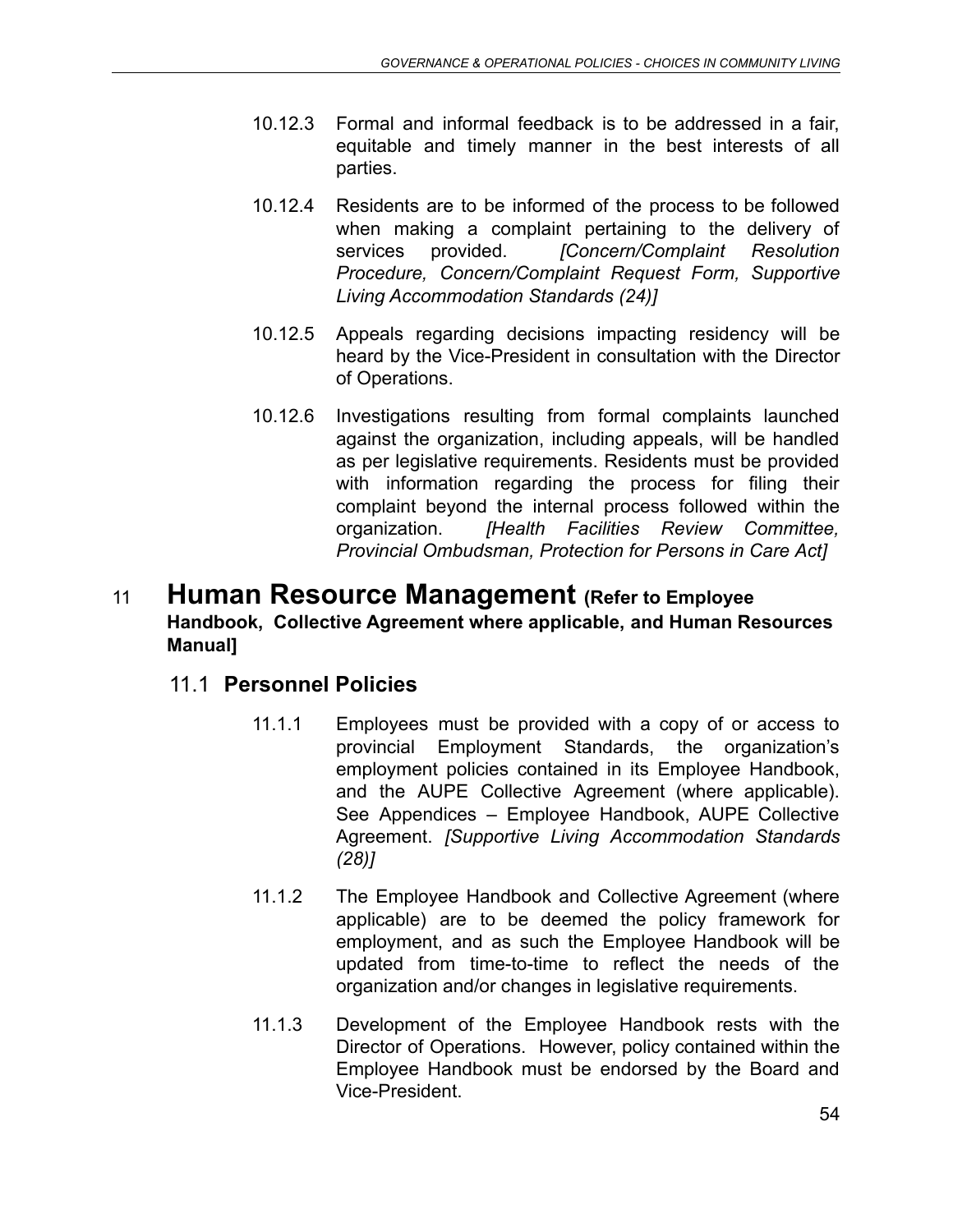- 11.1.4 A Human Resource Strategy must be developed and implemented by the Vice-President to ensure that the organization attracts, develops and retains its optimum workforce.
- 11.1.5 Position descriptions outlining positional accountability and qualifications and skill requirements must be developed by the Director of Operations/Designate for all positions within the organization including volunteer and contracted positions. *[Supportive Living Accommodation Standards (29)]*
- 11.1.6 In compliance with Alberta's Freedom of Information and Protection of Privacy Act (FOIP), the organization is committed to protecting the privacy of the personal information of its employees, and in utilizing personal information in a responsible and professional manner. *[Confidentiality Agreement Procedure, Confidentiality Agreement, Consent to Release Employee Information]*
- 11.1.7 The Occupational Health and Safety Program Manual is the policy framework pertaining to the health and safety of Residents, employees, contract service providers, volunteers and visitors, and as such must be updated from time-to-time to reflect the needs of the organization and/or changes in legislative requirements.

# 11.2 **Personnel Scheduling**

- 11.2.1 Mandatory regulated LPN and HCA employee coverage shall be provided 24 hours per day, seven days per week. *[Supportive Living Accommodation Standards (18)]*
- 11.2.2 Evening or night shift personnel must receive and demonstrate proficiency in all mandatory training, safe work procedures and emergency response, prior to working shifts without direct supervision. *[Supportive Living Accommodation Standards (18, 28, 29)]*
- 11.2.3 Personnel work schedules must be developed on a month-to-month basis and meet scheduling criteria approved by the organization.
- 11.2.4 Personnel work schedules must be posted for staff two weeks prior to the commencement of the next schedule.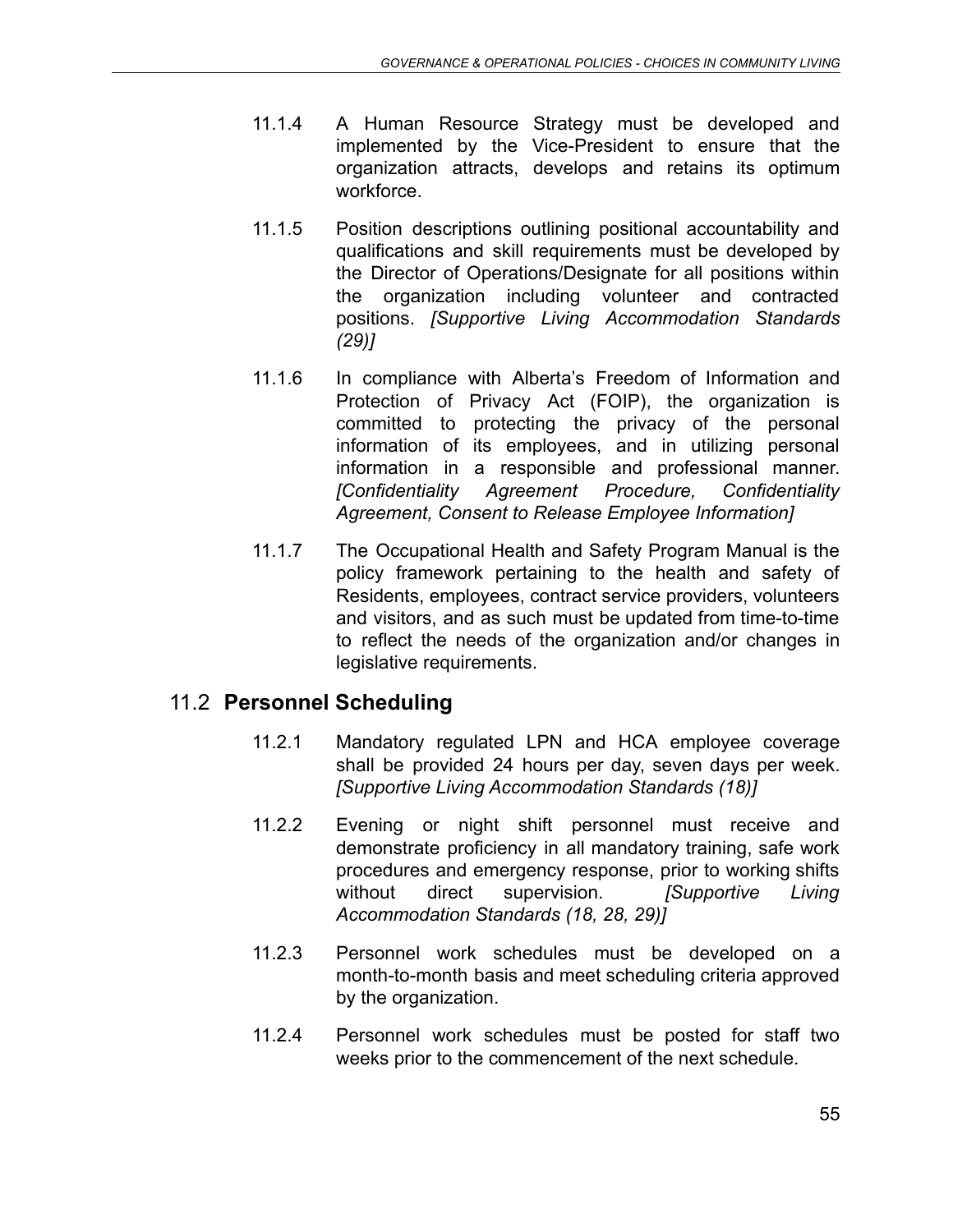# 11.3 **Criminal Record Checks/Police Information Checks**

- 11.3.1 Criminal Record Checks/Police Information Checks are mandatory for all new employees and volunteers, including those under the age of eighteen, and for contract service providers holding positions or contracts providing direct services to Residents. Criminal Record Check/Police Information Check results are to be considered in selection processes. *[Supportive Living Accommodation Standards (31)]*
- 11.3.2 Obtaining and submitting Criminal Record Checks/Police Information Checks is the responsibility of employees, contract service providers, and volunteers.
- 11.3.3 Criminal Record Checks/Police Information Checks must be verified, and stored in a secure locked cabinet, accessed only by authorized personnel.
- 11.3.4 Criminal Records Checks/Police Information Checks which are positive will be reviewed by the Director of Operations and the Vice-President, who will use their discretion to decide whether or not the potential employee poses a risk, and if he/she should be hired.

# 11.4 **Orientation**

- 11.4.1 All new employees, contract service providers, and volunteers must participate in an orientation session prior to the commencement of scheduled work.
- 11.4.2 Orientation Checklists must be completed and signed by each employee, contract service provider, or volunteer receiving orientation, and by staff responsible for the orientation.

# 11.5 **Staff Training**

- 11.5.1 Employees must hold appropriate training or certificates specific to the skills and qualifications required to perform the tasks associated with the position which they hold.
- 11.5.2 All Lodges must comply with the training requirements specified by the Continuing Care Health Service Standards (CCHSS). *[CCHSS (9.0) - Staff Training]*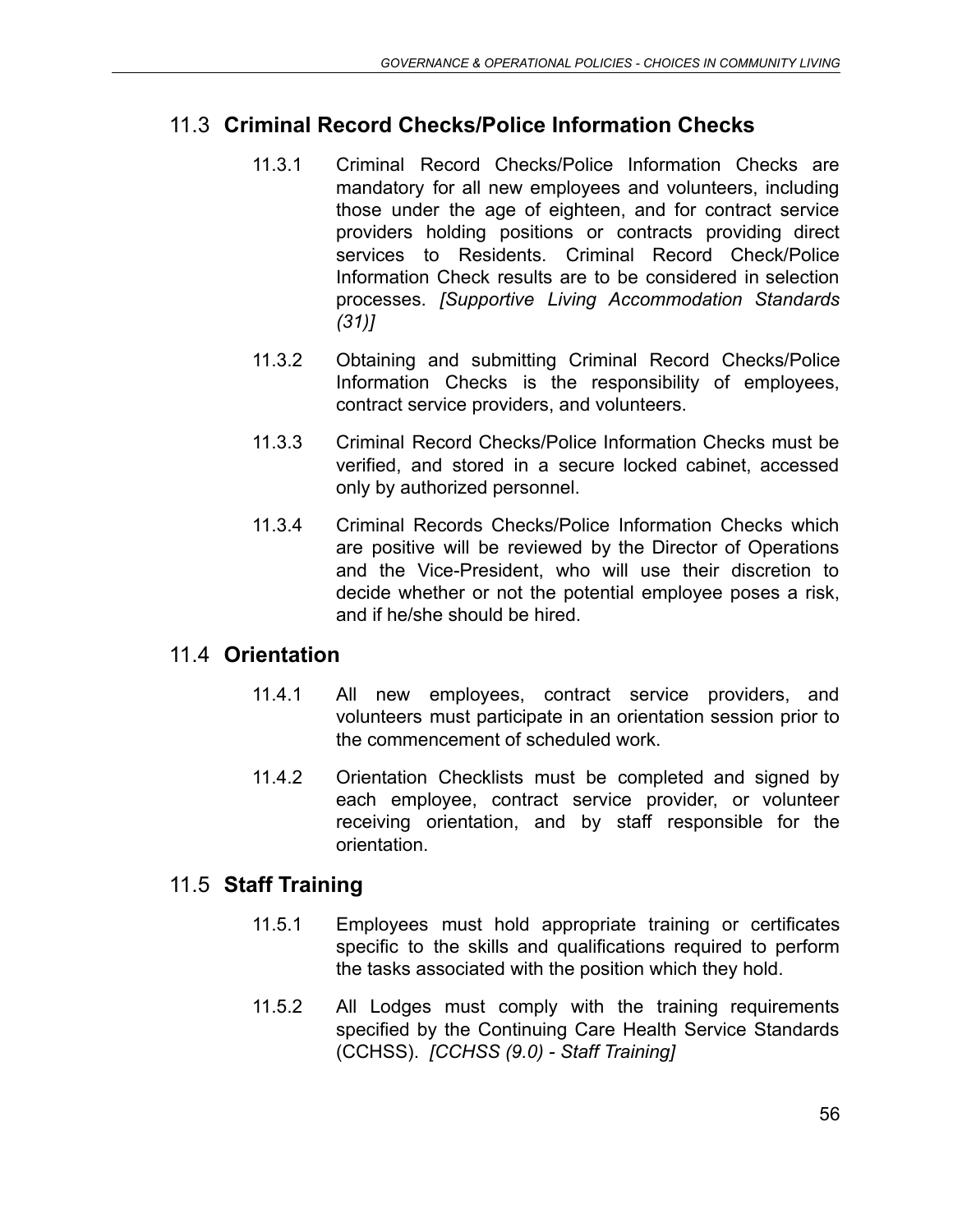- 11.5.3 All staff must be trained in Person-Centered Care, Dementia Care, Responsive Behaviours, Infection Prevention and Control, Emergency Preparedness/Pandemic Preparedness, Nutrition/Hydration/ Choking, Abuse Prevention*,* Freedom of Information and Protection of Privacy Act (FOIP), and Incident Reporting. *[CCHSS 9.0 - Staff Training]*
- 11.5.4 Employee training must be completed and recorded in the Staff Training Checklist for all employees at each site, as required by the organization and legislation.

# 11.6 **General Staff Meetings**

- 11.6.1 Regular staff meetings must be conducted involving all employees to ensure operational issues are identified and addressed.
- 11.6.2 At a minimum, department personnel must meet regularly to ensure issues specific to their area are identified and addressed.
- 11.6.3 A meeting of all Department Managers/Leads must occur on a regular basis at each Lodge to ensure operational issues are identified and addressed.
- 11.6.4 Management meetings with representation from each Lodge must be held yearly.
- 11.6.5 Documentation outlining the key points discussed along with any decisions made during scheduled management or staff meetings must be created and filed.

# 11.7 **Operational Reporting**

11.7.1 All employees must cooperate and participate fully with any documentation and reporting requirements, following organization standard forms and guidelines.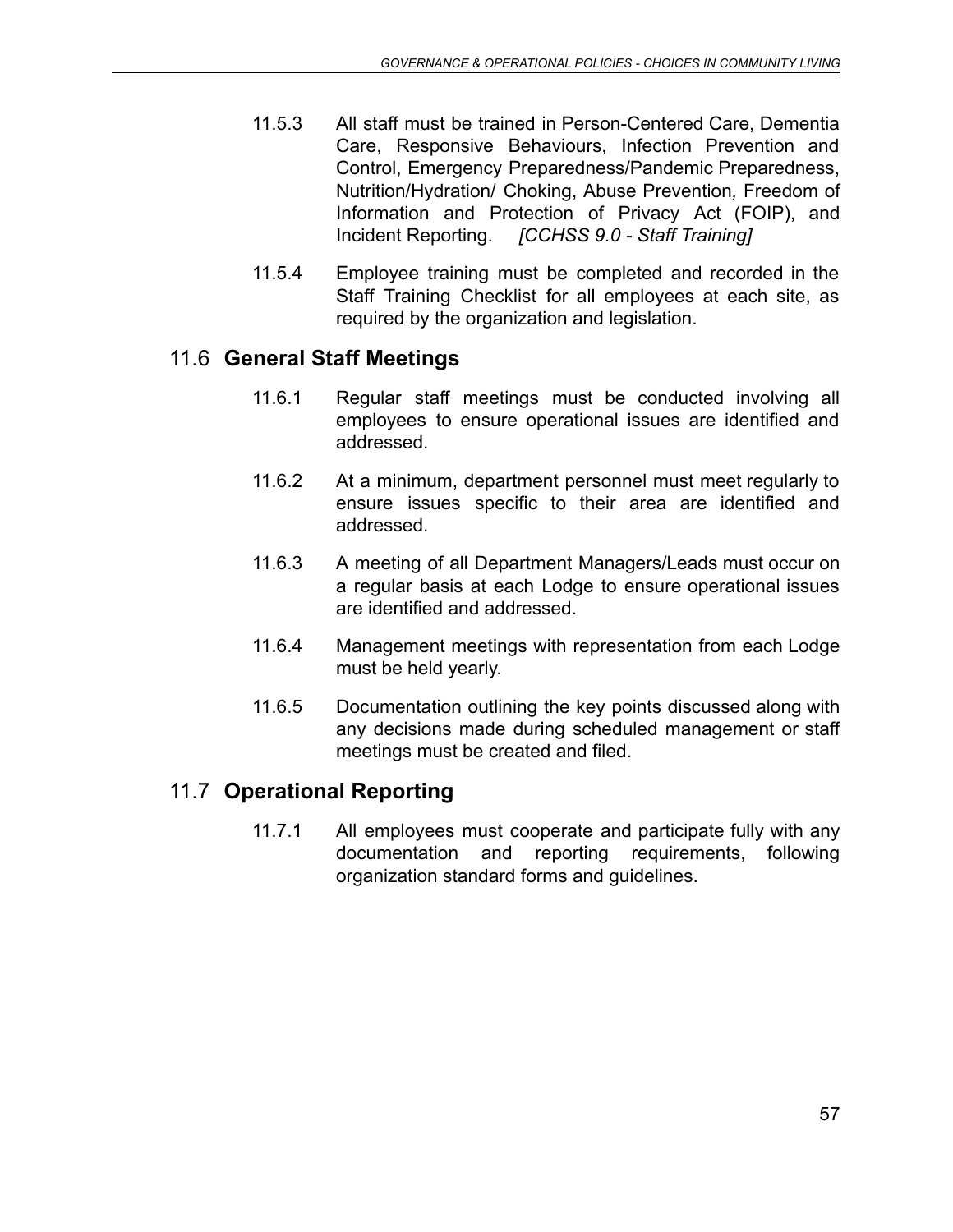# **Part II: Department Policies for Supportive Living**

# <sup>12</sup> **Care and Support Services (Refer to Care and Support Services Manual)**

# 12.1 **Training/Scope of Practice**

- 12.1.1 Care and Support Services must be delivered by qualified Lodge staff – Health Care Aides (HCAs) and Licensed Practical Nurses (LPNs).
- 12.1.2 HCAs are unregulated health care workers who provide personalized support services and basic health services designed to meet the needs of Residents who need assistance with activities of daily living. They work under the on-site supervision of LPNs, who are regulated health professionals. HCA competencies and scope of work are outlined in their job descriptions.
- 12.1.3 HCAs must hold an HCA Certificate granted from a recognized institution, or be assessed as competent. HCAs must be registered on the AHS Health Care Aide registry.
- 12.1.4 LPNs are regulated by the Health Professions Act, and are expected to work within their full scope of practice which is set forth and governed by the College of Licensed Practical Nurses of the Alberta (CLPNA). They utilize their knowledge and skills to provide guidance and support to the HCAs. Their scope of practice is outlined in their job descriptions.
- 12.1.5 LPNs must hold a current License with the Alberta College of Licensed Practical Nurses.
- 12.1.6 HCAs and LPNs provide personal care, basic health care services and other aspects of general care.
- 12.1.7 HCAs must have training in Person-Centered Care, Responsive Behavior, Dementia Care, Infection Prevention and Control, Emergency Preparedness/Pandemic Preparedness and Service Continuity, Nutrition/Hydration/Choking, Incident Reporting, Risk Management, Fall Management, Continuing Care Health Service Standards (CCHSS), Health Information Management, Health Information Act (HIA), Abuse Prevention*,* Freedom Of Information and Protection of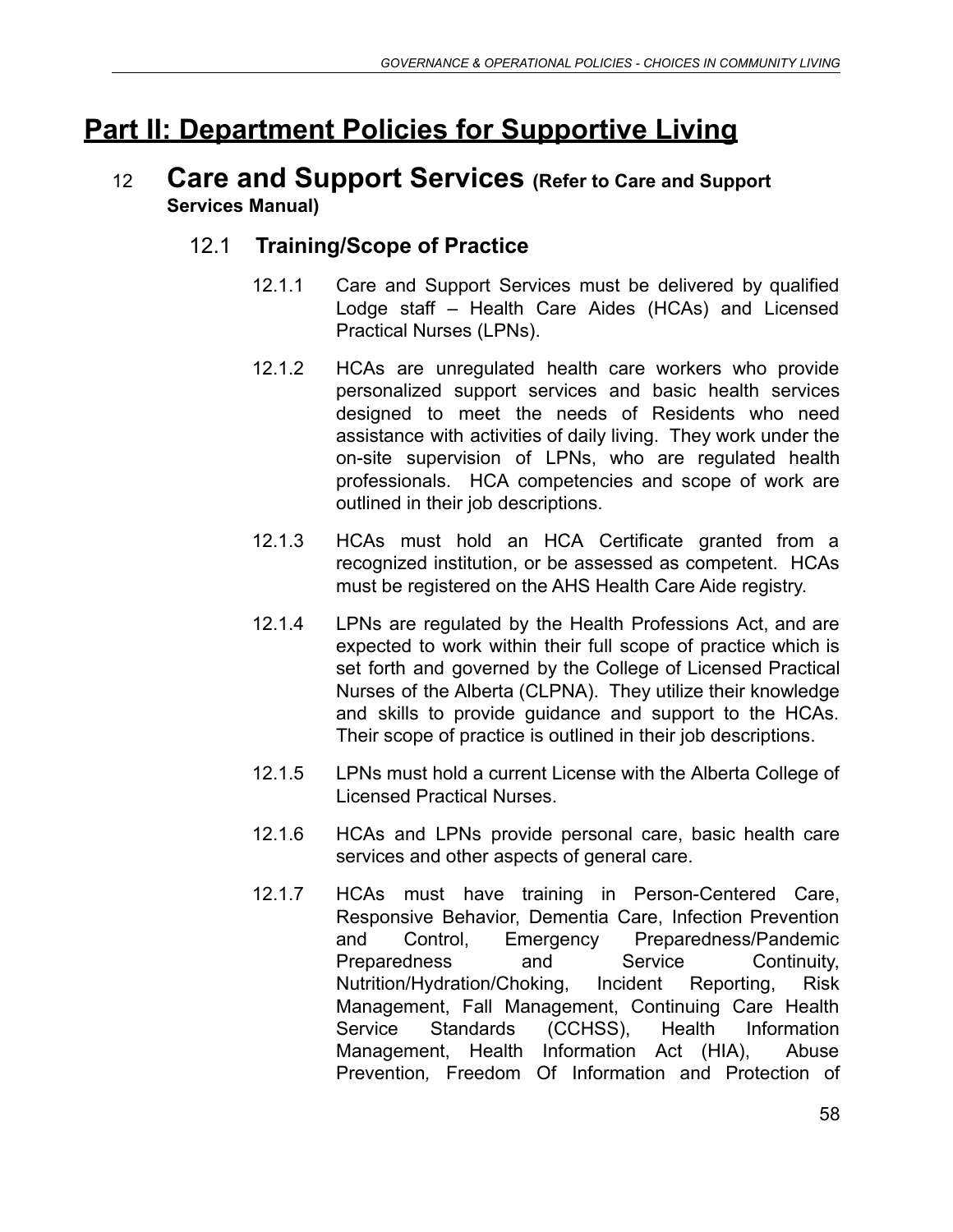Privacy Act (FOIP), Incident Reporting, End-of-Life/Palliative Care, Safe Lifts/Transfers, Restraint Management, Safe Bathing, Medication Assistance, Resident legal documentation - Personal Directives, Enduring Power of Attorney, Guardianship, Trusteeship. *[Supportive Living Accommodation Standards (10, 28, 29), Medication Assistance Procedure, Infection Prevention & Control Manual, Occupational Health & Safety Program, Continuing Care Health Service Standards (9), End-of-Life/Palliative Care Manual, CICL Employee Orientation Checklist]*

- 12.1.8 LPNs must have CPR training at the time of hire. Their CPR Certificate shall be updated every two years. The CPR recertification of LPNs is the responsibility of the organization. *[First Aid and CPR Certification Procedure]*
- 12.1.9 Care and Support Services provided by HCAs and LPNs include but are not limited to assistance with personal care such as bathing, grooming, dressing, toileting, incontinence management, and oral care; assistance with medical care such as medication assistance and reminders, basic wound care and pain management; palliative care; assistance with social/spiritual/recreational/emotional wellbeing; and assistance with hospitality services. *[Appendix A – Care Procedures)*

# 12.2 **Personal Care Schedules/Care Basics**

- 12.2.1 Care and support schedules will be developed by the Site Director/ Designate after a comprehensive assessment by Alberta Health Services Case Managers, and consultation with the Site Director/ Designate.
- 12.2.2 Resident input and feedback must be sought and incorporated into personal care schedules.
- 12.2.3 Precautions must be taken at all times to ensure the safety of Residents, visitors and employees - e.g. use of proper lifting techniques.

#### 12.3 **Cross Contamination (Refer to 8.11 Infectious Disease)**

12.3.1 Employees must adhere to proper hygiene and disease-control procedures to reduce the risk of cross contamination and to prevent/control infection. *[Supportive Living Accommodation Standards (15)]*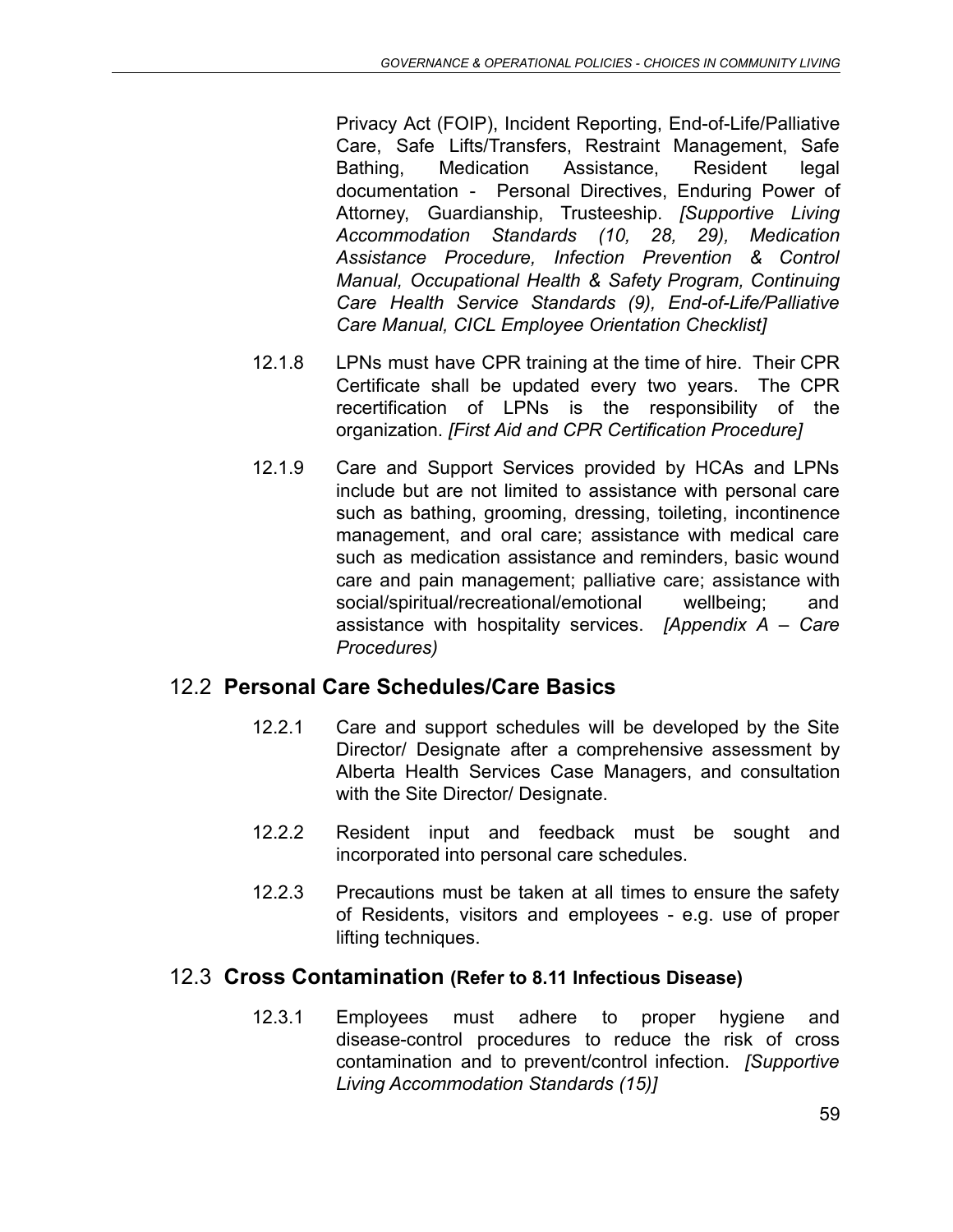12.3.2 Cross contamination procedures must be adhered to when changing bed linens, soiled or dirty laundry and towels. *[Supportive Living Accommodation Standards (7, 8, 14, 15)]*

# 12.4 **Documentation Requirements**

- 12.4.1 Client Care data will be entered into the SeniorCare software program, including scheduled care, unscheduled care, and Log Book entries.
- 12.4.2 Resident preferences and needs will be documented to ensure service that meets individual requirements.
- 12.4.3 Therapeutic tub water temperatures must be checked by HCAs and LPNs and recorded on the log sheets posted in each Tub Room prior to the first bath of the day and for every Resident bath, and must be within the regulated temperature range of 38˚C to 43˚C . *[Supportive Living Accommodation Standards (21), Safe Bath Delivery Procedure]*
- 12.4.4 Where water temperature control devices are not in place at the tub/shower outlet, the maximum allowable water temperature before the first bath of the day shall be 49˚C. *[Supportive Living Accommodation Standards (21)]*
- 12.4.5 All Resident room bath and shower water temperatures must be checked and recorded on log sheets in Resident rooms, and must be within the regulated temperature range of 38˚C to 43˚C. *[Safe Bath Delivery Procedure]*

# 13 **Social and Leisure Services**

# 13.1 **Training**

- 1.1.1 Social, leisure and recreational activities must be planned, developed, coordinated and delivered by qualified personnel. *[Supportive Living Accommodation Standards (12)]*
- 1.1.2 Recreation staff must have training in Person-Centered Care, Dementia Care, Responsive Behavior, Infection Prevention and Control, Emergency Preparedness/Pandemic Preparedness, Nutrition/Hydration/Choking, Fall Management, Abuse Prevention*,* Freedom of Information and Protection of Privacy Act (FOIP), Incident Reporting, and Medication Assistance. *[Supportive Living Accommodation*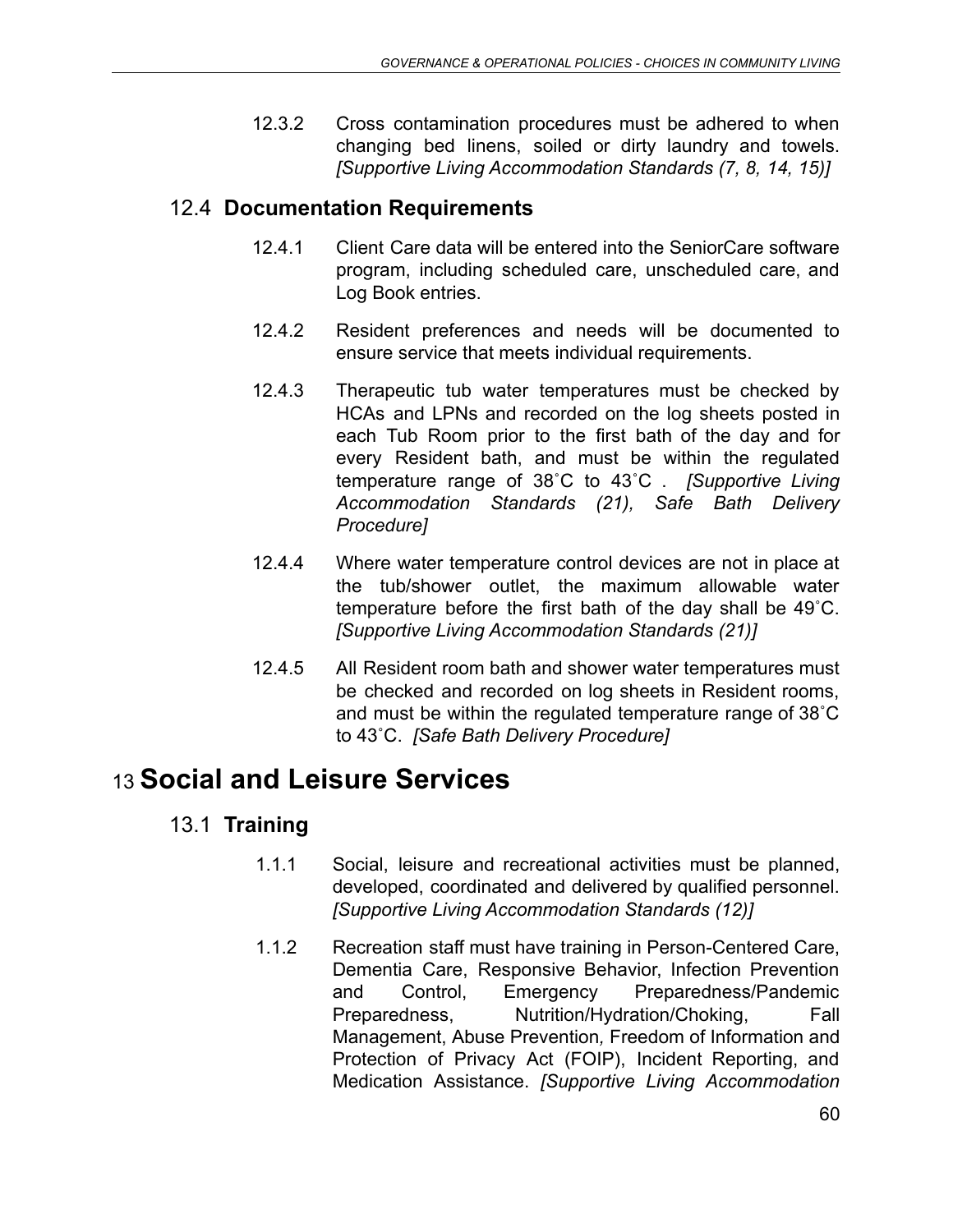*Standards (10, 28, 29), Medication Assistance Procedure, Infection Prevention & Control Manual, Occupational Health & Safety Program, CCHSS (9), CICL Employee Orientation Checklist]*

#### 1.2 **Programming**

- 1.2.1 Social, leisure and recreational opportunities must be based on Resident input and preferences encouraging both autonomy and group interaction. [*Supportive Living Accommodation Standards (12)]*
- 1.2.2 Opportunities to support and/or assist Residents in maintaining their spiritual beliefs, religious observances, practices and affiliations must be made available. *[CICL Governance & Operational Policies (9.3)]*
- 1.2.3 Vehicles used for non-emergency transportation provided to Residents for scheduled events and activities must adhere to all applicable Alberta Transportation regulations.

#### 1.3 **Communication**

- 1.3.1 A monthly or quarterly newsletter must be developed and distributed to each Resident and employee. *[Supportive Living Accommodation Standards (12)]*
- 1.3.2 A monthly calendar of events must be made available to each Resident and posted in common areas. *[Supportive Living Accommodation Standards (12)]*

#### 1.4 **Volunteer Management**

- 1.4.1 A volunteer management strategy that is in alignment with the Canadian Code for Volunteer Involvement must be in place to attract, develop and retain volunteers.
- 1.4.2 Work assignments delegated to the staff and/or volunteers must be done under the direction and supervision of the Recreation Coordinator.

# 2 **Food Services**

#### 2.1 **Training**

2.1.1 One supervisory Food Services employee must have a Food Safety Certificate.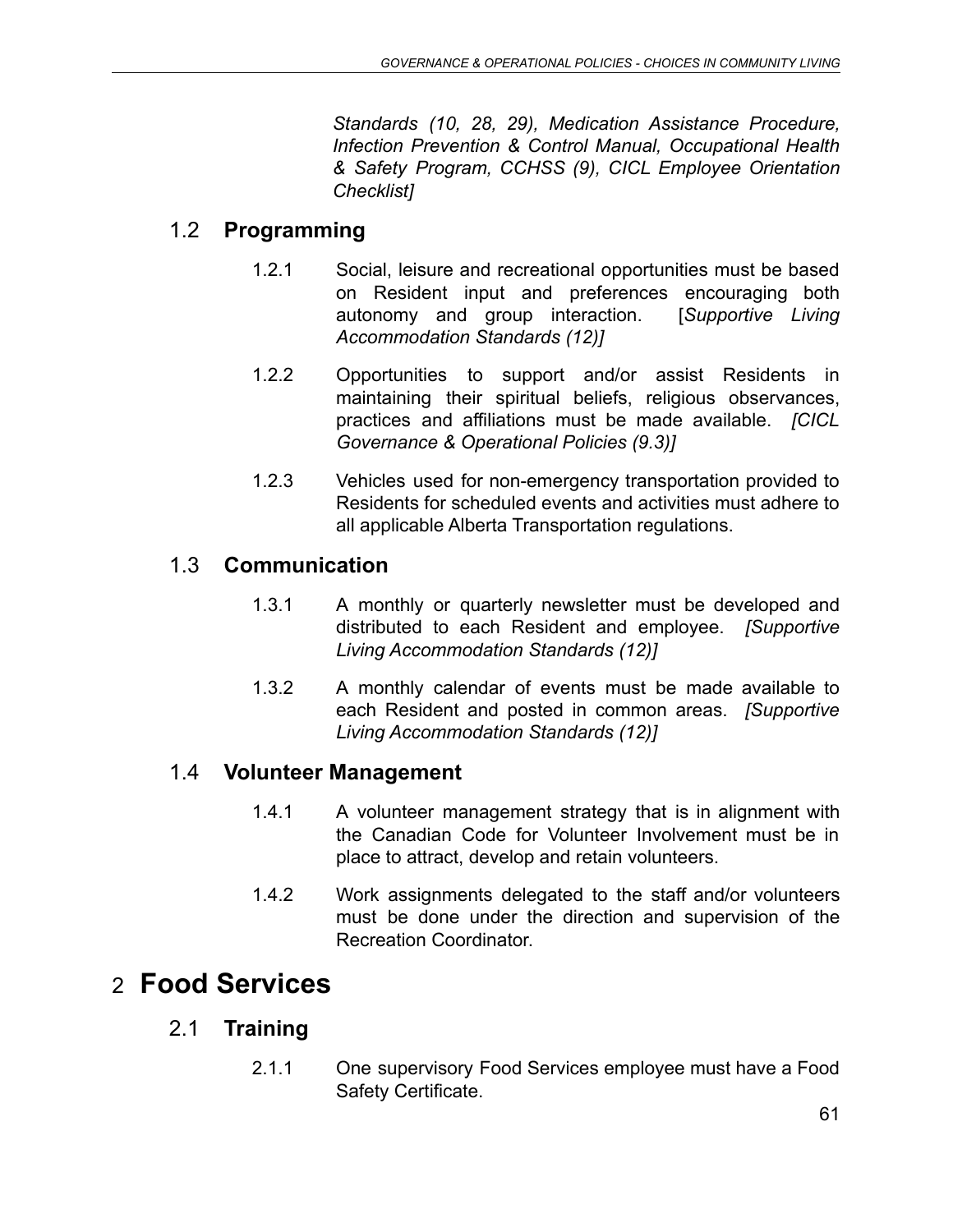- 2.1.2 Food Services employees must be trained in food safety, food handling and storage, Person-Centered Care, Dementia Care, Responsive Behavior, Infection Prevention and Control, Emergency Preparedness/Pandemic Preparedness, Nutrition/Hydration/ Choking, Abuse Prevention*,* Freedom of Information and Protection of Privacy Act (FOIP), and Incident Reporting. *[Supportive Living Accommodation Standards (28, 29), Infection Prevention & Control Manual, CCHSS (9), Occupational Health & Safety Program, CICL Employee Orientation]*
- 2.1.3 All Food Services employees must be trained in safe work procedures associated with their position.

# 2.2 **Food Handling Hygiene**

- 2.2.1 Employees will be prohibited from working if they have a communicable disease. *[Public Health Act – Communicable Diseases Legislation]*
- 2.2.2 Employees will be prohibited from working if they have open wounds or lesions unless proper impermeable protective coverings are worn.
- 2.2.3 Proper safe hand washing protocol must be adhered to at all times by all Food Service employees using the designated hand washing sink.
- 2.2.4 Clean uniforms, name tags, hair nets (if applicable), beard nets (if applicable) and clean indoor shoes must be worn.
- 2.2.5 Soiled aprons must be changed between raw food preparation and the preparation of meals.
- 2.2.6 Personal Protective Equipment (PPE) must be used when identified as required.
- 2.2.7 Procedures must be strictly adhered to when delivering meals to Resident suites to avoid cross-contamination.

# 2.3 **Cleaning and Sanitation**

2.3.1 A sanitation program, including procedures and schedules, must be in place for food contact and non-food surfaces, equipment and utensils.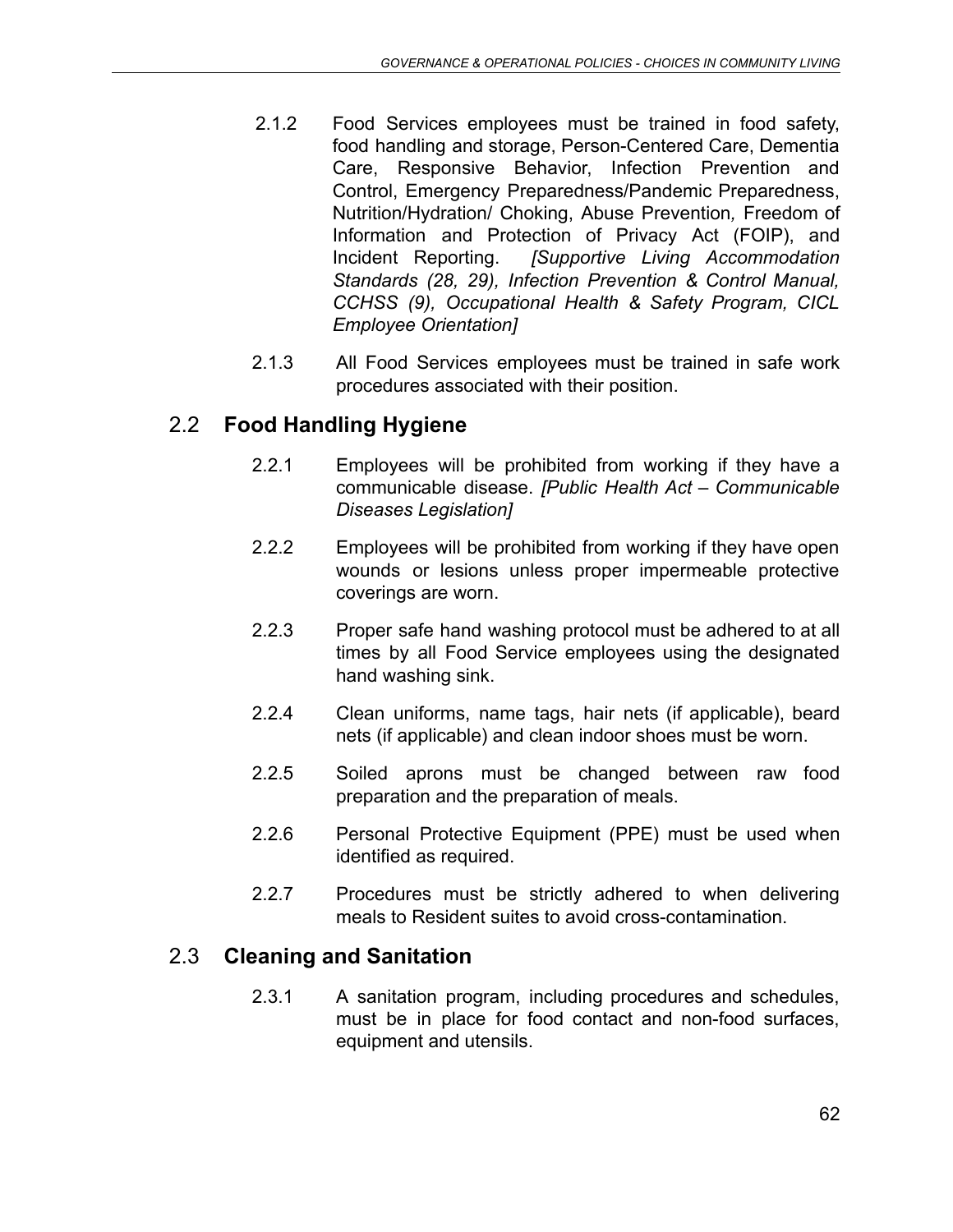- 2.3.2 Chemical concentrations must be appropriate to the temperature and type of sanitizing agent used for cleaning food contact and non-food surfaces, equipment and utensils.
- 2.3.3 Hot water sanitizing temperatures must be monitored, tested, inspected and recorded to ensure optimum dishwasher performance.
- 2.3.4 Manual dishwashing must be monitored to ensure temperature and chemical usage levels are maintained. Water and chemicals must be changed and sinks sanitized between washings.
- 2.3.5 Solid waste material within the premises must be removed each day and placed in the designated area to prevent contamination of food.

# 2.4 **Food Storage and Handling**

- 2.4.1 Food and food ingredients must be purchased from government and organization approved sources.
- 2.4.2 Goods should only be accepted at time of delivery if they are properly packaged and in good condition.
- 2.4.3 Goods must be stored six inches off of the floor in sealed containers.
- 2.4.4 Food in coolers must be stored as per regulated top to bottom order guidelines.
- 2.4.5 Preparation date and best before date must be affixed to ready-to-eat food.
- 2.4.6 Food rotation practices must be strictly adhered to.
- 2.4.7 Thawing, cooking, storing and reheating of all foods must be in compliance with government regulated safe food handling regulations.
- 2.4.8 Government regulated temperatures for handling food safely must be posted in all food preparation areas.
- 2.4.9 Food and food ingredients must be handled and stored in a manner that prevents the risk of infestations of rodents and insects.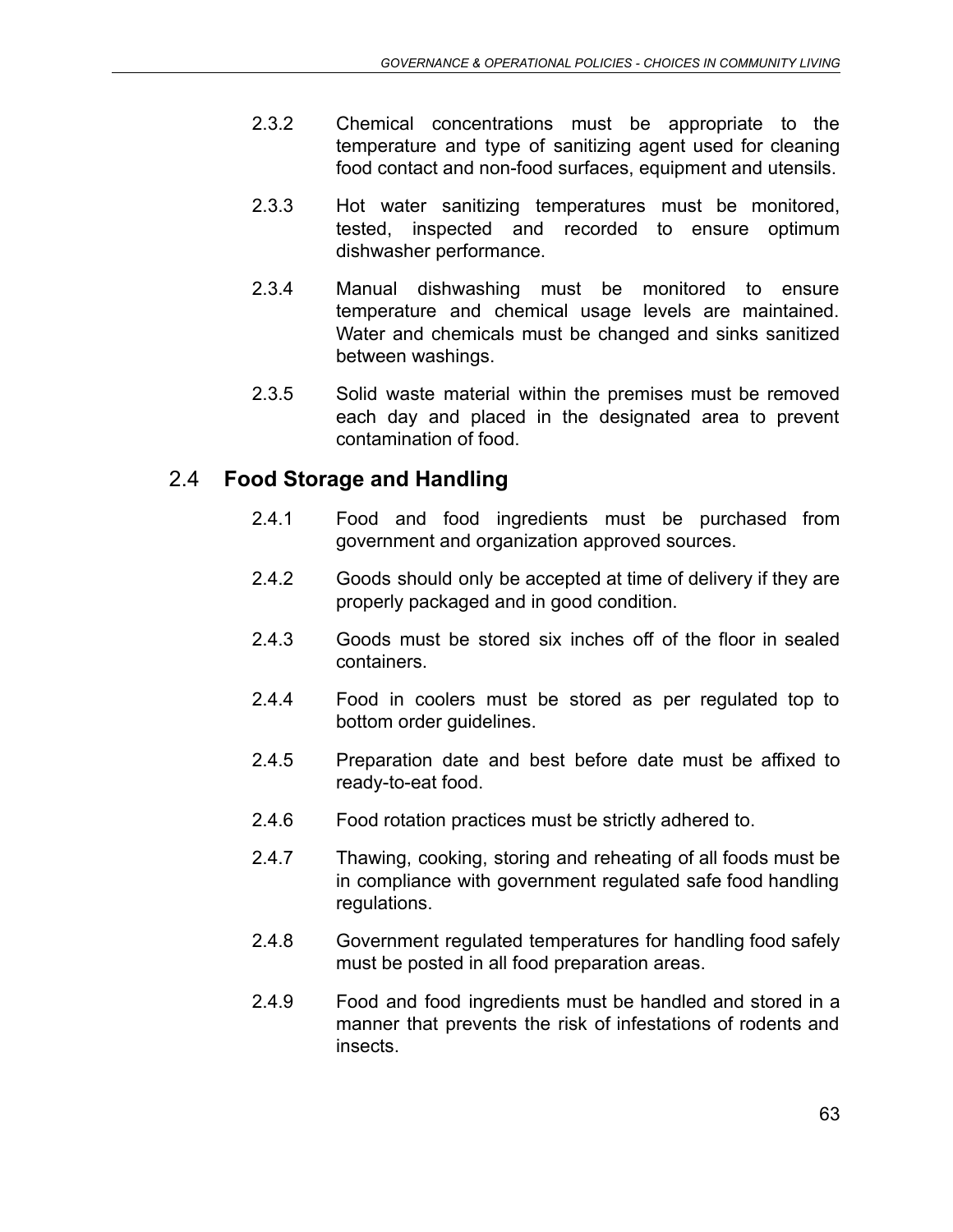- 2.4.10 Rodenticides and insecticides used must be approved for safe use in a food establishment, and used in a manner that prevents food contamination.
- 2.4.11 All non-food items including chemicals must be stored in a separate area to prevent cross contamination of food and food contact surfaces.

# 2.5 **Meal Planning and Preparation**

- 2.5.1 Informal and formal Resident input and feedback must be sought and incorporated into menu planning and scheduling to ensure that the majority of Residents express satisfaction in the quality, quantity, tastefulness, presentation and scheduling of meal times.
- 2.5.2 Individual needs, preferences, including religious practices and cultural customs, along with Resident overall satisfaction of meals must be sought, known and documented. Menu planning must reflect input received in terms of providing Residents choice and consistency in food offerings. *[Supportive Living Accommodation Standards (14), Resident and Family Council Manual]*
- 2.5.3 Cyclical menus are to be planned in a five-week rotation, meeting Canada's Food Guide to Healthy Eating. Menus must be approved by a Registered Dietitian prior to use. *[Supportive Living Accommodation Standards (13)]*
- 2.5.4 Approved menus must be distributed to Residents utilizing multiple mediums, including the use of technology, and/or posted in the dining room area for each five-week rotation, and include all food items, beverage choices and condiments. *[Supportive Living Accommodation Standards (13)]*
- 2.5.5 Menus must provide Residents with variety from meal-to-meal, seasonal variation and an assortment of choices from within each food group at every meal. *[Supportive Living Accommodation Standards (14)]*
- 2.5.6 Any food substituted from an approved menu must be from the same food group and provide similar nutritional value. Any substitutions must be communicated to Residents and recorded. *[Supportive Living Accommodation Standards (14)]*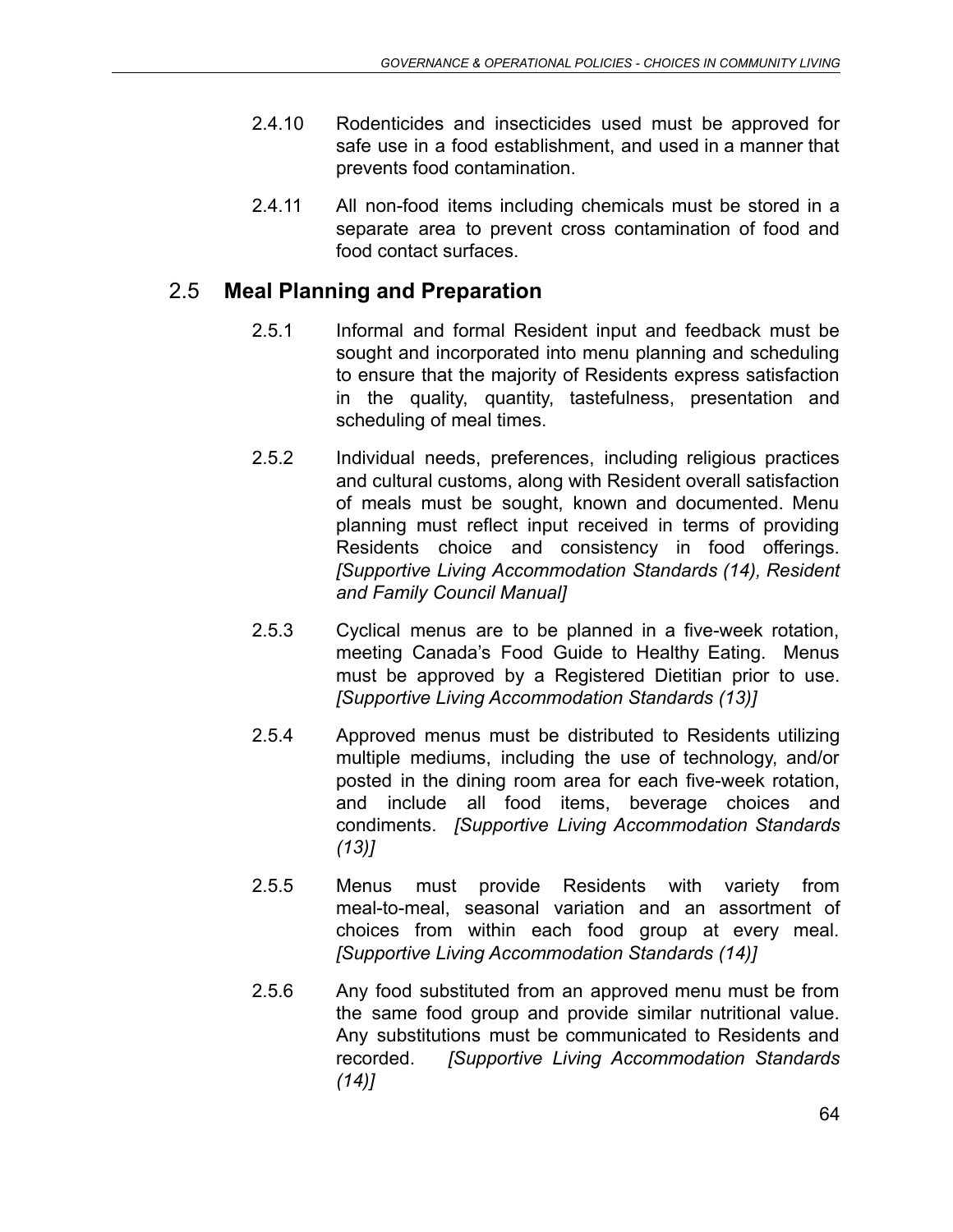- 2.5.7 Snacks and beverages must be available for Residents between meals. *[Supportive Living Accommodation Standards (14*)*]*
- 2.5.8 Meals must meet daily quantity requirements, provide proper hydration, be aesthetically pleasing, tasteful to the majority of Residents and served on time. *[Supportive Living Accommodation Standards (13, 14)]*
- 2.5.9 Textured-modified diets (if offered) must be approved by a dietary professional and prepared by employees trained in textured-modified diet preparation. *[Supportive Living Accommodation Standards (13)]*
- 2.5.10 Meal and snack times must be communicated to Residents. Daily meal and snack schedules must be adhered to, except in extenuating circumstances. *[Supportive Living Accommodation Standards (13)]*
- 2.5.11 In-room meal service for ill Residents will be offered for an established time frame, adhering to cross-contamination procedures.

# 2.6 **Documentation Requirements**

- 2.6.1 Meals served, including menu substitutions, must be documented daily, and records retained for a minimum of three months or more, as specified by the Site Director. *[Supportive Living Accommodation Standards (14)]*
- 2.6.2 Food temperatures must be monitored and recorded during preparation and at the time of serving to ensure Resident comfort and safety.
- 2.6.3 Resident preferences and needs must be documented to ensure service that meets individual requirements for food and beverages and recorded in a manner that protects the privacy of Residents. *[Freedom of Information and Protection of Privacy Act (FOIP)]*
- 2.6.4 Resident eating habits must be monitored daily and changes in eating habits reported to the Site Director/Designate for follow-up and documentation.
- 2.6.5 Cooler and refrigerator temperatures must be maintained at 4˚C (40˚F) or less with temperatures documented daily.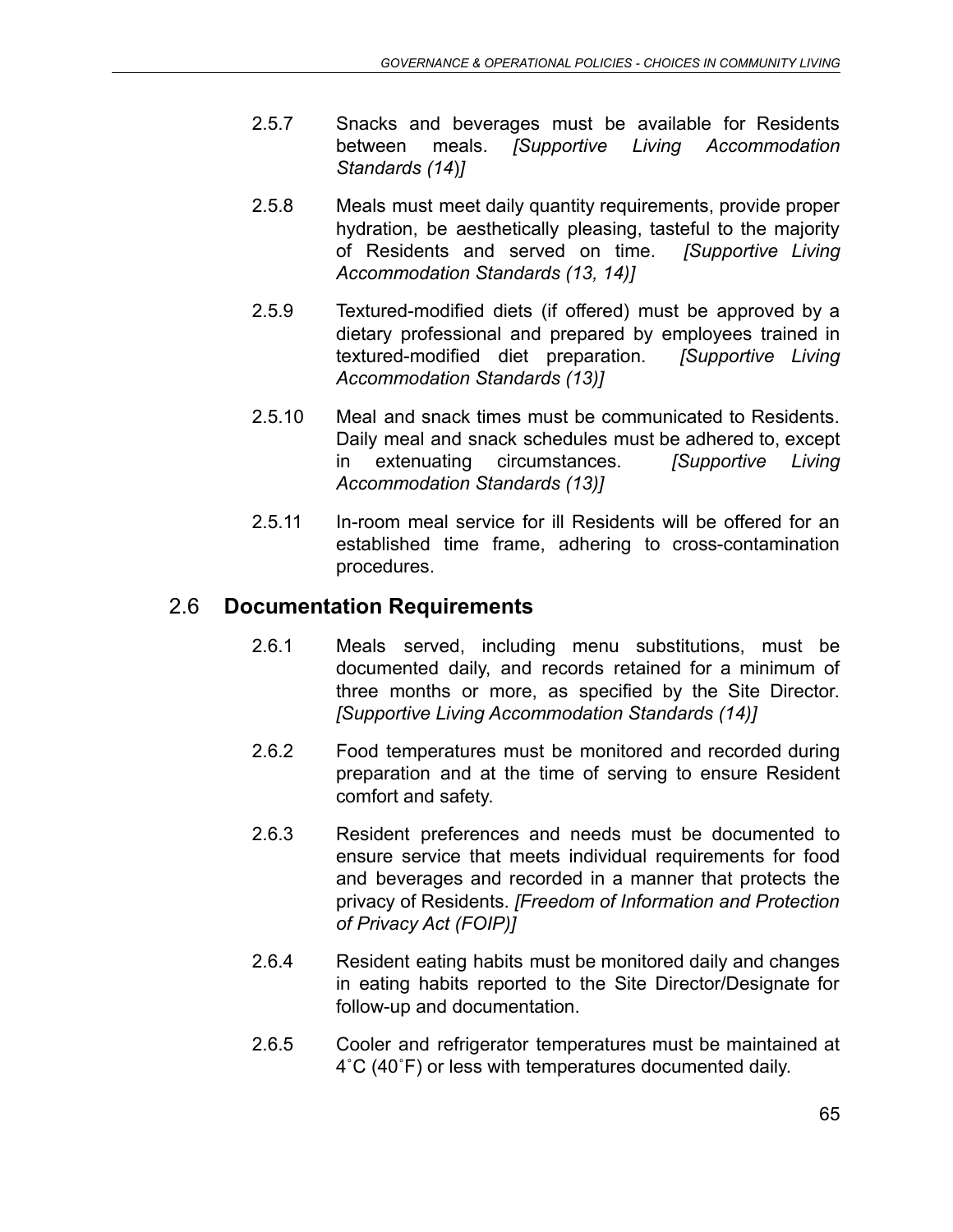- 2.6.6 Freezer temperatures must be maintained at -18˚C (0˚F) or less with temperatures documented daily.
- 2.6.7 Thermometers in steam tables must be maintained at 60˚C (140˚F) with temperatures documented prior to meals.
- 2.6.8 Dishwasher temperatures and chemical usage must be documented daily.
- 2.6.9 Use of rodenticides and insecticides in Food Services must be pre-approved by the Director of Operations or Site Director, and documented, including chemical, frequency and method used.

# 3 **Housekeeping Services**

# 3.1 **Training**

1.1.1 Housekeeping Services employees must be trained in housekeeping procedures, Person-Centered Care, Dementia Care, Responsive Behavior, Infection Prevention and Control, Emergency Preparedness, Pandemic Preparedness, Nutrition/Hydration/Choking, Abuse Prevention*,* Freedom of Information and Protection of Privacy Act (FOIP), and Incident Reporting. *[Supportive Living Accommodation Standards (28, 29), Infection Prevention & Control Manual, CCHSS (9), Occupational Health & Safety Program]*

# 1.2 **Housekeeping Schedules**

- 1.2.1 Resident input and feedback must be sought and incorporated into suite cleaning schedules.
- 1.2.2 Cyclical cleaning schedules are to be developed, reflecting site cleaning requirements and Resident preferences. *[Supportive Living Accommodation Standards (3, 15)]*
- 1.2.3 Cleaning schedules must be made available to Residents if requested, and the Residents' input considered. *[Supportive Living Accommodation Standards (15)]*
- 1.2.4 Residents opting to contribute to the daily and ongoing cleaning of their suites must be supported in doing so within any risk management plans, if applicable. Residents must be provided with an applicable and appropriate health and safety orientation. Documentation must reflect arrangements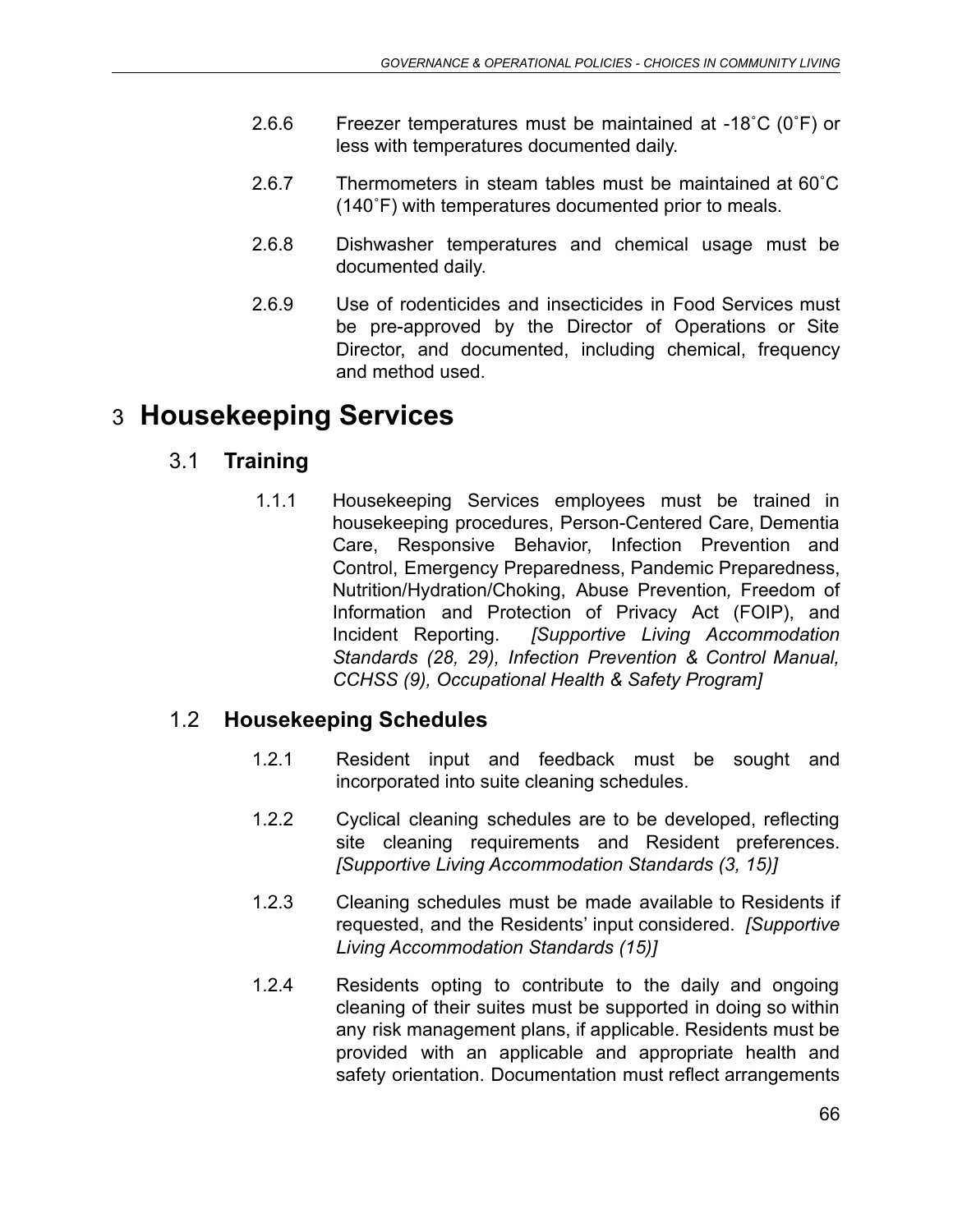made with Residents for their participation in regularly scheduled or as needed housekeeping arrangements**.** *[Supportive Living Accommodation Standards (15)]*

#### 1.3 **Site Cleanliness**

- 1.3.1 Cleaning supplies must be used following recommended directions.
- 1.3.2 Cleaning supplies must be labeled and stored in a safe manner. *[Supportive Living Accommodation Standards (28)]*
- 1.3.3 Equipment must be kept in good condition and used following safe work procedures as well as any manufacture instructions for safe use. *[Supportive Living Accommodation Standards (28)]*
- 1.3.4 Name tags and clean indoor shoes must be worn by housekeeping staff.
- 1.3.5 Personal Protective Equipment (PPE) must be used when identified as required.
- 1.3.6 Precautions must be taken at all times to ensure the safety of Residents, employees, contract service providers, volunteers, and visitors - e.g. position of cleaning cart must never obstruct hallways and exits, extension cords must never be strung in a manner that presents a hazard.
- 1.3.7 Resident room doors must remain ajar at all times while cleaning services are performed.
- 1.3.8 Every effort to reduce or eliminate unpleasant odors must be taken - e.g. placing lids on garbage containers, increasing cleaning regimen based on Resident needs). *[Supportive Living Accommodation Standards (15)]*
- 1.3.9 Solid waste material within the premises must be removed each day and placed in the designated area outdoors. Indoor waste containers are to be cleaned as per schedule.
- 1.3.10 Use of rodenticides and insecticides in Housekeeping Services must be pre-approved by the Director of Operations or Site Director and documented, including chemical, frequency and method used.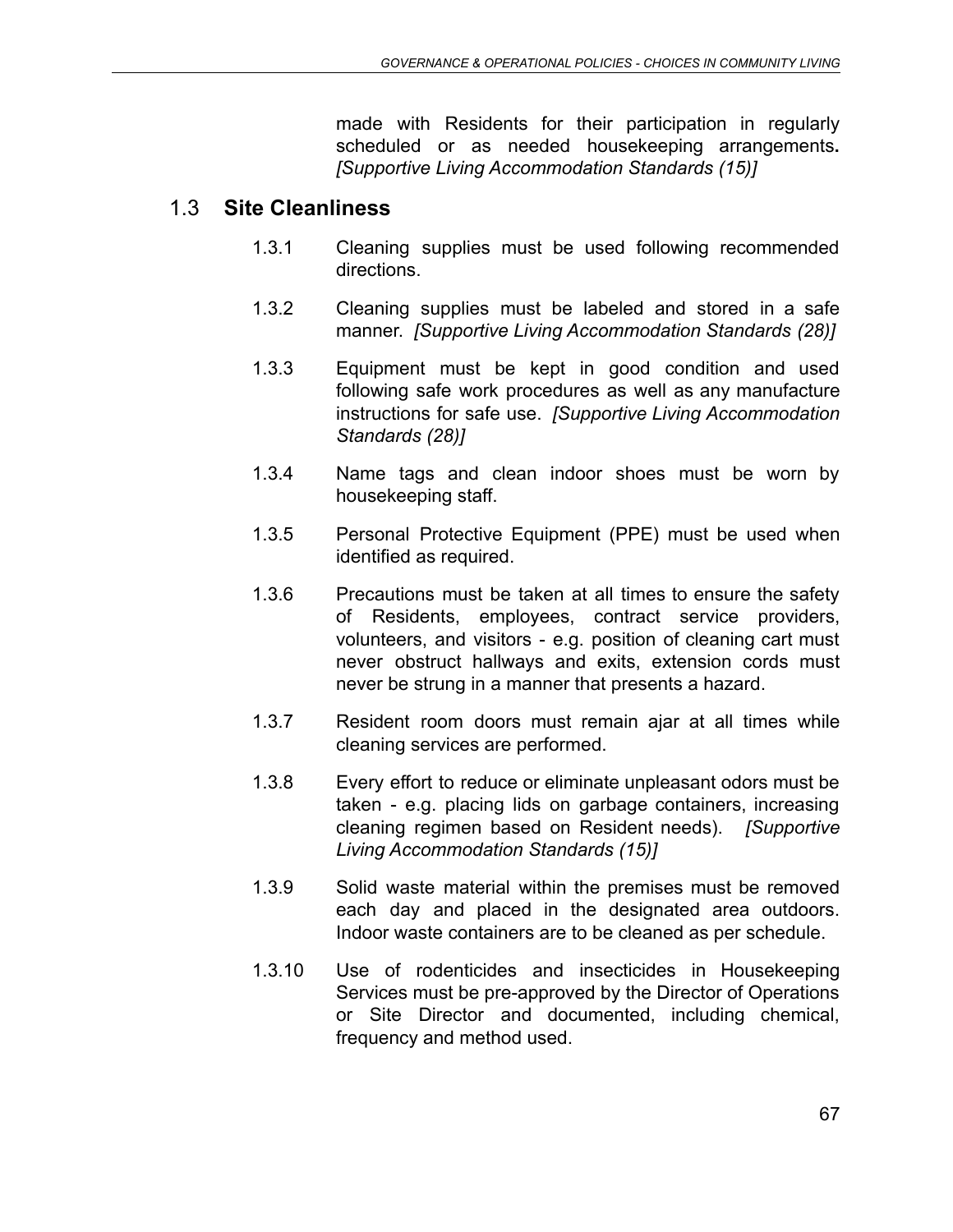### 1.4 **Cross Contamination (Refer to 8.11 and Infectious Disease, Infection Prevention & Control Manual)**

- 1.4.1 Employees must adhere to proper hygiene and disease-control procedures to reduce the risk of cross contamination and to prevent/control infection. *[Supportive Living Accommodation Standards (15]*
- 1.4.2 Cross contamination procedures must be adhered to when changing bed linens, soiled or dirty laundry and towels. *[Supportive Living Accommodation Standards (8, 15)]*

# 1.5 **Documentation**

- 1.5.1 The daily housekeeping checklists pertaining to cleaning schedules must be completed and made available upon request. "As needed" housekeeping services must be provided and documented. *[Supportive Living Accommodation Standards (15)]*
- 1.5.2 Resident preferences and needs must be documented to ensure service that meets individual requirements - e.g. some Residents require more frequent linen exchange, toiletry replacement and/or garbage disposal - and recorded in a manner that protects the privacy of Residents. *[Freedom of Information and Protection of Privacy Act (FOIP), Supportive Living Accommodation Standards (15)]*
- 1.5.3 Laundry room cleaning schedules and checklists must be completed and made available upon request. *[Supportive Living Accommodation Standards (8)]*
- 1.5.4 Project work and unscheduled required cleaning must be recorded and made available upon request. *[Supportive Living Accommodation Standards (3, 15)]*

# 1.6 **Laundry Services**

- 1.6.1 An adequate supply of clean, fresh, dry and sanitized towels (if applicable), and common linens must meet daily requirements. *[Supportive Living Accommodation Standards (7)]*
- 1.6.2 Towels and common linens must be in good condition. *[Supportive Living Accommodation Standards (7)]*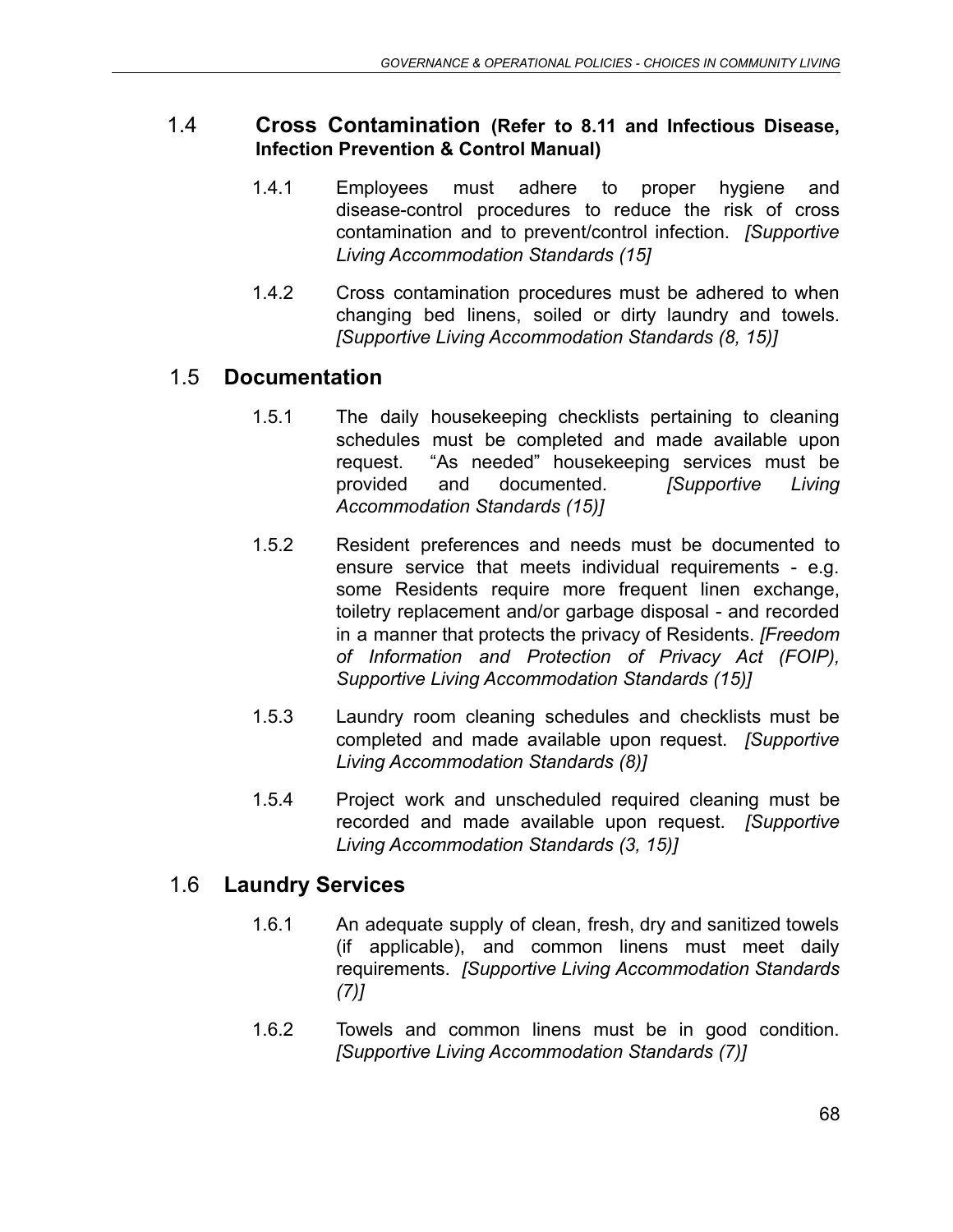- 1.6.3 Bedding, towels and common linens are to be replenished at least once weekly, or as per schedule, and must meet individual Residents' hygienic and personal preferences for replenishing such items, including frequency along with the ability to carry out linen changes independently. Residents opting to manage their personal linen changes must do so within any risk management plans, if applicable. Documentation must reflect arrangements made with Residents for their participation in regularly scheduled linen changes or "as needed" arrangements. *[Supportive Living Accommodation Standards (7)]*
- 1.6.4 Laundry tasks must be performed following cross contamination and infection control procedures. *[Supportive Living Accommodation Standards (7, 8)]*
- 1.6.5 Clean linens must be stored separately from soiled laundry. *[Supportive Living Accommodation Standards (7)]*
- 1.6.6 Laundry tasks must be performed in areas separate from meal service areas.
- 1.6.7 Resident laundry management system guidelines must be developed and adhered to. Documentation must be in place reflecting arrangements made with Residents who opt to provide and launder their own bedding, towels and common linens. *[Supportive Living Accommodation Standards (7, 8, 28)]*

# 2 **Maintenance Services (Refer to Maintenance Services Manual)**

# 2.1 **Training**

2.1.1 Maintenance Services employees must be trained in site maintenance procedures, Person-Centered Care, Dementia Care, Responsive Behavior, Nutrition/Hydration/Choking, Infection Prevention and Control, Emergency Preparedness, Pandemic Preparedness, Abuse Prevention*,* Freedom of Information and Protection of Privacy Act (FOIP), and Incident Reporting. *[Supportive Living Accommodation Standards (28, 29), Infection Prevention & Control Manual, CCHSS (9), Occupational Health & Safety Program, CICL Employee Orientation]*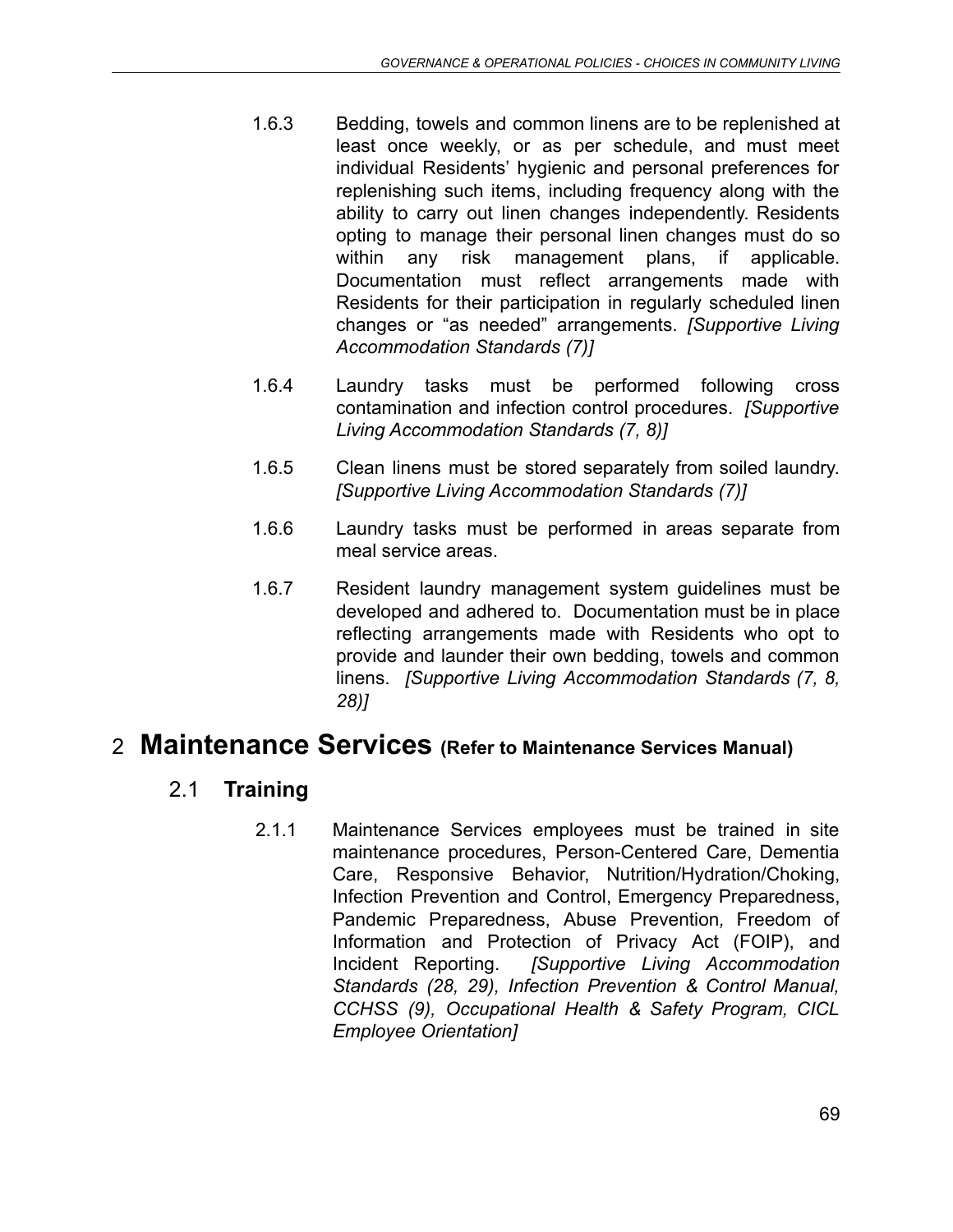# 2.2 **Planned Maintenance Program**

- 2.2.1 Requirements specified in government recommended maintenance programs for centralized mechanical and life safety systems - e.g. boilers, furnaces, air conditioners, ventilation systems, exit lights, fire panels - for Supportive Living Facilities must be followed and adhered to. *[Supportive Living Accommodation Standards (3)]*
- 2.2.2 Mechanical and life safety systems must operate within acceptable levels as regulated.
- 2.2.3 All maintenance, repairs or construction must be done to code and carried out by qualified personnel. *[Supportive Living Accommodation Standards (3)]*
- 2.2.4 Maintenance personnel must work within their individual skill set to ensure that work completed is done to code. *[Supportive Living Accommodation Standards (3)]*
- 2.2.5 Equipment must be kept in good condition according to manufacturer standards. *[Supportive Living Accommodation Standards (3)]*
- 2.2.6 Equipment must be used following safe work procedures as well as any manufacturer instructions for safe use. *[Supportive Living Accommodation Standards (3)]*
- 2.2.7 Daily maintenance activities must be recorded in the Maintenance Logbook. Paper-based or electronic stored maintenance records must remain current and be readily available upon request. *[Maintenance Program Checklists, Supportive Living Accommodation Standards (3)]*

# 2.3 **Inspections**

- 2.3.1 Inspections must be conducted in adherence to those specified in the Maintenance Program Checklists and site specific inspection schedules. *[Supportive Living Accommodation Standards (3)]*
- 2.3.2 Routine inspections of furniture and equipment must be conducted and documented to prevent and minimize their deterioration. *[Supportive Living Accommodation Standards (3)]*
- 2.3.3 Negative inspection results must be acted upon immediately.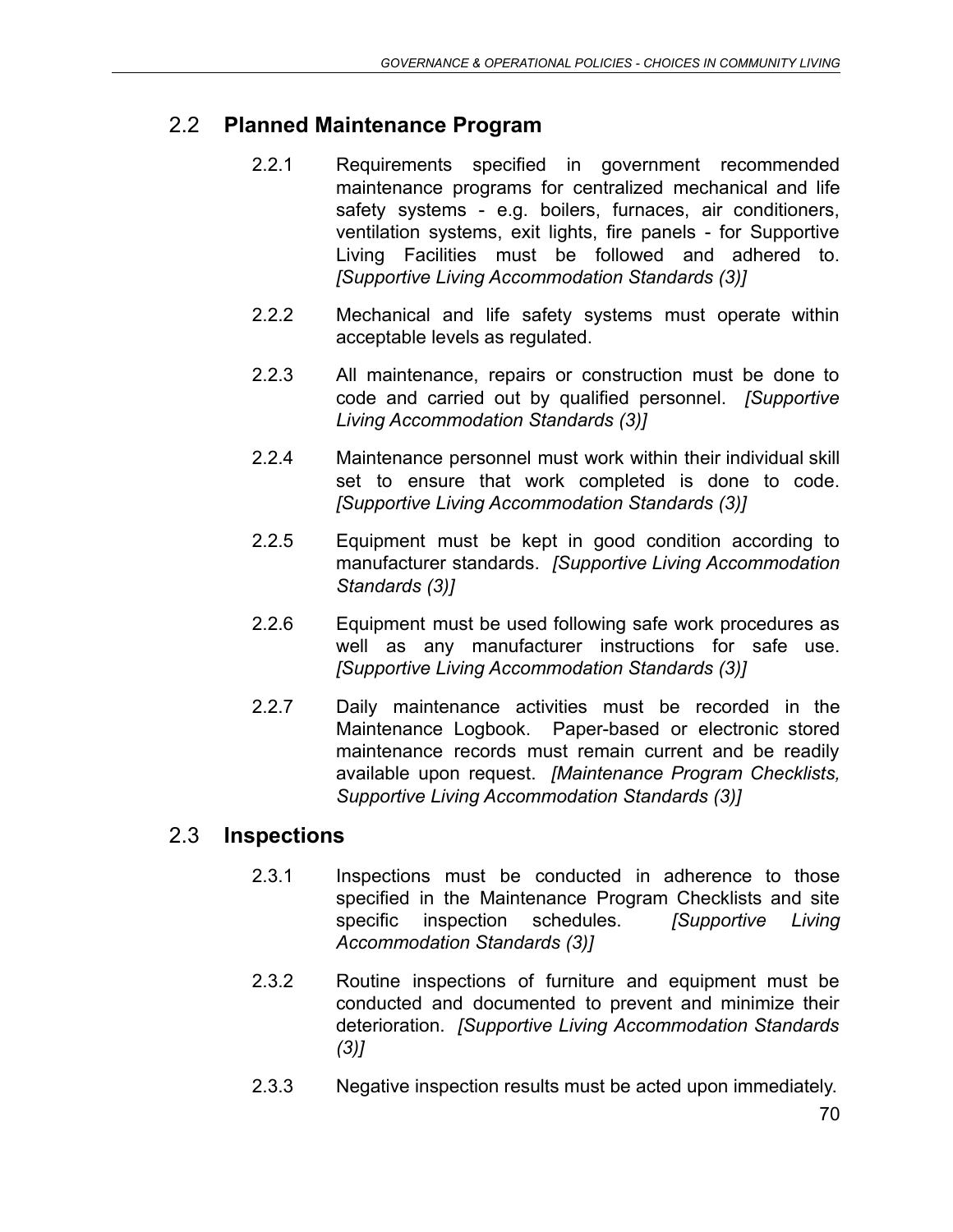2.3.4 Daily boiler temperatures must be recorded and available upon request. *[Supportive Living Accommodation Standard (3)]*

# 2.4 **Real Property Maintenance**

- 2.4.1 Ramps for wheelchair access must be built at an acceptable incline. *[Supportive Living Accommodation Standards (2, 3)]*
- 2.4.2 Handrails must be built to code at all stairs, ramps, decks/patios and must be routinely inspected to ensure they are structurally sound. *[Supportive Living Accommodation Standards (2, 3)]*
- 2.4.3 Hallways, stairways, exits and ramps must be kept well-lit and clear of obstructions at all times. *[Supportive Living Accommodation Standards (2, 3)]*
- 2.4.4 Snow must be immediately removed from sidewalks and entrance ways, within reason, to ensure the safety of Residents, employees, contract service providers, volunteers and visitors. Use of de-icing products must be used as per instructions. *[Supportive Living Accommodation Standards (2, 3)]*
- 2.4.5 Grounds must be maintained, kept clean and safe from hazards at all times. *[Supportive Living Accommodation Standards (2, 3)]*
- 2.4.6 Residents may contribute to the outside grounds maintenance program. Residents participating in such activities must be oriented in applicable and appropriate safe work practices.

# 2.5 **Heating and Ventilation Systems**

2.5.1 Lodge temperatures must be within 22°C to 28°C to support the comfort of the majority of Residents. Temperatures must be consistently maintained within accommodation legislative requirements. Personnel must ensure measures are taken to assist Residents that express dissatisfaction with Lodge or room temperatures. Measures include adherence to the Preventative and Corrective Maintenance Program and provision of fans or heaters if required. Lodge temperatures must be documented daily. *[Supportive Living Accommodation Standards (4)]*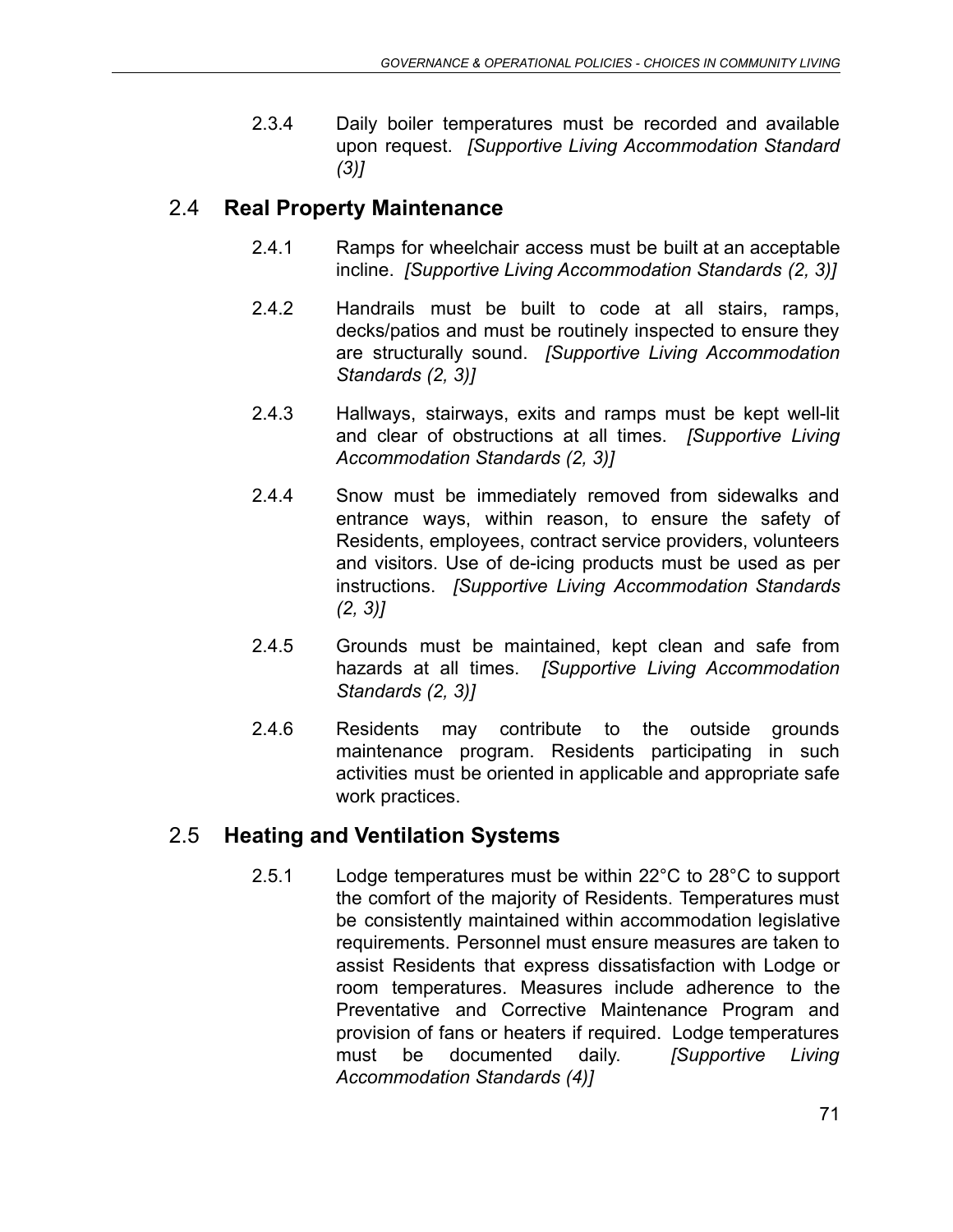- 2.5.2 Water temperatures must be documented daily by certified maintenance personnel to ensure the proper operation of temperature gauges, water mixing valves and therapeutic tub controls. The tank source temperature must be from 45°C to 60°C. The temperature of the water from faucets must not exceed 49°C. *[Supportive Living Accommodation Standards (3, 21)]*
- 2.5.3 All common area and Resident room hot water faucets must be tested and documented at least twice per year. *[Supportive Living Accommodation Standards (31)]*
- 2.5.4 Water temperatures must be maintained within a range that supports Resident personal safety and safe bathing procedures. The water temperature of tubs and showers must be from 38°C to 43°C. Where water temperature control devices are not in place at the tub/shower outlet, the maximum allowable water temperature before the first bath of the day shall be 49˚C. *[Supportive Living Accommodation Standards (21), Safe Bath Delivery Procedure]*
- 2.5.5 Personnel must check and document the temperature of water in therapeutic tubs prior to first use daily, and for each Resident bath or shower in the Tub Room or in the Resident room, to ensure Resident safety. Daily tub temperatures recorded must stay in the Tub Room, and in the Resident room if the bath or shower is given in the Resident room. Personnel required to perform such tasks must be trained in measuring hot water temperatures and know when to contact Maintenance personnel to report undesirable temperatures. *[Safe Bath Delivery Procedure, Supportive Living Accommodation Standards (21)]*
- 2.5.6 Daily monitoring must be conducted to ensure proper site temperatures and air quality is in adherence to government standards and documented. *[Supportive Living Accommodation Standards (4)]*

# 2.6 **Health and Safety**

- 2.6.1 Personal Protective Equipment (PPE) must be used when required.
- 2.6.2 Precautions must be taken at all times to ensure the safety of Residents, employees, contract service providers, volunteers and visitors.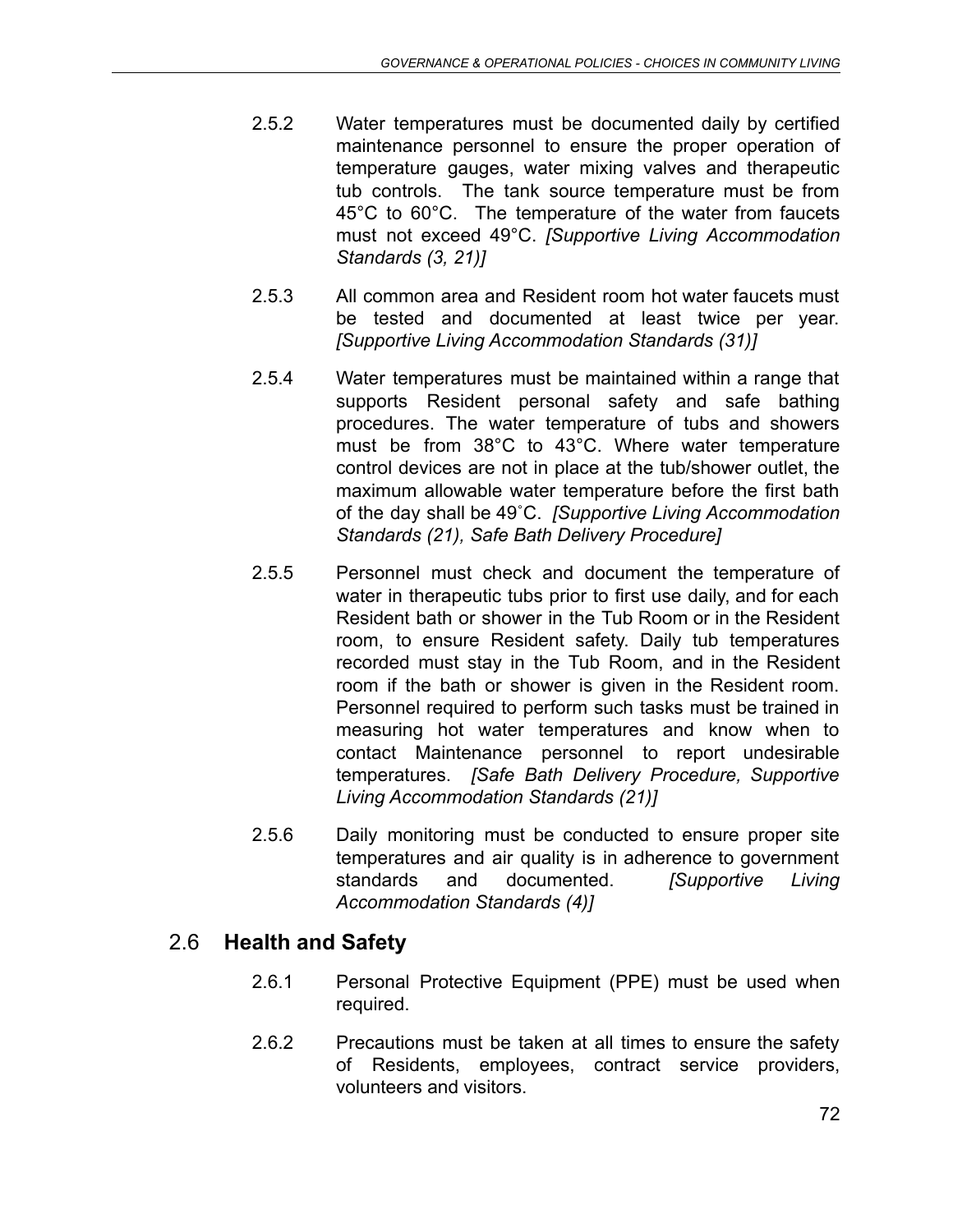- 2.6.3 Maintenance personnel must adhere to proper hygiene and disease-control procedures to minimize cross contamination and prevent/control infection.
- 2.6.4 Maintenance personnel must be trained in confined spaces and must work under supervision when in a confined space. *[Supportive Living Accommodation Standards (28)]*
- 2.6.5 Maintenance personnel must be equipped with a communication device at all times.

## **References**

Accommodation Standards and Licensing – Alberta Health - 2015

AUPE Collective Agreement *(Where Applicable)*

Care and Support Services Manual

Continuing Care Health Service Standards – Alberta Health/AHS - 2018

Employee Handbook

Infection Prevention & Control Manual

Emergency Preparedness Manual

End-of-Life/Palliative Care Manual

Human Resources Manual

Maintenance Services Manual